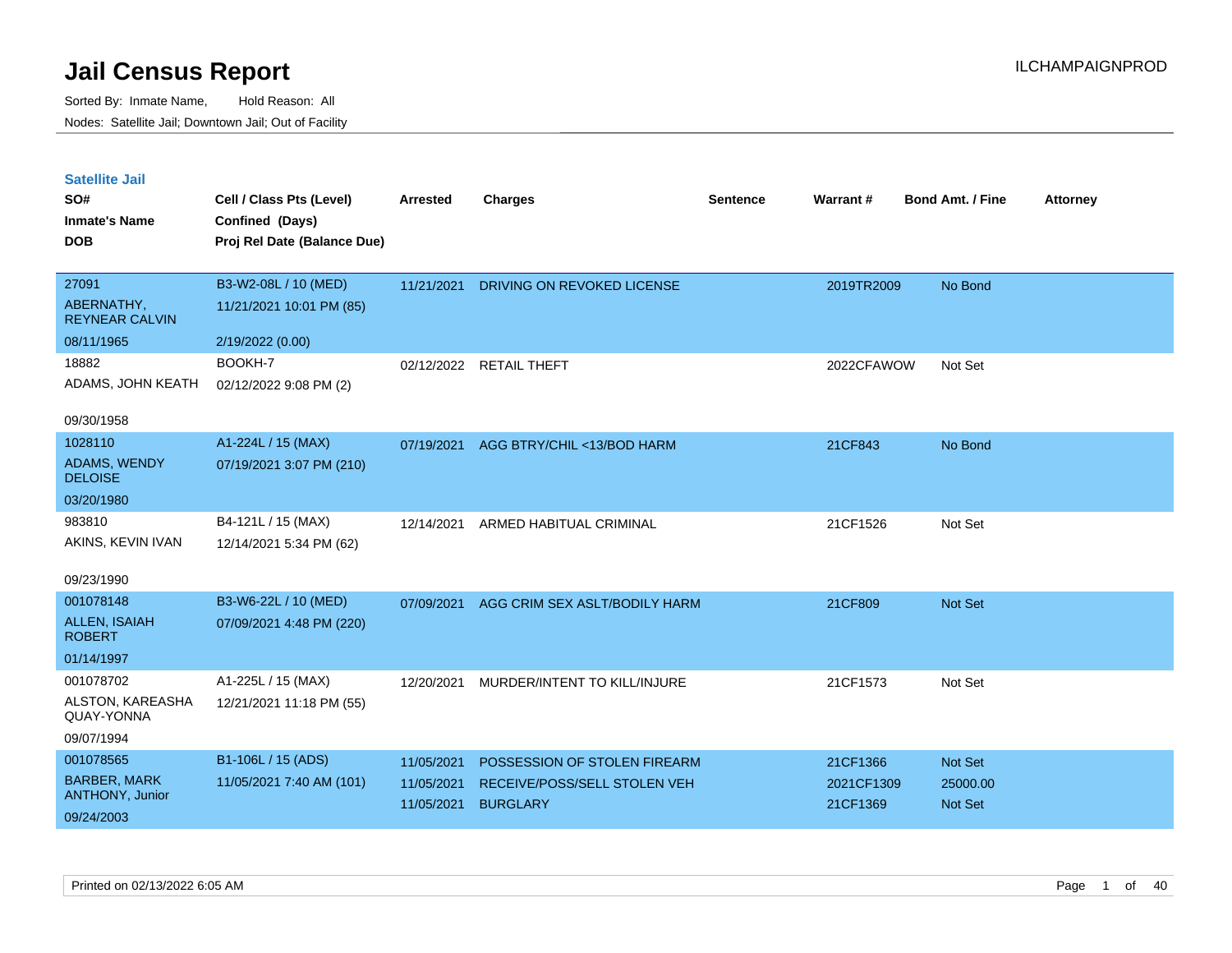| Hold Reason: All<br>Sorted By: Inmate Name,<br>Nodes: Satellite Jail; Downtown Jail; Out of Facility |                                                                            |                                                                    |                                                                                                                                                                                                                                                                     |                 |                                                                                     |                                                                               |          |  |  |  |
|------------------------------------------------------------------------------------------------------|----------------------------------------------------------------------------|--------------------------------------------------------------------|---------------------------------------------------------------------------------------------------------------------------------------------------------------------------------------------------------------------------------------------------------------------|-----------------|-------------------------------------------------------------------------------------|-------------------------------------------------------------------------------|----------|--|--|--|
| SO#<br><b>Inmate's Name</b><br><b>DOB</b>                                                            | Cell / Class Pts (Level)<br>Confined (Days)<br>Proj Rel Date (Balance Due) | <b>Arrested</b>                                                    | <b>Charges</b>                                                                                                                                                                                                                                                      | <b>Sentence</b> | Warrant#                                                                            | Bond Amt. / Fine                                                              | Attorney |  |  |  |
| 518851<br>BARKER, ALEXANDER<br><b>MASSIE</b>                                                         | B1-105U / 10 (MED)<br>01/11/2022 2:37 PM (34)                              | 01/11/2022<br>01/11/2022<br>01/11/2022<br>01/11/2022<br>01/11/2022 | 01/11/2022 FELON POSS/USE WEAPON/FIREARM<br>POSS AMT CON SUB EXCEPT(A)/(D)<br><b>BAD CHK/OBTAIN CON PROP/&gt;150</b><br><b>BAD CHK/OBTAIN CON PROP/&gt;150</b><br>METH DELIVERY/15<100 GRAMS<br>DRIVING ON REVOKED LICENSE<br>01/11/2022 OBSTRUCTING IDENTIFICATION |                 | 20CF361<br>2020CF863<br>20CF192<br>19CF1686<br>20CF1383<br>2020TR16539<br>2020CM222 | 15000.00<br>15000.00<br>15000.00<br>15000.00<br>No Bond<br>1500.00<br>1500.00 |          |  |  |  |
| 09/24/1986<br>1073281<br><b>BASLER, MONET</b><br><b>MARISA</b><br>08/17/1994                         | A2-222U / 5 (MIN)<br>11/15/2021 11:08 PM (91)                              | 11/15/2021                                                         | DOM BTRY/CONTACT/1-2 PRECONV                                                                                                                                                                                                                                        |                 | 2021CF206                                                                           | 5000.00                                                                       |          |  |  |  |
| 1072477<br>06/16/2000                                                                                | A4-104U / 15 (ADS)<br>BEASLEY, KEVIN CORY 01/13/2022 8:47 PM (32)          |                                                                    | 01/13/2022 FELON POSS/USE WEAPON/FIREARM                                                                                                                                                                                                                            |                 | 22CF74                                                                              | Not Set                                                                       |          |  |  |  |
| 47897<br>BRANAMAN,<br><b>CLIFFORD EARL</b><br>03/09/1975                                             | A3-214U / 15 (ADS)<br>01/19/2022 9:21 PM (26)                              | 01/19/2022<br>01/19/2022<br>02/08/2022<br>02/08/2022               | VIOLATE ORDER PROTECTION<br>DRVG REVOKED/2+/PERS INJ/DEATH<br>DRIVE REVOKED/RECK HOMIC/3<br>DRIVING ON REVOKED LICENSE                                                                                                                                              |                 | 22CF85<br>22CF84<br>21CF1280<br>21TR8305                                            | Not Set<br>Not Set<br>Not Set<br>Not Set                                      |          |  |  |  |
| 923208<br><b>BREADY, ANDREW</b><br><b>NICHOLAS</b><br>06/08/1988                                     | A4-107L / 10 (ADS)<br>01/22/2022 7:43 PM (23)                              | 01/22/2022                                                         | <b>CRIM TRES TO RES/PERS PRESENT</b>                                                                                                                                                                                                                                |                 | 22CF92                                                                              | Not Set                                                                       |          |  |  |  |
| 61675<br><b>BROWN, ANTONIO</b>                                                                       | A3-217L<br>02/10/2022 3:28 PM (4)                                          | 02/10/2022<br>02/11/2022                                           | AGG DISCHARGE FIREARM/OCC BLDG<br>POSSESSING A CONTROLLED SUBSTANC                                                                                                                                                                                                  |                 | 20CF374<br>22CF168                                                                  | 100000.00<br>Not Set                                                          |          |  |  |  |

BURNETT 03/04/1983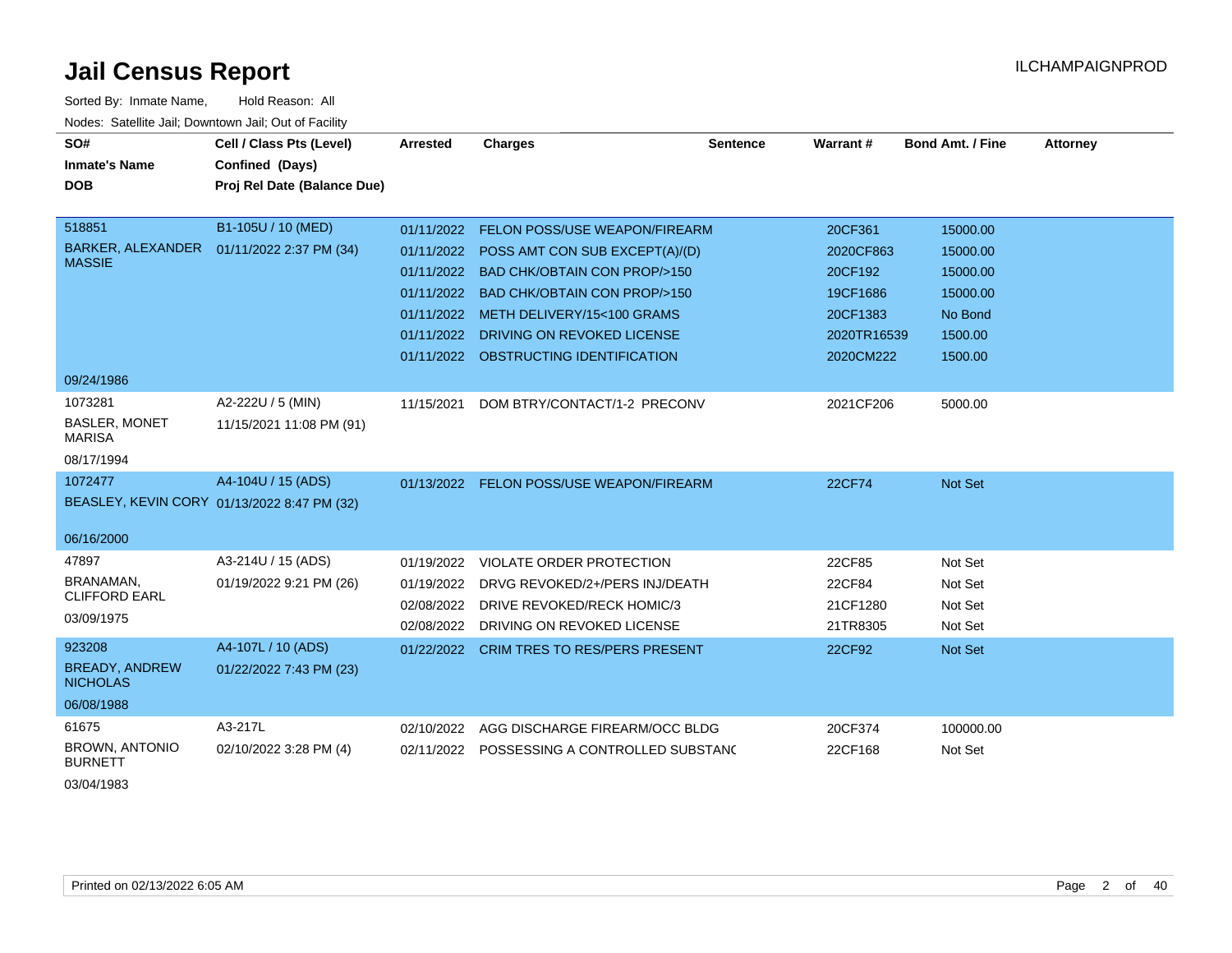| <b>Noute:</b> Catoline Jan, Downtown Jan, Out of Fability        |                                                                            |                                        |                                                                      |                 |                                    |                                |                 |
|------------------------------------------------------------------|----------------------------------------------------------------------------|----------------------------------------|----------------------------------------------------------------------|-----------------|------------------------------------|--------------------------------|-----------------|
| SO#<br><b>Inmate's Name</b><br><b>DOB</b>                        | Cell / Class Pts (Level)<br>Confined (Days)<br>Proj Rel Date (Balance Due) | <b>Arrested</b>                        | <b>Charges</b>                                                       | <b>Sentence</b> | <b>Warrant#</b>                    | <b>Bond Amt. / Fine</b>        | <b>Attorney</b> |
| 51247<br><b>BROWN, DANTE</b><br><b>MAURICE</b>                   | B1-202U / 10 (MED)<br>04/15/2021 6:24 PM (305)                             | 04/15/2021                             | FELON POSS/USE WEAPON/FIREARM                                        |                 | 21CF411                            | Not Set                        |                 |
| 04/19/1979                                                       |                                                                            |                                        |                                                                      |                 |                                    |                                |                 |
| 990921<br><b>BROWN, QUINTIN</b><br><b>MARSHAUN</b>               | A3-117U / 15 (ADS)<br>01/20/2022 7:19 PM (25)                              | 01/20/2022                             | MFG/DEL 1<15 GR COCAINE/ANLG<br>01/20/2022 ARMED HABITUAL CRIMINAL   |                 | 19CF369<br>21CF935                 | 25000.00<br>750000.00          |                 |
| 09/26/1991                                                       |                                                                            |                                        |                                                                      |                 |                                    |                                |                 |
| 29957<br><b>BROWN, RODNEY</b><br><b>LOUIS</b>                    | B4-222L / 15 (MAX)<br>11/13/2021 8:57 PM (93)                              | 11/13/2021<br>11/13/2021               | FELON POSS/USE WEAPON/FIREARM<br>AGG CRIM SX AB/>5 YR OLDER VIC      |                 | 21CF1390<br>2019CF0718             | Not Set<br>250000.00           |                 |
| 01/07/1968                                                       |                                                                            |                                        |                                                                      |                 |                                    |                                |                 |
| 001077945<br><b>BROWN, SIDREA</b><br><b>RENEIA</b><br>07/23/1992 | A1-226U / 10 (MED)<br>11/13/2021 10:49 AM (93)                             | 11/13/2021<br>11/13/2021<br>11/17/2021 | AGG ASLT PEACE OFF/FIRE/ER WRK<br><b>BURGLARY</b><br><b>BURGLARY</b> |                 | 2021CF637<br>2021CF543<br>21CF1264 | 1000.00<br>50000.00<br>1000.00 |                 |
| 981645                                                           | A3-117L / 15 (MAX)                                                         | 01/27/2022 MURDER                      |                                                                      |                 | 22CF114                            | 1000000.00                     |                 |
| <b>BRUMFIELD,</b><br><b>JONATHAN EZEKEIL</b>                     | 01/27/2022 8:15 PM (18)                                                    |                                        |                                                                      |                 |                                    |                                |                 |
| 08/03/1989                                                       |                                                                            |                                        |                                                                      |                 |                                    |                                |                 |
| 001078739<br>BRYANT, JUDITH ANN<br>10/22/1957                    | A2-122L / 5 (ADS)<br>01/05/2022 6:36 PM (40)                               | 01/05/2022                             | <b>CRIMINAL TRESPASS BUILDING</b>                                    |                 | 2020CM392                          | 1000.00                        |                 |
| 001077954                                                        | B3-W7-28L / 10 (MED)                                                       | 12/21/2021                             | <b>RESIDENTIAL BURGLARY</b>                                          |                 | 21CF1570                           | Not Set                        |                 |
| CALKINS, STEVEN RAY 12/21/2021 6:35 AM (55)                      |                                                                            |                                        |                                                                      |                 |                                    |                                |                 |
| 01/01/1992                                                       |                                                                            |                                        |                                                                      |                 |                                    |                                |                 |
| 39474                                                            | B1-101U / 10 (ADS)                                                         | 07/06/2021                             | MFG/DEL 15<100 GR HEROIN/ANLG                                        |                 | 21CF792                            | Not Set                        |                 |
| CAMPBELL, AARON<br><b>JACOB</b>                                  | 07/06/2021 11:56 PM (223)                                                  |                                        |                                                                      |                 |                                    |                                |                 |
| 07/18/1974                                                       |                                                                            |                                        |                                                                      |                 |                                    |                                |                 |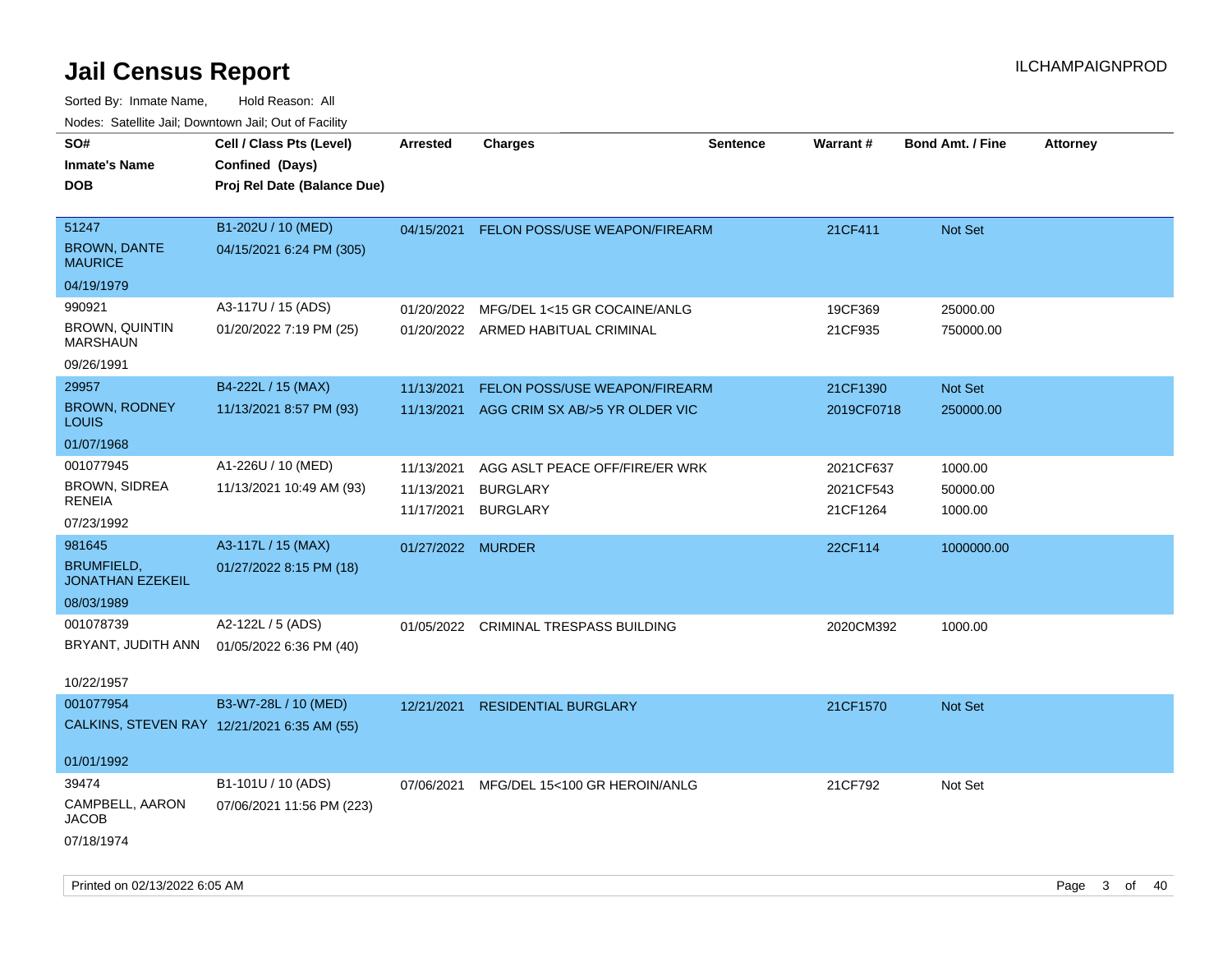| rougs. Calcing Jan, Downtown Jan, Out of Facility |                             |            |                                           |                 |              |                         |                 |
|---------------------------------------------------|-----------------------------|------------|-------------------------------------------|-----------------|--------------|-------------------------|-----------------|
| SO#                                               | Cell / Class Pts (Level)    | Arrested   | <b>Charges</b>                            | <b>Sentence</b> | Warrant#     | <b>Bond Amt. / Fine</b> | <b>Attorney</b> |
| <b>Inmate's Name</b>                              | Confined (Days)             |            |                                           |                 |              |                         |                 |
| <b>DOB</b>                                        | Proj Rel Date (Balance Due) |            |                                           |                 |              |                         |                 |
|                                                   |                             |            |                                           |                 |              |                         |                 |
| 996275                                            | A4-106U / 15 (ADS)          |            | 01/29/2022 AGG UUW/PERSON/LOADED FIREARM  | 1y(DOC)         | 21CF1398     | No Bond                 |                 |
| CAMPBELL, JOHNNIE<br>LEE, Third                   | 01/29/2022 9:42 AM (16)     |            |                                           |                 |              |                         |                 |
| 04/02/1992                                        |                             |            |                                           |                 |              |                         |                 |
| 1060436                                           | B1-106U / 10 (ADS)          | 01/06/2022 | AGGRAVATED UNLAWFUL RESTRAINT             |                 | 22CF29       | Not Set                 |                 |
| CARTER, DERESHEO<br>DEWAYNE                       | 01/06/2022 8:43 PM (39)     |            | 01/06/2022 FELON ESCAPE/PEACE OFFICER     |                 | 22CF28       | Not Set                 |                 |
| 09/10/1991                                        |                             |            |                                           |                 |              |                         |                 |
| 001077353                                         | BOOKH-3                     |            | 02/13/2022 UNLAWFUL USE OF A WEAPON       |                 | 2022CMAWOW   | 100.00                  |                 |
| CARTER, JAMES<br><b>IVORY</b>                     | 02/13/2022 1:19 AM (1)      |            |                                           |                 |              |                         |                 |
| 08/12/2000                                        |                             |            |                                           |                 |              |                         |                 |
| 958898                                            | A3-213L / 15 (ADS)          |            | 02/08/2022 AGGRAVATED DOMESTIC BATTERY    |                 | 2021 CF 1409 | 100000.00               |                 |
| CHAMBERS, GARY<br>DANTE                           | 02/08/2022 2:27 PM (6)      |            |                                           |                 |              |                         |                 |
| 05/24/1973                                        | 3/2/2022 (0.00)             |            |                                           |                 |              |                         |                 |
| 1029088                                           | B1-201U / 10 (MED)          | 12/21/2021 | FELON POSS/USE FIREARM PRIOR              |                 | 21CF1338     | 250000.00               |                 |
| CHAPPLE, MALIK<br><b>BIANCO</b>                   | 12/22/2021 10:02 AM (54)    |            |                                           |                 |              |                         |                 |
| 10/25/1994                                        |                             |            |                                           |                 |              |                         |                 |
| 001078838                                         | BOOKH-3                     |            | 02/12/2022 PRED CRIM SEX ASLT/BODILY HARM |                 | ORIGINAL     | 150000.00               |                 |
| CLAYTON, KAREEM<br>JAMAL                          | 02/12/2022 8:55 AM (2)      |            |                                           |                 |              |                         |                 |
| 02/03/1974                                        |                             |            |                                           |                 |              |                         |                 |
| 001078812                                         | A3-112U / 15 (ADS)          |            | 02/01/2022 ARMED ROBBERY/ARMED W/FIREARM  |                 | 22CF145      | <b>Not Set</b>          |                 |
| <b>COBB, SINTRAE</b><br><b>SANCHEZ</b>            | 02/01/2022 8:33 PM (13)     |            |                                           |                 |              |                         |                 |
| 07/05/2002                                        |                             |            |                                           |                 |              |                         |                 |
| 001077485                                         | A2-222L / 15 (MAX)          | 12/21/2021 | MURDER/INTENT TO KILL/INJURE              |                 | 2021CF1282   | 1000000.00              |                 |
| COLBERT, ARIEANA<br><b>FELICIA</b>                | 12/21/2021 2:08 PM (55)     |            |                                           |                 |              |                         |                 |
| 12/13/2000                                        |                             |            |                                           |                 |              |                         |                 |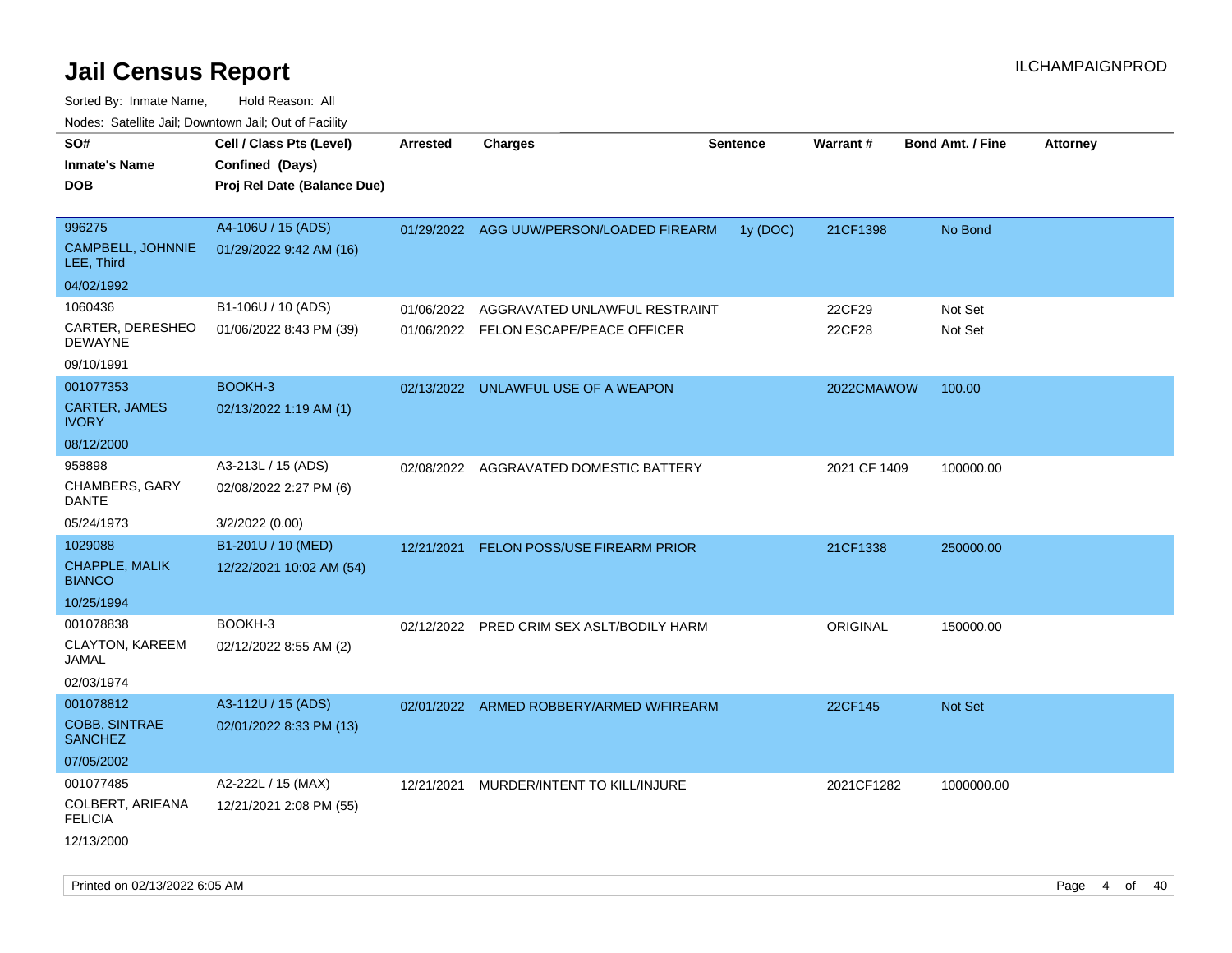| SO#                                    | Cell / Class Pts (Level)                     | Arrested   | <b>Charges</b>                           | <b>Sentence</b> | Warrant#   | <b>Bond Amt. / Fine</b> | <b>Attorney</b> |
|----------------------------------------|----------------------------------------------|------------|------------------------------------------|-----------------|------------|-------------------------|-----------------|
| <b>Inmate's Name</b>                   | Confined (Days)                              |            |                                          |                 |            |                         |                 |
| <b>DOB</b>                             | Proj Rel Date (Balance Due)                  |            |                                          |                 |            |                         |                 |
|                                        |                                              |            |                                          |                 |            |                         |                 |
| 34805                                  | B4-227U / 15 (MAX)                           | 10/01/2021 | <b>DOMESTIC BATTERY</b>                  |                 | 21CF1183   | Not Set                 |                 |
|                                        | CONERLY, KIN JOSEPH 10/01/2021 1:53 AM (136) | 10/01/2021 | <b>ARMED HABITUAL CRIMINAL</b>           |                 | 21CF1184   | Not Set                 |                 |
|                                        |                                              | 10/06/2021 | POSS STOLEN VEHICLE > \$25,000           |                 | 19CF1786   | Not Set                 |                 |
| 11/16/1971                             |                                              |            |                                          |                 |            |                         |                 |
| 1074319                                | B1-104L / 15 (MAX)                           | 10/12/2021 | AGGRAVATED CRUELTY TO ANIMALS            |                 | 21CF1238   | Not Set                 |                 |
| <b>CRAIG, DAVUCCI</b><br><b>DAVION</b> | 10/12/2021 11:36 AM (125)                    | 10/14/2021 | <b>MURDER</b>                            |                 | 21CF1239   | Not Set                 |                 |
| 08/02/2001                             |                                              |            |                                          |                 |            |                         |                 |
| 001078832                              | A3-217U                                      |            | 02/10/2022 FELON POSS/USE WEAPON/FIREARM | 3y (DOC)        | 21CF350    | No Bond                 |                 |
| CRAWFORD,<br><b>LAMARKUS LAVELL</b>    | 02/10/2022 2:32 PM (4)                       |            |                                          |                 |            |                         |                 |
| 07/04/1989                             |                                              |            |                                          |                 |            |                         |                 |
| 001077549                              | B2-T3-10L / 10 (SPH)                         | 12/22/2020 | <b>PRED CRIM SEX ASLT/VICTIM &lt;13</b>  |                 | 2020CF1469 | Not Set                 |                 |
| CRISTOBAL-MATEO,<br><b>CRISTOBAL</b>   | 12/22/2020 1:17 PM (419)                     |            |                                          |                 |            |                         |                 |
| 12/02/1988                             |                                              |            |                                          |                 |            |                         |                 |
| 1076848                                | A4-103L / 15 (ADS)                           |            | 01/18/2022 AGG BATTERY/PUBLIC PLACE      |                 | 20CF1491   | No Bond                 |                 |
| <b>CROSS, STEED</b><br><b>GATHON</b>   | 01/18/2022 4:02 PM (27)                      |            |                                          |                 |            |                         |                 |
| 10/11/1974                             |                                              |            |                                          |                 |            |                         |                 |
| 988538                                 | A4-207L / 10 (MED)                           | 12/21/2021 | AGGRAVATED DOMESTIC BATTERY              |                 | 21CF1564   | Not Set                 |                 |
| DAVIDSON, HARLEY<br><b>KYLE SCOTT</b>  | 12/21/2021 5:45 AM (55)                      |            |                                          |                 |            |                         |                 |
| 08/05/1990                             |                                              |            |                                          |                 |            |                         |                 |
| 1023587                                | B1-203U / 15 (MAX)                           | 09/24/2021 | MFG/DEL CANNABIS/2.5-10 GRAMS            |                 | 21CF1155   | Not Set                 |                 |
| DAVIS, MARTIN<br><b>DENNIS</b>         | 09/24/2021 9:38 PM (143)                     | 09/24/2021 | ARMED HABITUAL CRIMINAL                  |                 | 2021-CF681 | 500000.00               |                 |
| 12/02/1994                             |                                              |            |                                          |                 |            |                         |                 |
| 001078538                              | B1-205L / 10 (MED)                           | 10/26/2021 | <b>CRIM SEX ASSAULT/FORCE</b>            |                 | 21CF1301   | Not Set                 |                 |
| DAWKINS, LEN                           | 10/26/2021 8:18 PM (111)                     |            |                                          |                 |            |                         |                 |
| 03/23/1987                             |                                              |            |                                          |                 |            |                         |                 |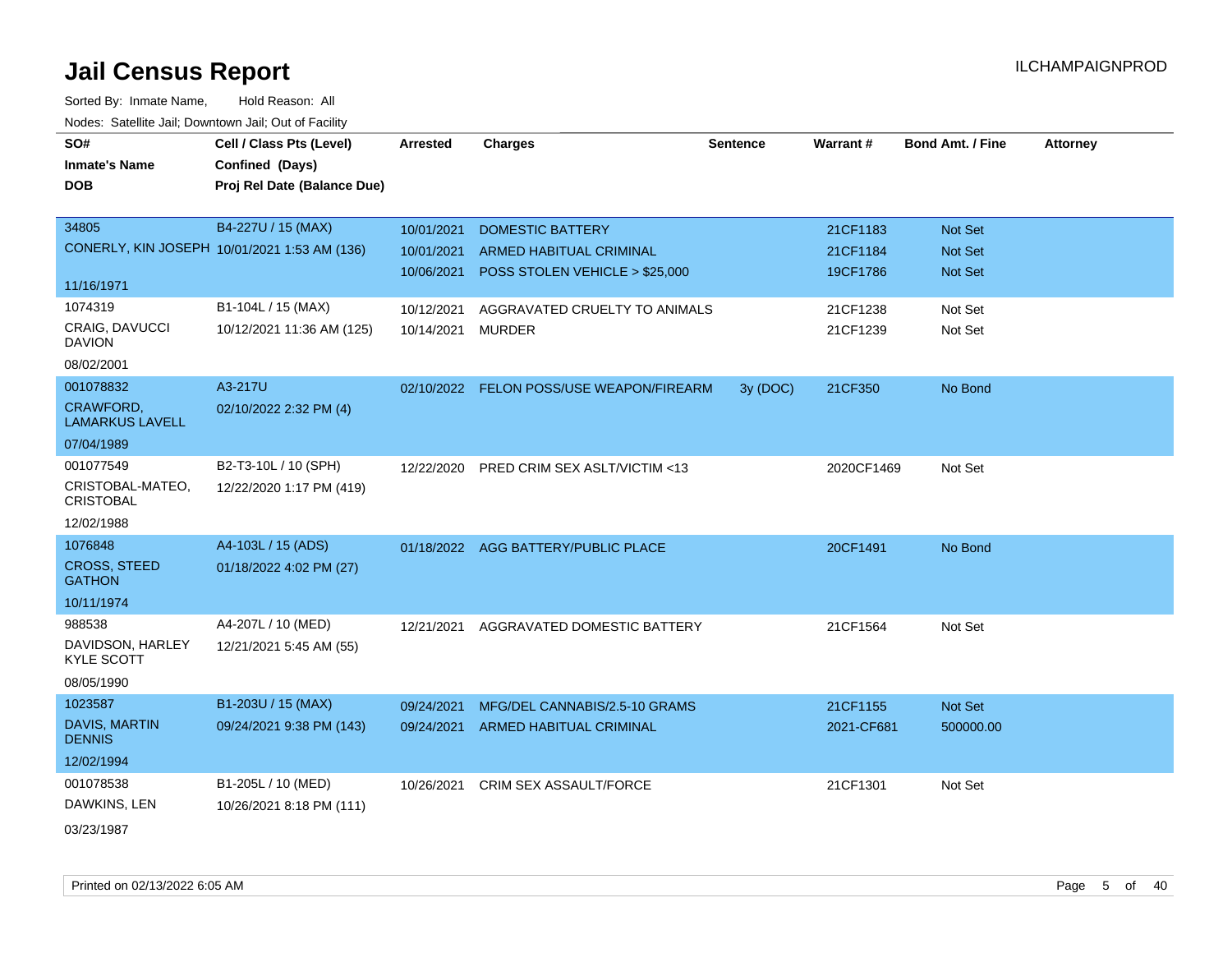| SO#<br><b>Inmate's Name</b><br><b>DOB</b>                             | Cell / Class Pts (Level)<br>Confined (Days)<br>Proj Rel Date (Balance Due) | <b>Arrested</b>                                                    | <b>Charges</b>                                                                                                                                              | <b>Sentence</b> | Warrant#                                             | <b>Bond Amt. / Fine</b>                             | <b>Attorney</b> |
|-----------------------------------------------------------------------|----------------------------------------------------------------------------|--------------------------------------------------------------------|-------------------------------------------------------------------------------------------------------------------------------------------------------------|-----------------|------------------------------------------------------|-----------------------------------------------------|-----------------|
| 56972<br>DAY, DANIEL JOSEPH                                           | B3-W8-32L / 10 (MED)<br>08/30/2021 3:07 PM (168)                           | 08/30/2021<br>09/04/2021                                           | POSS STOLEN VEHICLE > \$25,000<br><b>BURGLARY</b>                                                                                                           |                 | 21CF1044<br>21CF1054                                 | <b>Not Set</b><br><b>Not Set</b>                    |                 |
| 10/16/1982                                                            |                                                                            |                                                                    |                                                                                                                                                             |                 |                                                      |                                                     |                 |
| 1074063<br>DEITZ, TILLIE SHENISE 02/10/2022 4:43 AM (4)<br>12/02/1990 | BOOKF-2                                                                    | 02/10/2022<br>02/10/2022<br>02/10/2022<br>02/10/2022<br>02/10/2022 | RET THEFT/DISP MERCH/>\$300<br>RET THEFT/DISP MERCH/>\$300<br>RET THEFT/DISP MERCH/>\$300<br>USE FORGED CR/DEBIT CARD/<\$300<br>RET THEFT/DISP MERCH/>\$300 |                 | 21CF327<br>21CF105<br>21CF228<br>21CF106<br>19CM1032 | 2000.00<br>2000.00<br>2000.00<br>2000.00<br>1000.00 |                 |
| 64463                                                                 | A3-212L                                                                    | 02/11/2022                                                         | AGG DUI/3/BAC 0.16+                                                                                                                                         | 14m (DOC)       | 21CF676                                              | No Bond                                             |                 |
| DOOLEY, CALVIN<br><b>DARWOOD</b>                                      | 02/11/2022 11:24 AM (3)                                                    |                                                                    | 02/11/2022 AGG DUI/3/BAC 0.16+                                                                                                                              | 18m (DOC)       | 20CF1326                                             | No Bond                                             |                 |
| 05/13/1982                                                            |                                                                            |                                                                    |                                                                                                                                                             |                 |                                                      |                                                     |                 |
| 25659<br>DORRIS, LORENZO<br>07/19/1966                                | B4-125L / 15 (MAX)<br>06/15/2021 6:17 AM (244)                             | 06/15/2021<br>06/15/2021                                           | <b>RESIDENTIAL BURGLARY</b><br><b>BURGLARY</b>                                                                                                              |                 | 2020CF1218<br>21CF689                                | 50000.00<br>Not Set                                 |                 |
| 1074720                                                               | B2-T1-03U / 15 (SPH)                                                       |                                                                    | 01/19/2022 PRED CRIM SEX ASLT/VICTIM <13                                                                                                                    |                 | 21CF1414                                             | 500000.00                                           |                 |
| ELVIR-REYES, JORGE<br><b>LEONARDO</b>                                 | 01/19/2022 1:43 PM (26)                                                    |                                                                    |                                                                                                                                                             |                 |                                                      |                                                     |                 |
| 06/03/1988                                                            |                                                                            |                                                                    |                                                                                                                                                             |                 |                                                      |                                                     |                 |
| 43977<br><b>EMKES, DOUGLAS</b><br><b>ALAN</b>                         | B2-T1-02L / 5 (SPH)<br>12/20/2021 9:59 AM (56)                             | 12/20/2021<br>12/20/2021                                           | AGG FLEEING POLICE/21 MPH OVER<br>PAROLE REVOCATION                                                                                                         |                 | 21CF1566                                             | Not Set<br>No Bond                                  |                 |
| 06/08/1959                                                            |                                                                            |                                                                    |                                                                                                                                                             |                 |                                                      |                                                     |                 |
| 987328                                                                | A2-121L / 10 (MED)                                                         | 12/11/2021                                                         | AGG ASLT PEACE OFF/FIRE/ER WRK                                                                                                                              |                 | 21CF1515                                             | <b>Not Set</b>                                      |                 |
| ERVIN, DEIDRA ANN<br><b>RUTH</b>                                      | 12/11/2021 8:48 PM (65)                                                    |                                                                    |                                                                                                                                                             |                 |                                                      |                                                     |                 |
| 04/15/1991                                                            |                                                                            |                                                                    |                                                                                                                                                             |                 |                                                      |                                                     |                 |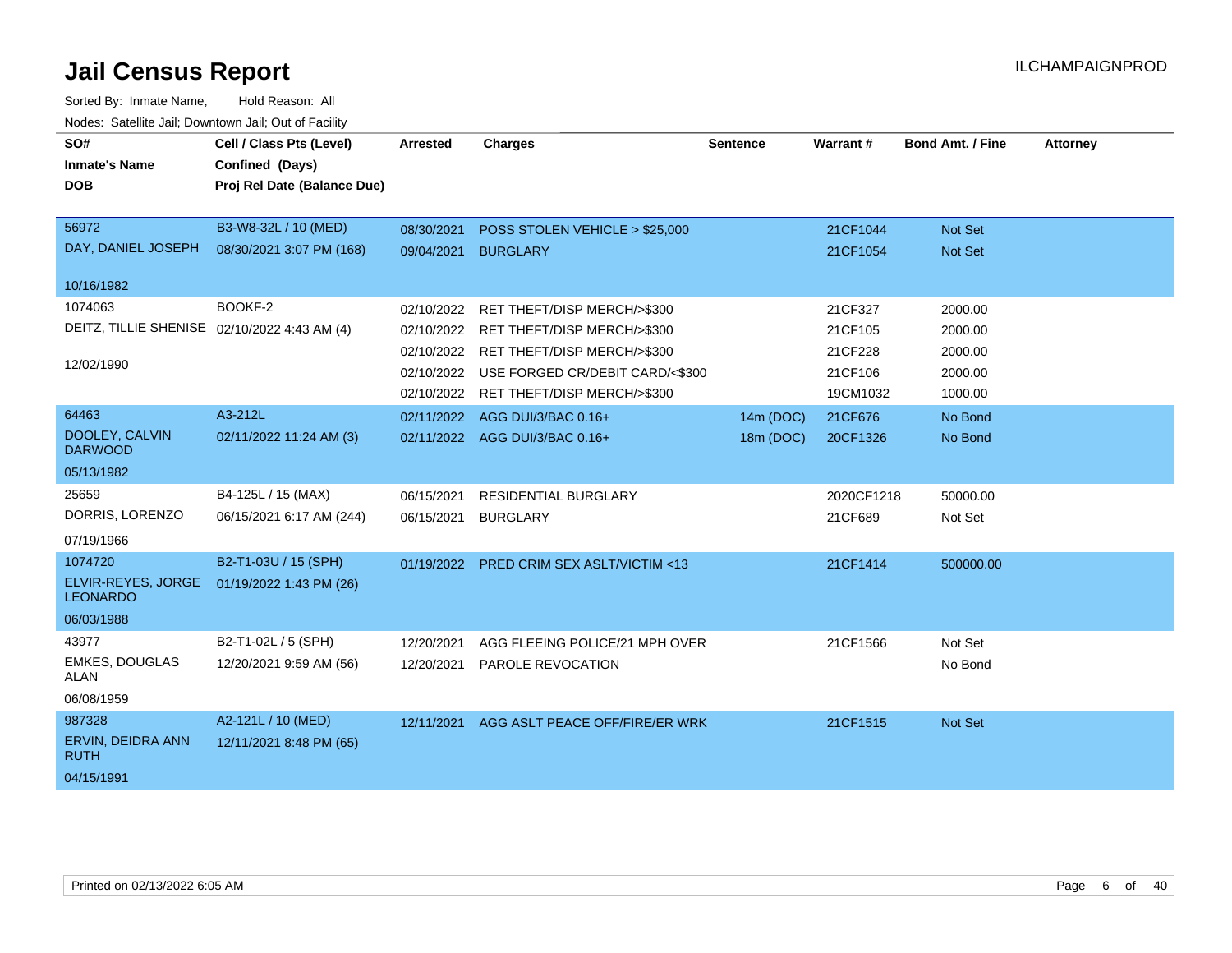| rougs. Calcing Jan, Downtown Jan, Out of Facinty |                                             |                   |                                           |                 |                 |                         |                 |
|--------------------------------------------------|---------------------------------------------|-------------------|-------------------------------------------|-----------------|-----------------|-------------------------|-----------------|
| SO#                                              | Cell / Class Pts (Level)                    | <b>Arrested</b>   | <b>Charges</b>                            | <b>Sentence</b> | <b>Warrant#</b> | <b>Bond Amt. / Fine</b> | <b>Attorney</b> |
| <b>Inmate's Name</b>                             | Confined (Days)                             |                   |                                           |                 |                 |                         |                 |
| <b>DOB</b>                                       | Proj Rel Date (Balance Due)                 |                   |                                           |                 |                 |                         |                 |
|                                                  |                                             |                   |                                           |                 |                 |                         |                 |
| 1026175                                          | A3-112L / 10 (MED)                          |                   | 02/06/2022 FELON FAIL/RETURN FRM FURLOUGH |                 | 21CF1554        | No Bond                 |                 |
| FALCONER, AVERY                                  | 02/06/2022 4:49 AM (8)                      |                   | 02/06/2022 CITY OV ARREST                 |                 | 2021-OV-65      | 1000.00                 |                 |
| <b>FOX</b>                                       |                                             |                   | 02/07/2022 MFG/DEL 1<15 GR COCAINE/ANLG   | 6y (DOC)        | 2019CF1617      | No Bond                 |                 |
| 04/07/1989                                       |                                             |                   |                                           |                 |                 |                         |                 |
| 527081                                           | B3-W6-24L / 10 (MED)                        | 09/06/2021        | ARSON/REAL/PERSONAL PROP>\$150            |                 | 2021 CF 797     | 25000.00                |                 |
| FERGUSON,<br><b>CHRISTOPHER</b>                  | 09/06/2021 1:18 PM (161)                    |                   |                                           |                 |                 |                         |                 |
| 12/21/1981                                       |                                             |                   |                                           |                 |                 |                         |                 |
| 1039744                                          | B4-224U / 15 (MAX)                          | 12/06/2021 MURDER |                                           |                 | 20CF959         | 1000000.00              |                 |
| FONVILLE, TREVOY<br><b>JERMAINE</b>              | 12/06/2021 10:52 AM (70)                    |                   |                                           |                 |                 |                         |                 |
| 01/13/1996                                       |                                             |                   |                                           |                 |                 |                         |                 |
| 001078840                                        | BOOKH-6                                     |                   | 02/12/2022 DOMESTIC BATTERY               |                 | 2022CMAWOW      | Not Set                 |                 |
| FRANCO, LADEZSMA S 02/13/2022 12:07 AM (1)       |                                             |                   |                                           |                 |                 |                         |                 |
|                                                  |                                             |                   |                                           |                 |                 |                         |                 |
| 05/17/1995                                       |                                             |                   |                                           |                 |                 |                         |                 |
| 518395                                           | B2-T3-12L / 15 (SPH)                        | 07/07/2020        | <b>CRIMINAL SEXUAL ASSAULT</b>            |                 | 2020-CF735      | 250000.00               |                 |
|                                                  | FRANDLE, MARK RYAN 07/07/2020 3:42 PM (587) |                   |                                           |                 |                 |                         |                 |
|                                                  |                                             |                   |                                           |                 |                 |                         |                 |
| 09/10/1985                                       |                                             |                   |                                           |                 |                 |                         |                 |
| 001077934                                        | A1-125L / 10 (MED)                          | 08/22/2021        | AGG DUI/ACCIDENT/DEATH                    |                 | 21CF1024        | Not Set                 |                 |
| FREED, LOGAN                                     | 08/22/2021 11:45 PM (176)                   | 08/22/2021        | <b>DOMESTIC BATTERY</b>                   |                 | 21 CM 172       | 10000.00                |                 |
| <b>SUZANNE</b>                                   |                                             |                   |                                           |                 |                 |                         |                 |
| 08/18/1996                                       |                                             |                   |                                           |                 |                 |                         |                 |
| 001078290                                        | A1-125U / 10 (ADS)                          |                   | 08/19/2021 MACHINE GUN/AUTO WEAPON/VEH    |                 | 21CF1012        | <b>Not Set</b>          |                 |
| FREEMAN, ANGEL<br><b>JANILA KAY</b>              | 08/19/2021 1:26 AM (179)                    |                   |                                           |                 |                 |                         |                 |
| 12/25/1995                                       |                                             |                   |                                           |                 |                 |                         |                 |
| 1068917                                          | <b>BOOKH-1 / 5 (MIN)</b>                    | 08/11/2021        | VIO ORDER/PRIOR VIO OF ORDER              |                 | 21CF965         | Not Set                 |                 |
| GARCIA, JUAN<br>CARLOS                           | 08/11/2021 9:24 PM (187)                    |                   |                                           |                 |                 |                         |                 |
| 10/21/1997                                       |                                             |                   |                                           |                 |                 |                         |                 |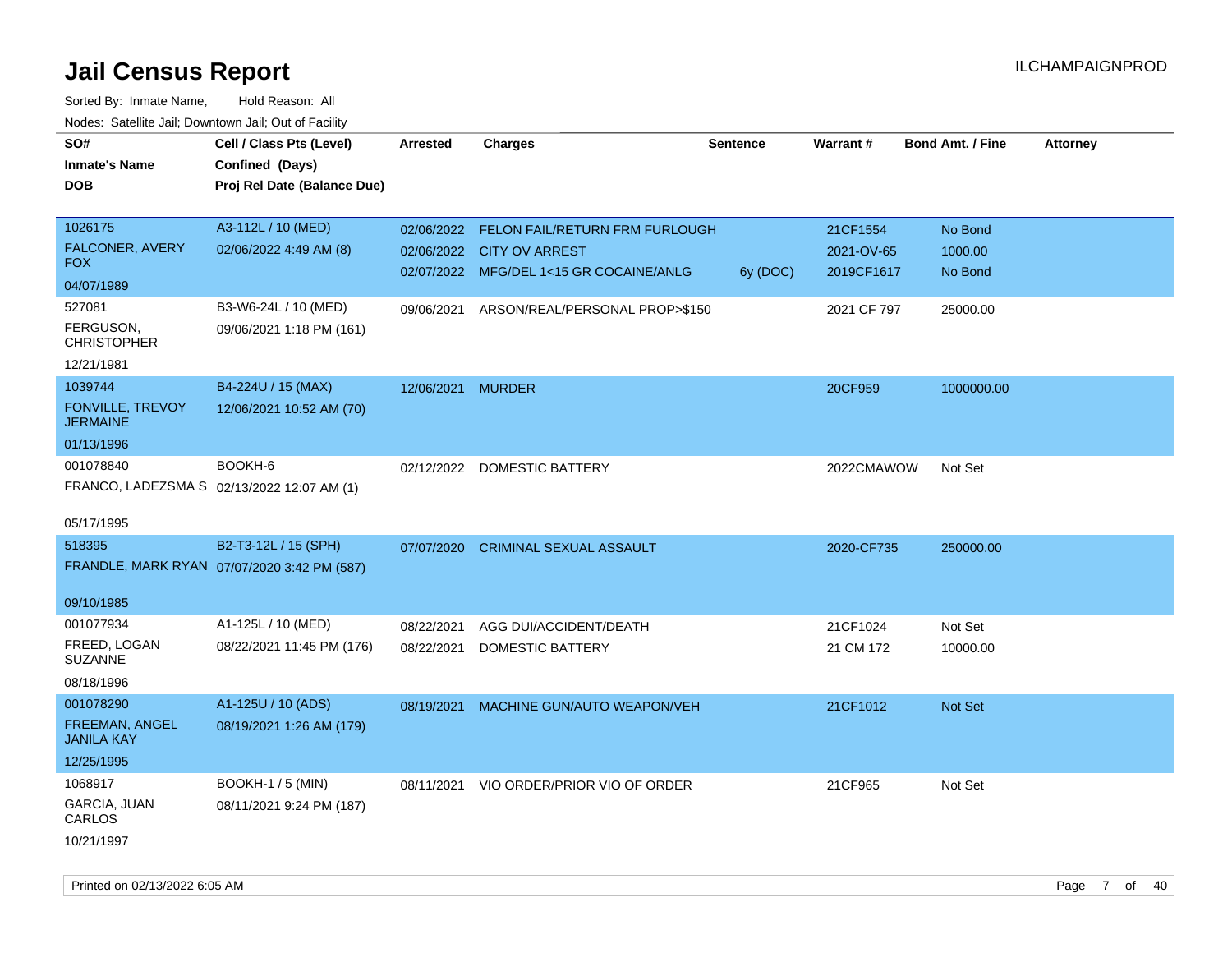| SO#                                      | Cell / Class Pts (Level)    | <b>Arrested</b> | <b>Charges</b>                           | <b>Sentence</b>        | Warrant#     | <b>Bond Amt. / Fine</b> | <b>Attorney</b> |
|------------------------------------------|-----------------------------|-----------------|------------------------------------------|------------------------|--------------|-------------------------|-----------------|
| <b>Inmate's Name</b>                     | Confined (Days)             |                 |                                          |                        |              |                         |                 |
| <b>DOB</b>                               | Proj Rel Date (Balance Due) |                 |                                          |                        |              |                         |                 |
|                                          |                             |                 |                                          |                        |              |                         |                 |
| 001078154                                | B4-121U / 10 (MED)          | 01/09/2022      | DRVG UNDER INFLU OF ALCOHOL              |                        | 2021 DT 182  | 5000.00                 |                 |
| <b>GENTRY, DAMON</b><br><b>LIONEL</b>    | 01/09/2022 4:41 PM (36)     |                 | 01/09/2022 AGG DOMESTIC BATTERY/STRANGLE |                        | 2021 CF 1396 | 50000.00                |                 |
| 12/25/1971                               |                             |                 |                                          |                        |              |                         |                 |
| 001078633                                | B2-DR / 25 (SPH)            | 12/01/2021      | PRED CRIM SEX ASLT/VICTIM <13            |                        | 21CF1416     | 250000.00               |                 |
| GONZALEZ-GUILLEN,<br><b>EDWARD</b>       | 12/01/2021 12:08 PM (75)    |                 |                                          |                        |              |                         |                 |
| 08/25/2002                               |                             |                 |                                          |                        |              |                         |                 |
| 001078607                                | B4-221L / 15 (MAX)          | 11/22/2021      | <b>FELON POSS/USE FIREARM/PAROLE</b>     |                        | 21CF1437     | Not Set                 |                 |
| <b>GRAY, WILLIAM</b><br><b>DA'VON</b>    | 11/22/2021 2:57 PM (84)     |                 | 11/22/2021 ATTEMPT (FIRST DEGREE MURDER) |                        | 21CF1435     | <b>Not Set</b>          |                 |
| 04/18/1984                               |                             |                 |                                          |                        |              |                         |                 |
| 56342                                    | B1-206L / 10 (MED)          | 10/21/2021      | THEFT CONTROL INTENT <\$500              |                        | 17CF1451     | 10000.00                |                 |
| <b>GRIFFIN, NATHAN</b>                   | 10/21/2021 4:20 PM (116)    | 10/21/2021      | DRIVING ON REVOKED LICENSE               |                        | 20TR1979     | 3000.00                 |                 |
| <b>EUGENE</b>                            |                             | 10/21/2021      | ARMED HABITUAL CRIMINAL                  |                        | 21CF1279     | Not Set                 |                 |
| 02/24/1969                               |                             |                 |                                          |                        |              |                         |                 |
| 1003270                                  | A4-106L / 10 (ADS)          | 01/31/2022      | UNLAWFUL USE OF A WEAPON                 | 2y/6m/0d (DOI 20CF1347 |              | No Bond                 |                 |
| <b>HAMILTON, DARIUS</b><br><b>DEJAUN</b> | 01/31/2022 9:52 AM (14)     |                 |                                          |                        |              |                         |                 |
| 12/06/1992                               |                             |                 |                                          |                        |              |                         |                 |
| 987254                                   | B2-T1-01U / 10 (SPH)        |                 | 01/12/2022 DOMESTIC BATTERY/OTHER PRIOR  | 6y (DOC)               | 20CF356      | No Bond                 |                 |
| HAYES, CARL DONJO                        | 01/12/2022 5:20 PM (33)     |                 |                                          |                        |              |                         |                 |
|                                          |                             |                 |                                          |                        |              |                         |                 |
| 03/02/1963                               |                             |                 |                                          |                        |              |                         |                 |
| 001078488                                | B2-DR / 15 (SPH)            | 10/14/2021      | <b>PRED CRIM SEX ASLT/VICTIM &lt;13</b>  |                        | 21CF1232     | 500000.00               |                 |
| HERNANDEZ-LOPEZ,<br><b>ERNESTO</b>       | 10/14/2021 3:15 PM (123)    | 10/14/2021      | <b>FUGITIVE FROM JUSTICE</b>             |                        | 21CF1246     | <b>Not Set</b>          |                 |
| 11/28/1975                               |                             |                 |                                          |                        |              |                         |                 |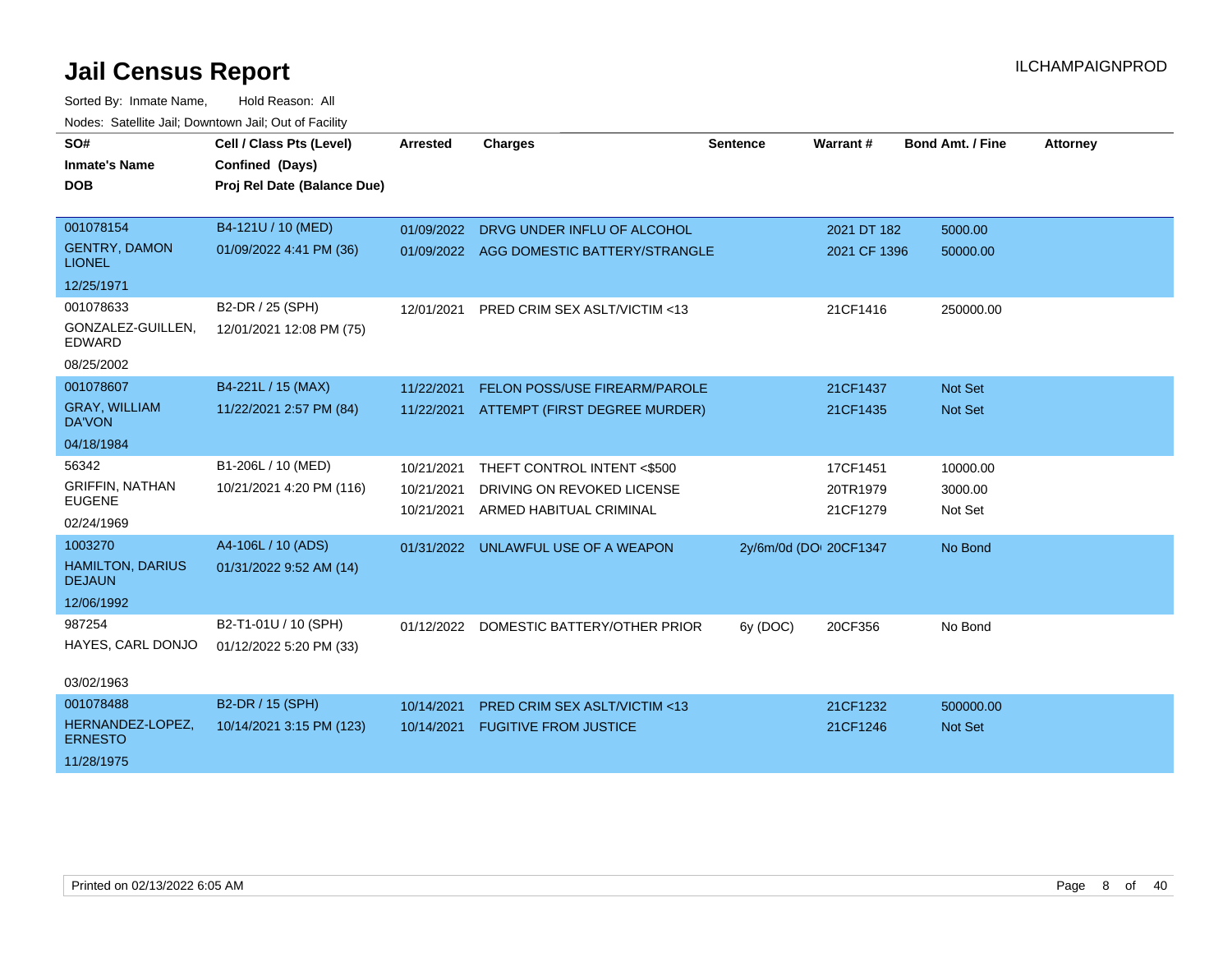| SO#                                                      | Cell / Class Pts (Level)    | <b>Arrested</b> | <b>Charges</b>                           | <b>Sentence</b> | Warrant#  | <b>Bond Amt. / Fine</b> | <b>Attorney</b> |
|----------------------------------------------------------|-----------------------------|-----------------|------------------------------------------|-----------------|-----------|-------------------------|-----------------|
| <b>Inmate's Name</b>                                     | Confined (Days)             |                 |                                          |                 |           |                         |                 |
| <b>DOB</b>                                               | Proj Rel Date (Balance Due) |                 |                                          |                 |           |                         |                 |
|                                                          |                             |                 |                                          |                 |           |                         |                 |
| 975293                                                   | B2-T4-14L / 10 (SPH)        | 07/21/2021      | <b>STALKING</b>                          |                 | 2021CF863 | <b>Not Set</b>          |                 |
| <b>HILL, JACOB MILES</b>                                 | 07/21/2021 8:43 PM (208)    | 07/21/2021      | VIO ORDER/PRIOR VIO OF ORDER             |                 | 21CF914   | No Bond                 |                 |
|                                                          |                             | 07/25/2021      | PAROLE REVOCATION                        |                 | CH2104646 | <b>Not Set</b>          |                 |
| 02/06/1988                                               |                             | 08/18/2021      | <b>HARASS WITNESS/FAMILY MBR/REP</b>     |                 | 21CF992   | <b>Not Set</b>          |                 |
|                                                          |                             |                 | 09/09/2021 AGG STALKING/BODILY HARM      |                 | 21CF1073  | <b>Not Set</b>          |                 |
| 48471                                                    | B1-207L / 15 (MAX)          | 08/08/2021      | AGG BATTERY/DISCHARGE FIREARM            |                 | 21CF946   | Not Set                 |                 |
| HILL, RAMESH<br><b>JERMAINE</b>                          | 08/08/2021 4:45 AM (190)    |                 |                                          |                 |           |                         |                 |
| 12/11/1978                                               |                             |                 |                                          |                 |           |                         |                 |
| 1043704                                                  | B4-223L / 15 (MAX)          | 07/13/2021      | ARMED ROBBERY/ARMED W/FIREARM            | 12y (DOC)       | 21CF815   | Not Set                 |                 |
| <b>HOUSTON, STEVEN</b><br><b>CORDELL</b>                 | 07/13/2021 5:56 AM (216)    |                 | 02/07/2022 CIVIL FTA WARRANT             |                 | 2018F467  | 2500.00                 |                 |
| 01/24/1989                                               |                             |                 |                                          |                 |           |                         |                 |
| 1072876                                                  | A2-220U                     | 02/10/2022      | METH DELIVERY/5<15 GRAMS                 | 4y (DOC)        | 21CF143   | No Bond                 |                 |
| HOUTCHINS, SAVANNA 02/10/2022 5:10 PM (4)<br><b>BELL</b> |                             |                 | 02/10/2022 DRIVING ON REVOKED LICENSE    |                 | 20TR3920  | No Bond                 |                 |
| 07/10/1996                                               | 2/17/2022 (0.00)            |                 |                                          |                 |           |                         |                 |
| 999198                                                   | B4-226L / 15 (MAX)          |                 | 11/30/2021 FELON POSS/USE FIREARM PRIOR  |                 | 21CF1377  | 500000.00               |                 |
| <b>HOWARD, BRION LIN</b>                                 | 11/30/2021 10:41 AM (76)    |                 |                                          |                 |           |                         |                 |
| 06/10/1992                                               |                             |                 |                                          |                 |           |                         |                 |
| 953555                                                   | B4-122L / 15 (MAX)          | 03/10/2021      | <b>CRIM TRESPASS TO RESIDENCE</b>        |                 | 21CF272   | Not Set                 |                 |
| HUNT, TAVARIS EARL                                       | 03/10/2021 4:58 AM (341)    | 04/14/2021      | AGG FLEEING POLICE/21 MPH OVER           | 3y(DOC)         | 2020CF94  | 10000.00                |                 |
| 12/29/1987                                               |                             |                 |                                          |                 |           |                         |                 |
| 38993                                                    | B4-126L / 15 (MAX)          |                 | 02/13/2021 ATTEMPT (FIRST DEGREE MURDER) |                 | 21CF181   | <b>Not Set</b>          |                 |
| JACKSON, LAMONT<br><b>JEREMIE</b>                        | 02/13/2021 7:45 AM (366)    |                 |                                          |                 |           |                         |                 |
| 07/31/1973                                               |                             |                 |                                          |                 |           |                         |                 |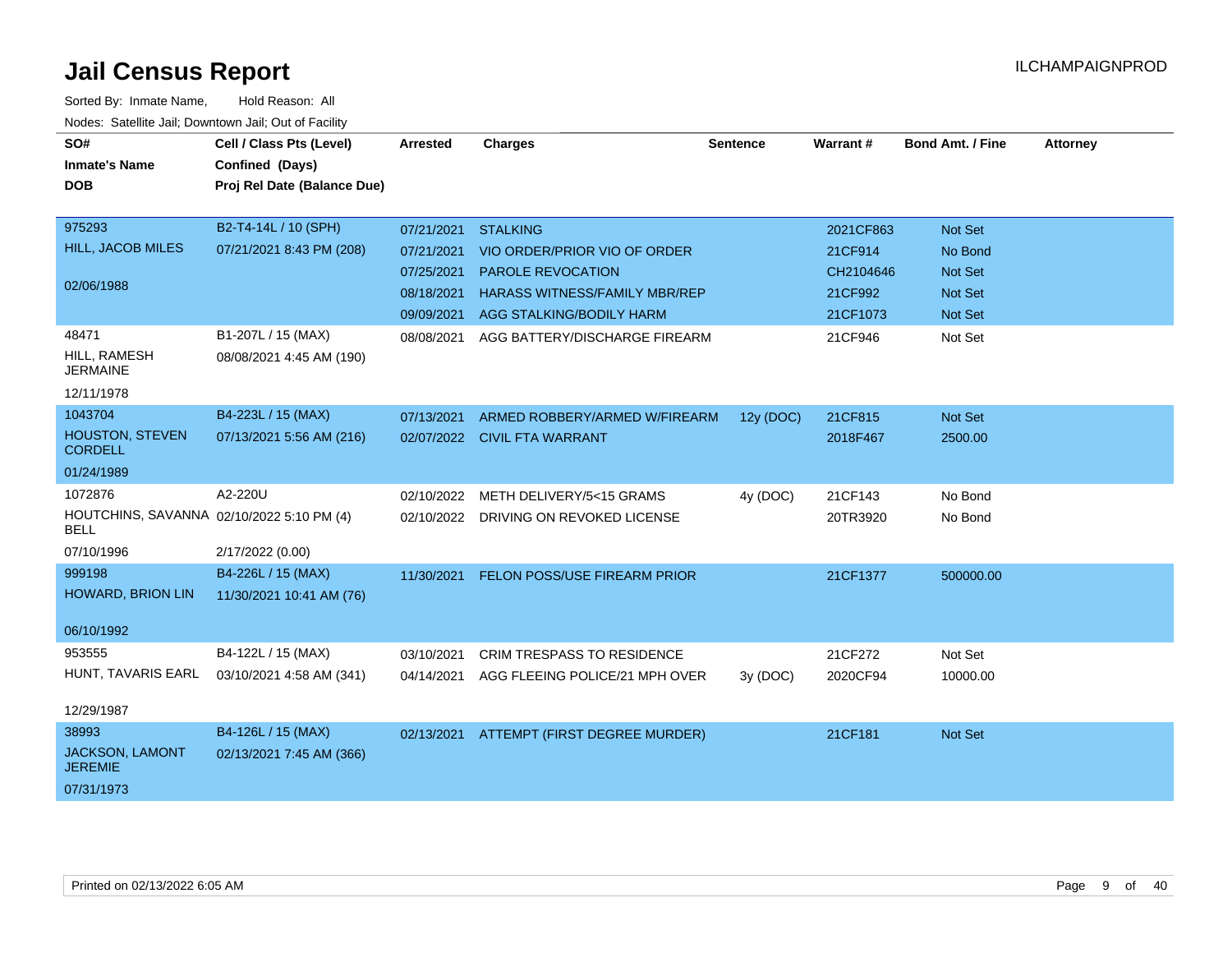| soupois catomic can, Dominomii can, Cat or I domt<br>SO# | Cell / Class Pts (Level)                       | <b>Arrested</b> | <b>Charges</b>                            | <b>Sentence</b> | <b>Warrant#</b> | <b>Bond Amt. / Fine</b> | <b>Attorney</b> |
|----------------------------------------------------------|------------------------------------------------|-----------------|-------------------------------------------|-----------------|-----------------|-------------------------|-----------------|
| <b>Inmate's Name</b><br><b>DOB</b>                       | Confined (Days)<br>Proj Rel Date (Balance Due) |                 |                                           |                 |                 |                         |                 |
|                                                          |                                                |                 |                                           |                 |                 |                         |                 |
| 001078689                                                | B1-201L / 15 (MAX)                             | 12/17/2021      | FIREARM/FOID INVALID/NOT ELIG             |                 | 21CF1551        | No Bond                 |                 |
| <b>JACKSON, PRENTISS</b><br><b>MANSION DEWAYNE</b>       | 12/18/2021 12:39 AM (58)                       |                 | 12/17/2021 POSS STOLEN VEHICLE > \$25,000 |                 | 21JD37          | <b>Not Set</b>          |                 |
| 09/02/2003                                               | 1/30/2022 (0.00)                               |                 |                                           |                 |                 |                         |                 |
| 001077487                                                | B3-W8-30L / 10 (MED)                           | 12/03/2020      | FELON POSS/USE WEAPON/FIREARM             |                 | 20CF1377        | Not Set                 |                 |
| JACKSON, TERRELL<br><b>DANDRE</b>                        | 12/03/2020 10:18 AM (438)                      | 11/09/2021      | AGG DISCHARGE FIREARM/OCC VEH             |                 | 21CR0331401     | No Bond                 |                 |
| 08/11/1990                                               |                                                |                 |                                           |                 |                 |                         |                 |
| 001077864                                                | B1-103L / 15 (MAX)                             |                 | 04/18/2021 FELON POSS/USE WEAPON/FIREARM  |                 | 21CF428         | Not Set                 |                 |
| D                                                        | JAMERSON, ANTHONY 04/18/2021 7:21 PM (302)     |                 |                                           |                 |                 |                         |                 |
| 01/26/1990                                               |                                                |                 |                                           |                 |                 |                         |                 |
| 63110                                                    | A3-116L / 15 (ADS)                             |                 | 01/29/2022 CRIM DMG TO PROP \$500-10K     |                 | 2021CF001548    | 410.00                  |                 |
| JAMES, DOMINIQUE<br><b>JULIUS</b>                        | 01/29/2022 5:48 PM (16)                        |                 |                                           |                 |                 |                         |                 |
| 03/04/1983                                               |                                                |                 |                                           |                 |                 |                         |                 |
| 001078703                                                | A1-225U / 15 (ADS)                             | 12/20/2021      | MURDER/INTENT TO KILL/INJURE              |                 | 21CF1574        | Not Set                 |                 |
| <b>JOHNS, SHANIQUH</b><br><b>THERESA</b>                 | 12/22/2021 6:41 AM (54)                        |                 |                                           |                 |                 |                         |                 |
| 04/03/1992                                               |                                                |                 |                                           |                 |                 |                         |                 |
| 001078788                                                | A4-207U / 5 (ADS)                              |                 | 01/21/2022 AGGRAVATED BATTERY             |                 | 22CF93          | Not Set                 |                 |
|                                                          | JOHNSON, BRENTON Z 01/21/2022 8:33 PM (24)     |                 |                                           |                 |                 |                         |                 |
| 08/07/1987                                               |                                                |                 |                                           |                 |                 |                         |                 |
| 001078766                                                | A3-215L / 5 (ADS)                              | 02/08/2022      | <b>AGGRAVATED BATTERY</b>                 |                 | 22CF160         | Not Set                 |                 |
| JOHNSON, IYONZI                                          | 02/08/2022 11:56 AM (6)                        |                 | 02/08/2022 BURGLARY                       |                 | 22CF63          | 3000.00                 |                 |
| 07/16/1994                                               |                                                |                 |                                           |                 |                 |                         |                 |
| 43086                                                    | BOOKH-3                                        |                 | 02/11/2022 FELON POSS/USE WEAPON/FIREARM  |                 | 2022CFAWOW      | No Bond                 |                 |
| JOHNSON, MICHAEL<br>LAMAR                                | 02/11/2022 10:52 AM (3)                        |                 |                                           |                 |                 |                         |                 |
| 12/18/1973                                               |                                                |                 |                                           |                 |                 |                         |                 |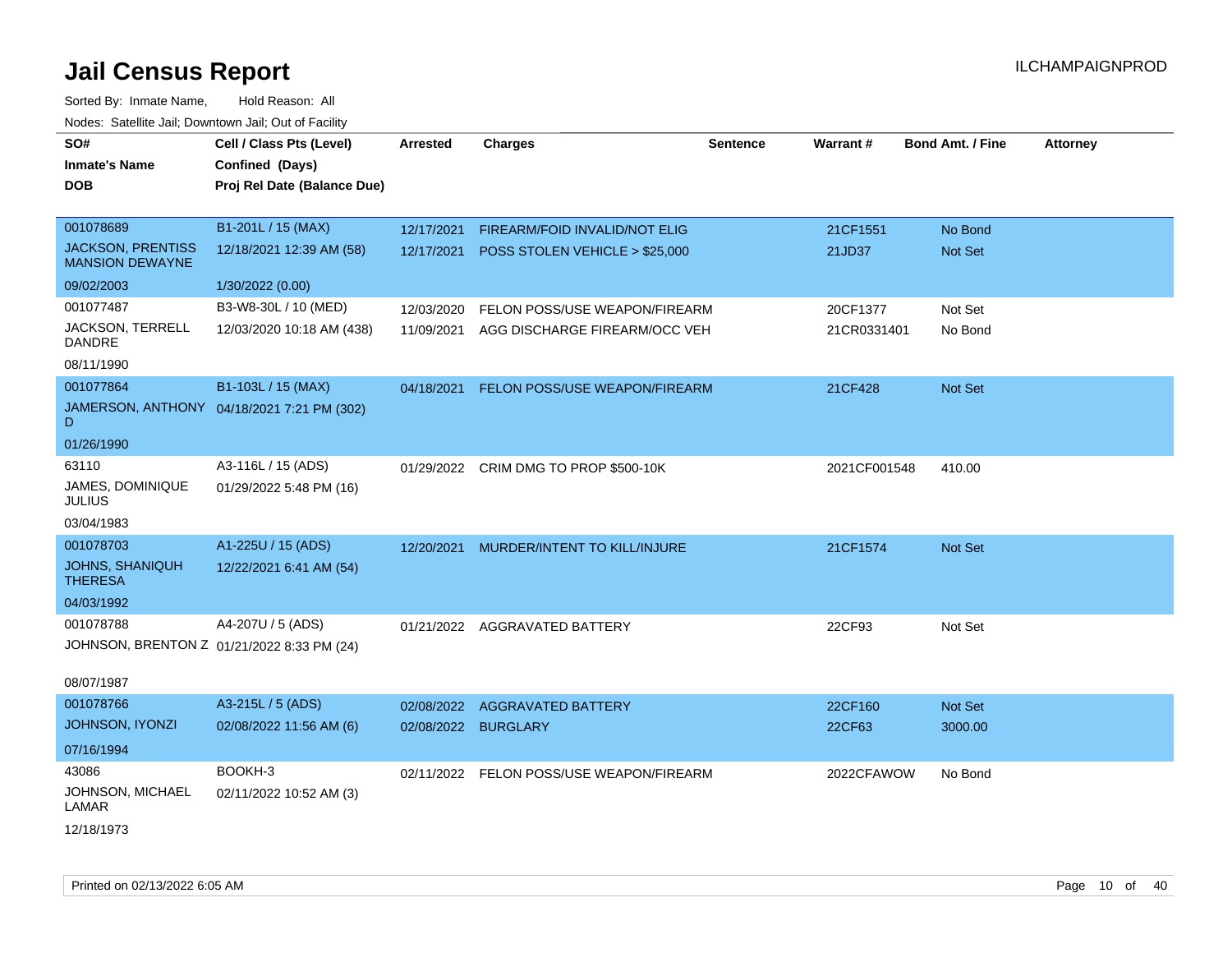| SO#                                         | Cell / Class Pts (Level)    | <b>Arrested</b> | <b>Charges</b>                            | <b>Sentence</b> | Warrant#               | <b>Bond Amt. / Fine</b> | <b>Attorney</b> |
|---------------------------------------------|-----------------------------|-----------------|-------------------------------------------|-----------------|------------------------|-------------------------|-----------------|
| <b>Inmate's Name</b>                        | Confined (Days)             |                 |                                           |                 |                        |                         |                 |
| DOB                                         | Proj Rel Date (Balance Due) |                 |                                           |                 |                        |                         |                 |
|                                             |                             |                 |                                           |                 |                        |                         |                 |
| 001078645                                   | B4-222U / 10 (MED)          | 12/02/2021      | AGG DISCHARGE FIREARM                     |                 | 21CF1478               | No Bond                 |                 |
| <b>JONES, KELVIN</b><br><b>KHYRIC</b>       | 12/02/2021 6:56 PM (74)     |                 |                                           |                 |                        |                         |                 |
| 02/27/2001                                  |                             |                 |                                           |                 |                        |                         |                 |
| 956822                                      | B1-205U / 15 (MAX)          | 11/25/2021      | AGGRAVATED DOMESTIC BATTERY               |                 | 21CF1442               | Not Set                 |                 |
| JONES, MARIO                                | 11/25/2021 10:37 AM (81)    | 11/25/2021      | PAROLE REVOCATION                         |                 | CH2106361              | No Bond                 |                 |
| NATHANIEL                                   |                             | 11/25/2021      | UNLAWFUL RESTRAINT                        |                 | 21CF1443               | Not Set                 |                 |
| 10/27/1987                                  |                             |                 |                                           |                 |                        |                         |                 |
| 59668                                       | BOOKH-4                     | 02/11/2022      | FAIL TO RPT CHNG ADDRESS/EMPL             |                 | 20 CF 1241             | 75000.00                |                 |
| JONES, MARTELL<br><b>DEANGELO</b>           | 02/11/2022 3:19 PM (3)      |                 | 02/11/2022 AGGRAVATED ARSON/BODILY HARM   |                 | 22 CF 169              | 75000.00                |                 |
| 07/11/1983                                  |                             |                 |                                           |                 |                        |                         |                 |
| 1008468                                     | B4-226U / 10 (MED)          | 12/01/2021      | FELON POSS/USE WEAPON/FIREARM             |                 | 21CF1472               | Not Set                 |                 |
| JONES, MARTEZ<br><b>LAMONTE</b>             | 12/01/2021 1:28 PM (75)     | 12/02/2021      | PROBATION VIOLATION                       |                 | 20CF1151               | Not Set                 |                 |
| 06/22/1993                                  |                             |                 |                                           |                 |                        |                         |                 |
| 506244                                      | B1-204L / 15 (MAX)          | 07/15/2021      | ARMED ROBBERY/ARMED W/FIREARM             |                 | 19y/6m (DOC) 2021CF791 | 250000.00               |                 |
| <b>JOSLIN, JASON LEE</b>                    | 07/15/2021 4:38 AM (214)    |                 |                                           |                 |                        |                         |                 |
|                                             |                             |                 |                                           |                 |                        |                         |                 |
| 12/22/1985                                  |                             |                 |                                           |                 |                        |                         |                 |
| 001078843                                   | BOOKH-3                     | 02/13/2022      | FAIL TO REDUCE SPEED                      |                 | 2022TRAWOW             | 150.00                  |                 |
| KILAR, JEFFREY DAVID 02/13/2022 5:16 AM (1) |                             | 02/13/2022      | DUI ALC/INTOX COMPOUND/DRUG               |                 | 2022DTAWOW             | 150.00                  |                 |
|                                             |                             | 02/13/2022      | UNLWFL POSS MEDICAL CAN/DRIVER            |                 | 2022TRAWOW             | 150.00                  |                 |
| 11/17/2003                                  |                             |                 |                                           |                 |                        |                         |                 |
| 1068501                                     | A3-212U / 5 (MIN)           |                 | 02/07/2022 VIO ORDER/NOTICE/PRIOR VIO O/P |                 | 22CF156                | No Bond                 |                 |
| KING, JULIUS<br><b>EMANUEL</b>              | 02/07/2022 7:06 PM (7)      |                 |                                           |                 |                        |                         |                 |
| 04/08/1985                                  |                             |                 |                                           |                 |                        |                         |                 |
| 001078818                                   | A3-114U / 10 (MED)          | 02/04/2022      | DOMESTIC BATTERY/OTHER PRIOR              |                 | 22CF148                | Not Set                 |                 |
| KINSEL, EVERAL<br>MICHAEL WILLIAM           | 02/04/2022 7:37 PM (10)     |                 |                                           |                 |                        |                         |                 |
| 10/16/1985                                  |                             |                 |                                           |                 |                        |                         |                 |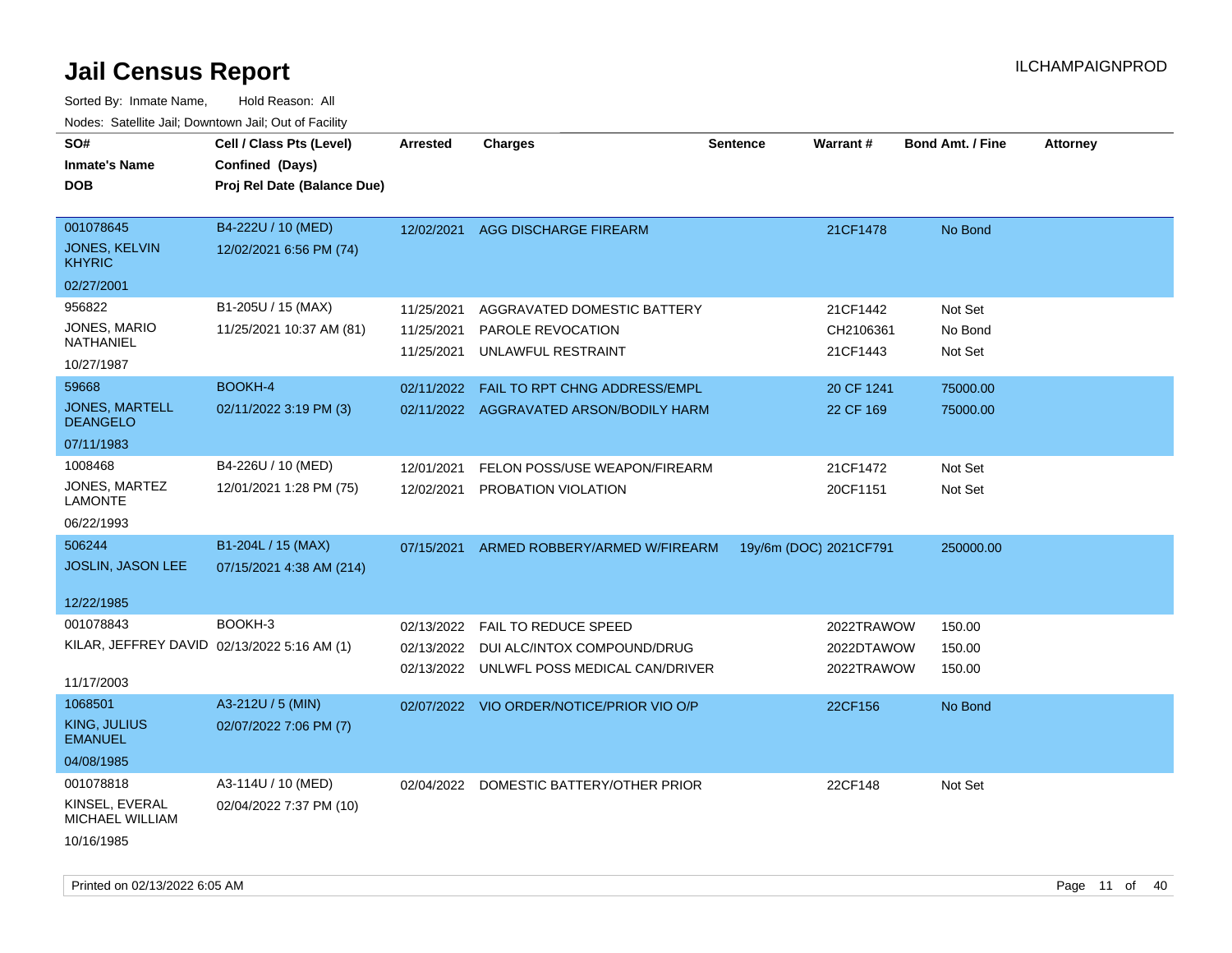Sorted By: Inmate Name, Hold Reason: All Nodes: Satellite Jail; Downtown Jail; Out of Facility

| SO#                                          | Cell / Class Pts (Level)                       | Arrested   | <b>Charges</b>                            | <b>Sentence</b> | Warrant#     | <b>Bond Amt. / Fine</b> | <b>Attorney</b> |
|----------------------------------------------|------------------------------------------------|------------|-------------------------------------------|-----------------|--------------|-------------------------|-----------------|
| <b>Inmate's Name</b>                         | Confined (Days)                                |            |                                           |                 |              |                         |                 |
| <b>DOB</b>                                   | Proj Rel Date (Balance Due)                    |            |                                           |                 |              |                         |                 |
|                                              |                                                |            |                                           |                 |              |                         |                 |
| 66662                                        | B3-W5-20L / 10 (MED)                           | 12/05/2021 | POSS AMT CON SUB EXCEPT(A)/(D)            | 2y (DOC)        | 18CF597      | 200000.00               |                 |
| KINTNER, WESLEY J                            | 12/05/2021 1:57 PM (71)                        |            |                                           |                 |              |                         |                 |
|                                              |                                                |            |                                           |                 |              |                         |                 |
| 04/15/1986                                   |                                                |            |                                           |                 |              |                         |                 |
| 001078693                                    | B3-W4-14L / 5 (MIN)                            | 12/19/2021 | RECEIVE/POSS/SELL STOLEN VEH              |                 | 21CF1555     | Not Set                 |                 |
| LARGE, JOSHUA DALE 12/19/2021 4:54 AM (57)   |                                                | 12/19/2021 | <b>RETAIL THEFT</b>                       |                 | 2021CM216    | 5000.00                 |                 |
|                                              |                                                | 12/19/2021 | <b>RETAIL THEFT</b>                       |                 | 20CF422      | 20000.00                |                 |
| 10/27/1985                                   |                                                |            |                                           |                 |              |                         |                 |
| 1070011                                      | B4-124U / 15 (MAX)                             | 08/03/2021 | AGG DISCH FIREARM/1ST AID PERS            |                 | 21CF929      | Not Set                 |                 |
| LAWS, WILLIAM<br>ZARAK, Third                | 08/03/2021 3:53 PM (195)                       |            |                                           |                 |              |                         |                 |
| 07/06/1999                                   |                                                |            |                                           |                 |              |                         |                 |
| 001078797                                    | BOOKF-3 / 5 (ADS)                              |            | 01/26/2022 VIO STALKING NO CONTACT ORDER  |                 | 22CM31       | Not Set                 |                 |
| LEVIN, DANIEL DAVID                          | 01/26/2022 3:00 PM (19)                        |            |                                           |                 |              |                         |                 |
|                                              |                                                |            |                                           |                 |              |                         |                 |
| 08/08/1984                                   |                                                |            |                                           |                 |              |                         |                 |
| 548089                                       | B1-204U / 15 (MAX)                             | 12/04/2020 | ATTEMPT (FIRST DEGREE MURDER)             |                 | 20CF1378     | <b>Not Set</b>          |                 |
| LEWIS, LAWRENCE                              | 12/04/2020 4:42 AM (437)                       | 12/04/2020 | METH DELIVERY/100<400 GRAMS               |                 | 20CF1481     | Not Set                 |                 |
| PAUL, Third                                  |                                                | 12/04/2020 | AGG DOMESTIC BATTERY/STRANGLE             |                 | 18CF1507     | 10000.00                |                 |
| 02/08/1993                                   |                                                |            |                                           |                 |              |                         |                 |
| 63639                                        | A4-205L / 5 (ADS)                              |            | 01/31/2022 FELON POSS/USE WEAPON/FIREARM  | 5y (DOC)        | 22CF110      | No Bond                 |                 |
| LINDSEY, ANTHONY<br><b>MARTEZ</b>            | 01/28/2022 10:06 PM (17)                       |            |                                           |                 |              |                         |                 |
|                                              |                                                |            |                                           |                 |              |                         |                 |
|                                              |                                                |            |                                           |                 |              |                         |                 |
|                                              |                                                |            |                                           |                 |              |                         |                 |
| <b>ANTHONY</b>                               |                                                |            |                                           |                 |              |                         |                 |
| 10/01/2000                                   |                                                |            |                                           |                 |              |                         |                 |
| 1065002                                      | B3-W7-26L / 10 (MED)                           | 11/16/2021 | DOMESTIC BTRY/CONTACT/VIO O/P             |                 | 2019CF001781 | 25000.00                |                 |
| LOVELESS, DUSTIN<br>DEE                      | 11/16/2021 11:41 AM (90)                       |            |                                           |                 |              |                         |                 |
| 06/17/1982                                   |                                                |            |                                           |                 |              |                         |                 |
| 03/18/1985<br>001078817<br>LIPSCOMB, LADAROL | A3-113U / 10 (ADS)<br>02/03/2022 11:33 PM (11) |            | 02/03/2022 AGG UUW/PERSON/PREV CONVICTION |                 | 22CF143      | <b>Not Set</b>          |                 |

Printed on 02/13/2022 6:05 AM Page 12 of 40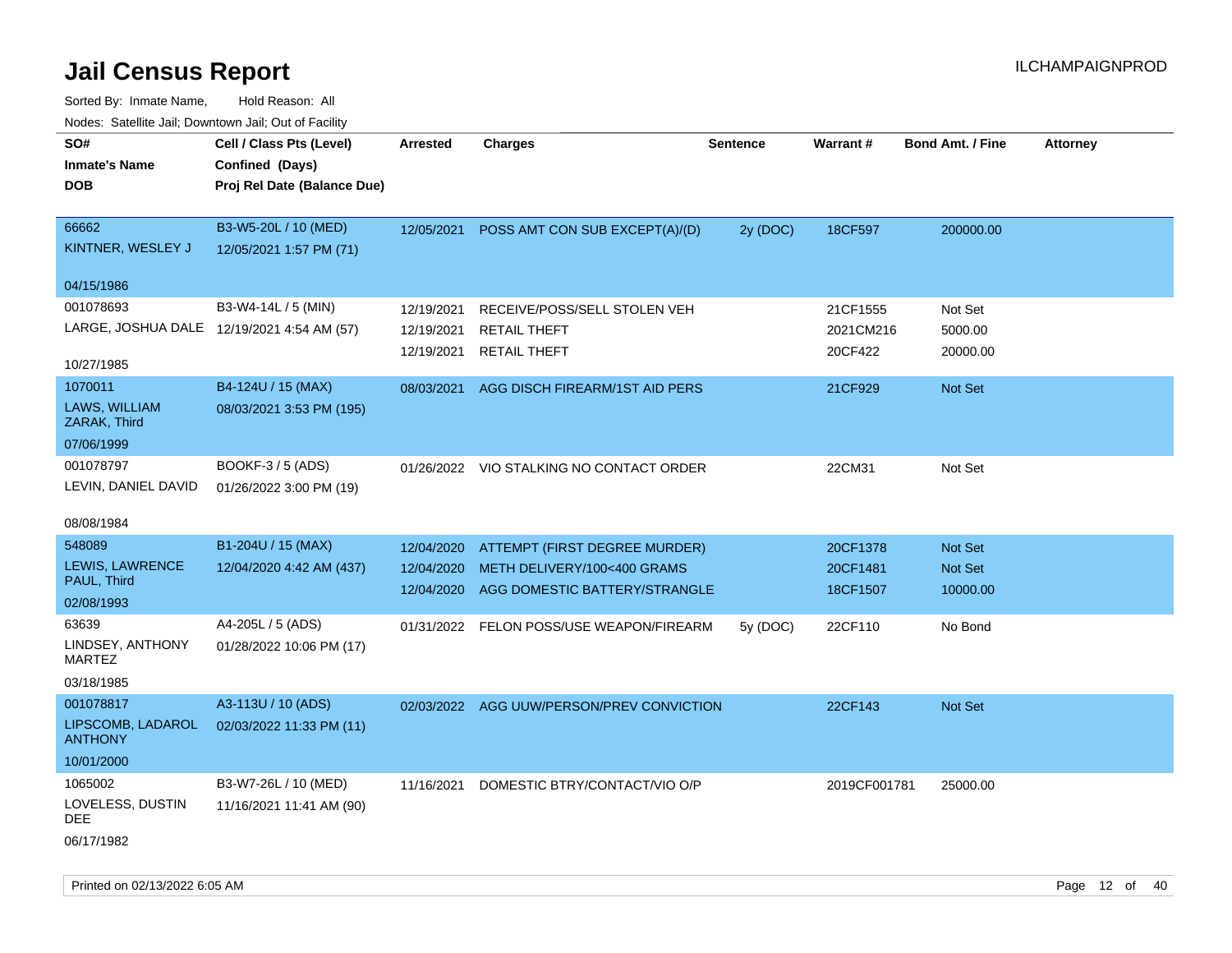| SO#<br><b>Inmate's Name</b><br><b>DOB</b>                     | Cell / Class Pts (Level)<br>Confined (Days)<br>Proj Rel Date (Balance Due) | Arrested                               | <b>Charges</b>                                                                  | <b>Sentence</b> | <b>Warrant#</b>                   | <b>Bond Amt. / Fine</b>       | <b>Attorney</b> |
|---------------------------------------------------------------|----------------------------------------------------------------------------|----------------------------------------|---------------------------------------------------------------------------------|-----------------|-----------------------------------|-------------------------------|-----------------|
| 48792<br><b>MCCLAIN, HURCHEL</b><br><b>JOSEPH</b>             | B4-127L / 10 (MED)<br>11/20/2021 4:11 AM (86)                              |                                        | 11/19/2021 AGG BATTERY/DISCHARGE FIREARM                                        |                 | 21CF1425                          | Not Set                       |                 |
| 05/01/1979                                                    |                                                                            |                                        |                                                                                 |                 |                                   |                               |                 |
| 001077938<br>MCGAHA,<br><b>CHRISTOPHER D</b>                  | BOOKH-2 / 15 (ADS)<br>05/10/2021 7:02 PM (280)                             | 05/10/2021<br>05/11/2021<br>05/27/2021 | AGG KIDNAPING DISCH FIR/HARM<br><b>MURDER</b><br>ESCAPE FROM DEPT OF CORRECTION |                 | 21CF532<br>2021-CF-215<br>21CF600 | Not Set<br>No Bond<br>Not Set |                 |
| 07/27/1991                                                    |                                                                            |                                        |                                                                                 |                 |                                   |                               |                 |
| 66710<br><b>MEEKS, CASSARIOUS</b><br><b>MONTE</b>             | A4-101L / 15 (ADS)<br>01/20/2022 11:40 AM (25)                             |                                        | 01/19/2022 ARMED VIOLENCE/CATEGORY I                                            |                 | <b>22CF88</b>                     | Not Set                       |                 |
| 06/22/1984                                                    |                                                                            |                                        |                                                                                 |                 |                                   |                               |                 |
| 1043071<br>MERRELL-<br>SUTHERLAND, ALICIA                     | A2-120L / 10 (MED)<br>11/08/2021 2:22 AM (98)                              | 11/08/2021                             | CRIM DMG/GOVT PROP/<\$500                                                       |                 | 21CF1378                          | Not Set                       |                 |
| 11/26/1972<br>41584                                           | B4-227L / 15 (MAX)                                                         |                                        |                                                                                 |                 |                                   |                               |                 |
|                                                               | MILLER, JOSE LOVELL 12/02/2021 1:04 AM (74)                                |                                        | 12/01/2021 ARMED HABITUAL CRIMINAL                                              |                 | 21CF1467                          | Not Set                       |                 |
| 10/07/1975                                                    |                                                                            |                                        |                                                                                 |                 |                                   |                               |                 |
| 1069743<br>MITCHELL, DIAMOND<br><b>PAULETTE</b><br>01/31/2000 | BOOKF-2<br>02/12/2022 3:41 PM (2)                                          |                                        | 02/12/2022 AGG BATTERY/DISCHARGE FIREARM                                        |                 | 21CFAWOW                          | Not Set                       |                 |
| 001077902                                                     | A2-123L / 5 (ADS)                                                          | 11/23/2021                             | BATTERY/CAUSE BODILY HARM                                                       |                 | 21CM187                           | Not Set                       |                 |
| MOFFETT, CAROLYN<br><b>REENE</b>                              | 11/21/2021 10:31 AM (85)                                                   |                                        |                                                                                 |                 |                                   |                               |                 |
| 10/23/1988                                                    |                                                                            |                                        |                                                                                 |                 |                                   |                               |                 |
| 39106<br>Junior                                               | B3-W3-11U / 10 (MED)<br>MOORE, ANDREW LEE, 10/12/2021 1:02 AM (125)        | 10/12/2021                             | DOMESTIC BATTERY/OTHER PRIOR                                                    |                 | 21CF1217                          | Not Set                       |                 |
| 04/12/1973                                                    | 4/10/2022 (0.00)                                                           |                                        |                                                                                 |                 |                                   |                               |                 |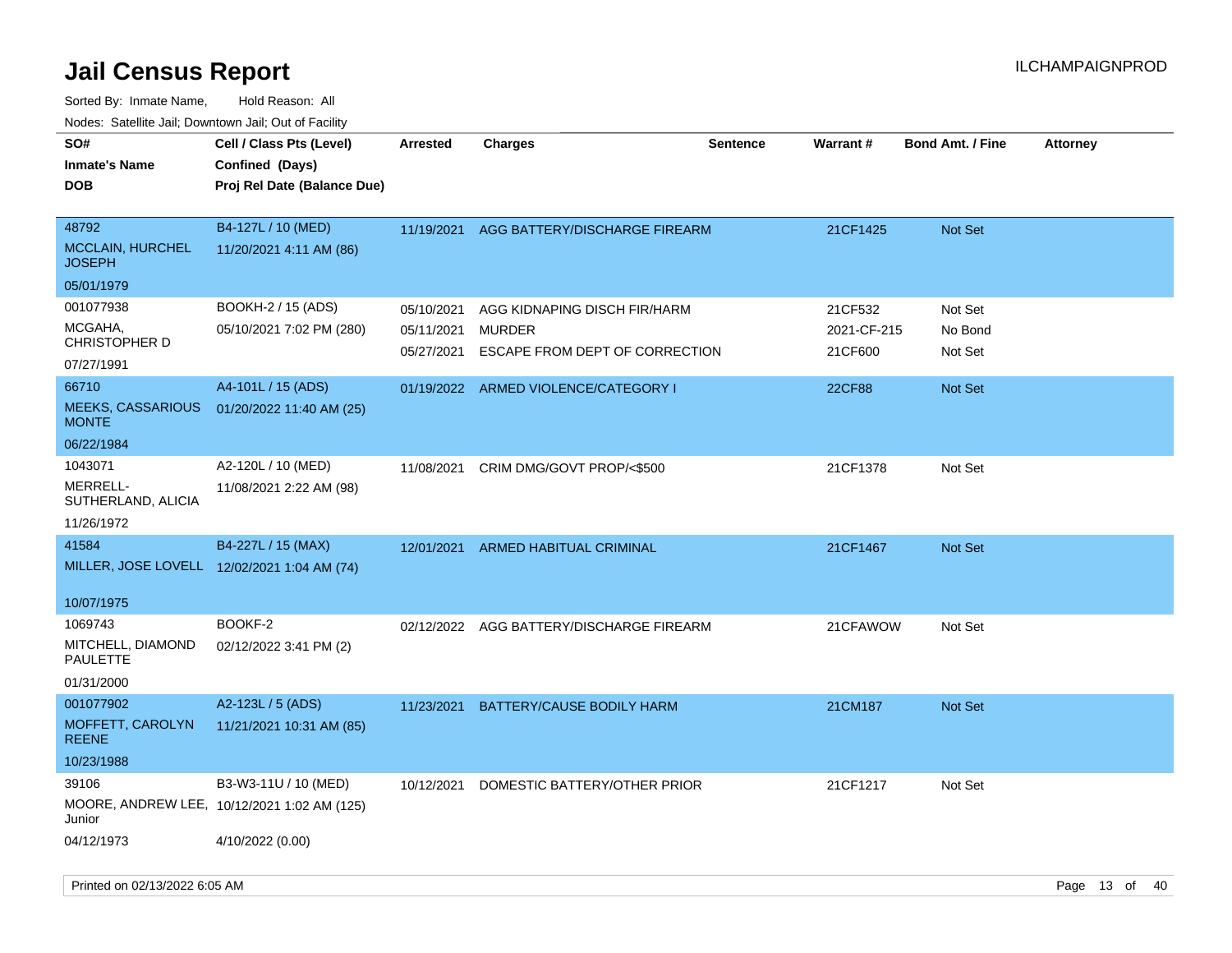Sorted By: Inmate Name, Hold Reason: All

| Nodes: Satellite Jail; Downtown Jail; Out of Facility |                                             |                    |                                         |                 |           |                         |                 |  |  |
|-------------------------------------------------------|---------------------------------------------|--------------------|-----------------------------------------|-----------------|-----------|-------------------------|-----------------|--|--|
| SO#                                                   | Cell / Class Pts (Level)                    | <b>Arrested</b>    | <b>Charges</b>                          | <b>Sentence</b> | Warrant#  | <b>Bond Amt. / Fine</b> | <b>Attorney</b> |  |  |
| <b>Inmate's Name</b>                                  | Confined (Days)                             |                    |                                         |                 |           |                         |                 |  |  |
| <b>DOB</b>                                            | Proj Rel Date (Balance Due)                 |                    |                                         |                 |           |                         |                 |  |  |
|                                                       |                                             |                    |                                         |                 |           |                         |                 |  |  |
| 1007239                                               | B4-225U / 10 (MED)                          | 12/29/2021         | <b>DOMESTIC BATTERY</b>                 | 3y (DOC)        | 21CF1607  | Not Set                 |                 |  |  |
| MOORE, ANDREW<br><b>VIRGIL</b>                        | 12/29/2021 8:40 PM (47)                     |                    |                                         |                 |           |                         |                 |  |  |
| 08/20/1972                                            |                                             |                    |                                         |                 |           |                         |                 |  |  |
| 539294                                                | B1-104U / 10 (MED)                          | 01/11/2022         | AGG DUI/NO VALID DL                     |                 | 22CF49    | Not Set                 |                 |  |  |
| MOSLEY, JAMES<br><b>CALVIN</b>                        | 01/11/2022 9:43 PM (34)                     |                    | 01/11/2022 PAROLE REVOCATION            |                 | CH2200227 | No Bond                 |                 |  |  |
| 12/11/1985                                            |                                             |                    |                                         |                 |           |                         |                 |  |  |
| 522328                                                | A3-216U                                     |                    | 02/10/2022 FELON POSS/USE FIREARM PRIOR |                 | 22CF170   | No Bond                 |                 |  |  |
| MOSLEY, VINCENT<br><b>DONZEL</b>                      | 02/10/2022 11:27 AM (4)                     |                    |                                         |                 |           |                         |                 |  |  |
| 09/27/1985                                            |                                             |                    |                                         |                 |           |                         |                 |  |  |
| 001078517                                             | B1-102L / 15 (MAX)                          | 10/19/2021         | ATTEMPT (FIRST DEGREE MURDER)           |                 | 21CF1267  | Not Set                 |                 |  |  |
| NELSON, RORY<br><b>DEMOND</b>                         | 10/19/2021 3:55 AM (118)                    |                    |                                         |                 |           |                         |                 |  |  |
| 08/14/1984                                            |                                             |                    |                                         |                 |           |                         |                 |  |  |
| 1073913                                               | BOOKF-2                                     |                    | 02/12/2022 AGGRAVATED BATTERY           |                 | 22CFAWOW  | Not Set                 |                 |  |  |
| <b>OSBORNE, NICHOLE</b><br><b>MARIE</b>               | 02/12/2022 12:50 PM (2)                     |                    |                                         |                 |           |                         |                 |  |  |
| 06/22/1979                                            |                                             |                    |                                         |                 |           |                         |                 |  |  |
| 1074169                                               | B3-W4-16L / 10 (MED)                        | 12/21/2021         | AGGRAVATED DOMESTIC BATTERY             |                 | 21CF1567  | Not Set                 |                 |  |  |
|                                                       | PANZER, IAN RICHARD 12/21/2021 2:24 PM (55) |                    |                                         |                 |           |                         |                 |  |  |
|                                                       |                                             |                    |                                         |                 |           |                         |                 |  |  |
| 07/04/1988                                            |                                             |                    |                                         |                 |           |                         |                 |  |  |
| 1030954                                               | B4-223U / 15 (MAX)                          | 01/14/2022         | ARMED VIOLENCE/CATEGORY I               |                 | 22CF76    | Not Set                 |                 |  |  |
| PETTIGREW,<br><b>MALCOME JAMIESON</b>                 | 01/15/2022 4:35 AM (30)                     |                    | 01/14/2022 MFG/DEL CANNABIS/10-30 GRAMS |                 | 2020CF9   | 15000.00                |                 |  |  |
| 02/20/1995                                            |                                             |                    |                                         |                 |           |                         |                 |  |  |
| 1008308                                               | A4-105L / 10 (ADS)                          | 01/30/2022         | AGG BTRY/GREAT BOD HARM/60+             |                 | 22CF131   | No Bond                 |                 |  |  |
| PETTIGREW, MARIO<br><b>TRAVINIO</b>                   | 01/30/2022 6:15 AM (15)                     | 01/30/2022 ASSAULT |                                         |                 | 19CM364   | 4000.00                 |                 |  |  |
| 08/11/1992                                            |                                             |                    |                                         |                 |           |                         |                 |  |  |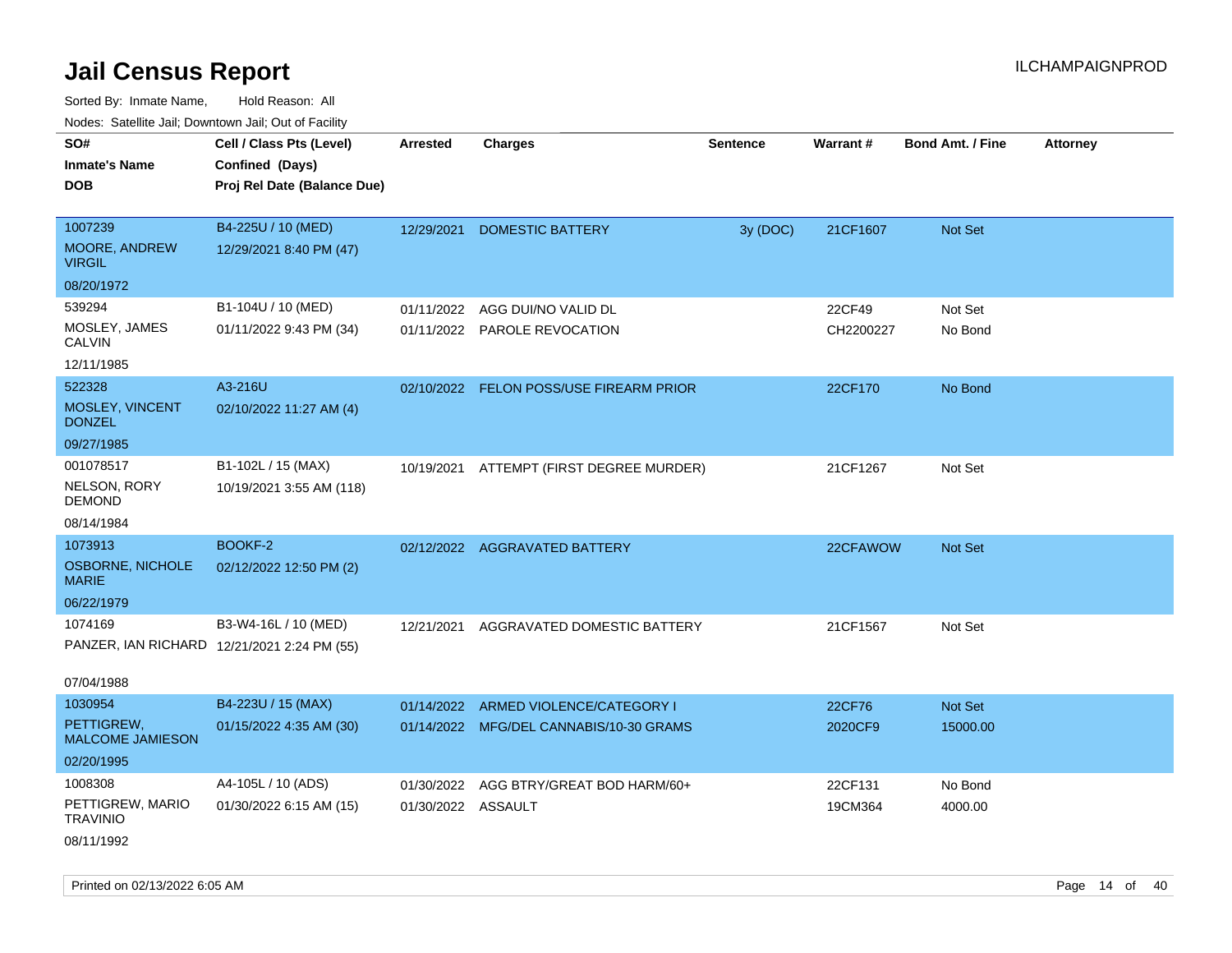| SO#<br>Inmate's Name<br><b>DOB</b>                          | Cell / Class Pts (Level)<br>Confined (Days)<br>Proj Rel Date (Balance Due) | <b>Arrested</b> | <b>Charges</b>                 | <b>Sentence</b> | Warrant#     | <b>Bond Amt. / Fine</b> | <b>Attorney</b> |
|-------------------------------------------------------------|----------------------------------------------------------------------------|-----------------|--------------------------------|-----------------|--------------|-------------------------|-----------------|
| 1059512<br>PHILLIPS, LAMAR<br><b>DESHAWN</b>                | A3-111L / 10 (MED)<br>02/06/2022 6:51 PM (8)                               |                 | 02/07/2022 PROBATION VIOLATION |                 | 19CF589      | Not Set                 |                 |
| 04/02/1996                                                  |                                                                            |                 |                                |                 |              |                         |                 |
| 001078841<br>06/07/2002                                     | BOOKH-3<br>PIERRE, JALEN JAMES 02/13/2022 12:47 AM (1)                     | 02/13/2022      | AGG UNLAWFUL USE WEAPON/PERSON |                 | 2022CFAWOW   | Not Set                 |                 |
| 999352                                                      | B4-225L / 10 (MED)                                                         | 09/09/2021      | <b>VIOLATE OP/OTHER PRIOR</b>  | 2y (DOC)        |              | Not Set                 |                 |
| PIRLOT, JUSTIN LEE                                          | 09/09/2021 11:28 AM (158)                                                  | 10/23/2021      | FALSE REPORT OF OFFENSE        |                 | 2019CF836    | 5000.00                 |                 |
| 11/08/1982                                                  |                                                                            |                 |                                |                 |              |                         |                 |
| 001078769<br>PIRTLE, JARVIS<br><b>JERRELL</b><br>06/15/1990 | BOOKH-7<br>02/12/2022 6:49 PM (2)                                          |                 | 02/12/2022 DOMESTIC BATTERY    |                 | 2022DV000011 | 3000.00                 |                 |
| 001078799                                                   | A4-105U / 10 (MED)                                                         |                 |                                |                 |              |                         |                 |
| PURNELL, MARKISE<br><b>MONROE</b>                           | 01/27/2022 9:50 AM (18)                                                    | 01/27/2022      | FIREARM/FOID INVALID/NOT ELIG  |                 | 22CF116      | Not Set                 |                 |
| 07/13/2002                                                  |                                                                            |                 |                                |                 |              |                         |                 |
| 001078669<br>RANGEL, ADRIAN<br>11/25/2000                   | B3-W3-10L / 10 (MED)<br>12/10/2021 12:53 AM (66)                           | 12/10/2021      | AGG DISCHARGE FIREARM/BLDG/SCH |                 | 21CF1507     | Not Set                 |                 |
| 1069524<br>RAY-DAVIS, KAMARI<br><b>DAYVON</b>               | B3-W3-12L / 10 (MED)<br>08/09/2021 2:44 AM (189)                           | 08/08/2021      | MFG/DEL CANNABIS/30-500 GRAMS  |                 | 21CF953      | Not Set                 |                 |
| 03/30/2000                                                  |                                                                            |                 |                                |                 |              |                         |                 |
| 45473                                                       | B2-T1-04L / 15 (SPH)                                                       | 11/23/2021      | CHIL SEX OFFEN/RESIDE DAY CARE |                 | 21CF1275     | 10000.00                |                 |
| REXROAD, CALVIN<br>ALLEN<br>10/04/1970                      | 11/23/2021 6:27 PM (83)                                                    | 11/23/2021      | VIOLATE SEX OFFENDER REGIS     |                 | 21CF546      | 50000.00                |                 |
|                                                             |                                                                            |                 |                                |                 |              |                         |                 |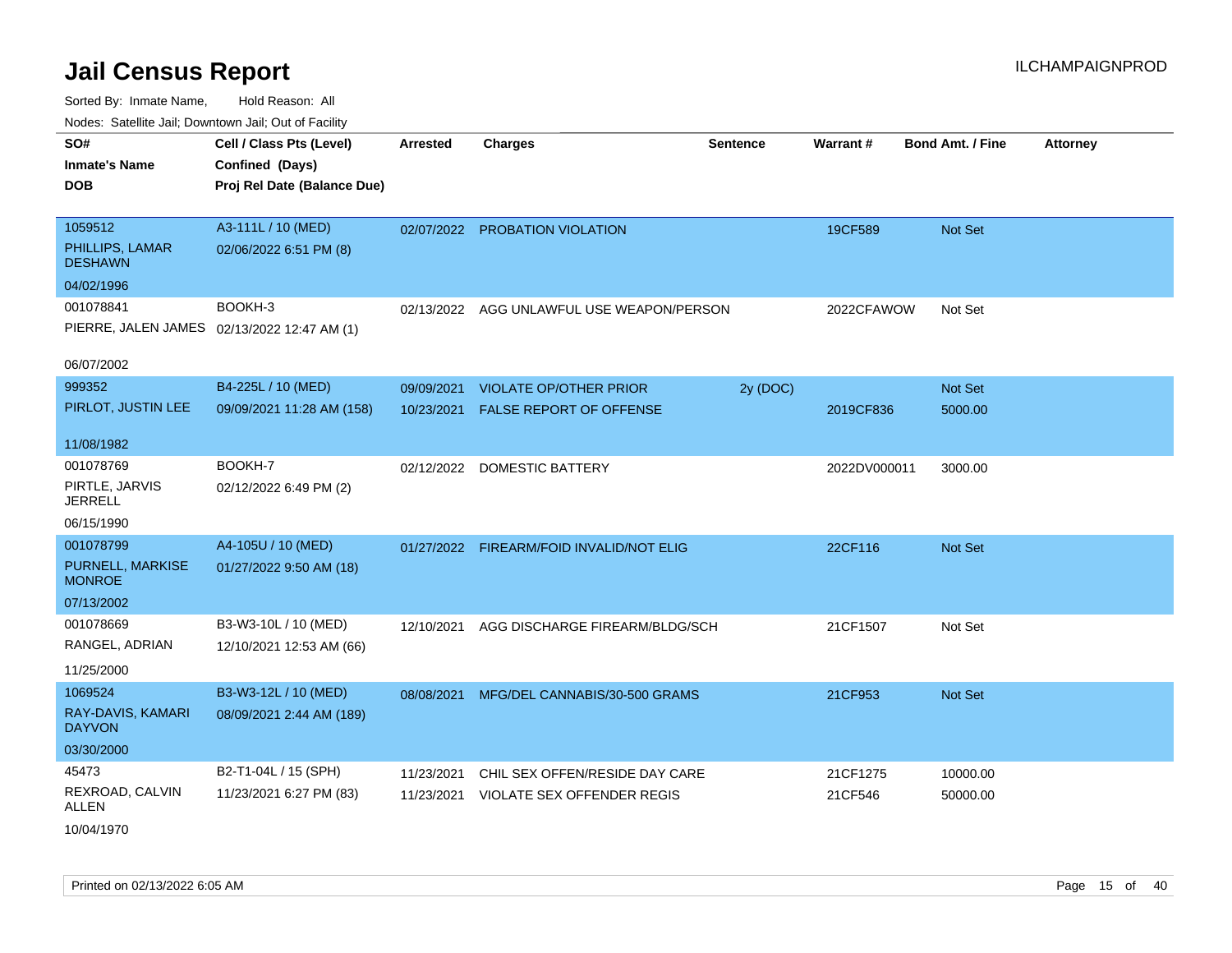Sorted By: Inmate Name, Hold Reason: All Nodes: Satellite Jail; Downtown Jail; Out of Facility

| roaco. Catolino cali, Domntonn cali, Out of Facility |                                              |            |                                         |                     |            |                         |                 |
|------------------------------------------------------|----------------------------------------------|------------|-----------------------------------------|---------------------|------------|-------------------------|-----------------|
| SO#                                                  | Cell / Class Pts (Level)                     | Arrested   | <b>Charges</b>                          | <b>Sentence</b>     | Warrant#   | <b>Bond Amt. / Fine</b> | <b>Attorney</b> |
| <b>Inmate's Name</b>                                 | Confined (Days)                              |            |                                         |                     |            |                         |                 |
| <b>DOB</b>                                           | Proj Rel Date (Balance Due)                  |            |                                         |                     |            |                         |                 |
|                                                      |                                              |            |                                         |                     |            |                         |                 |
| 979485                                               | B2-T4-16L / 15 (SPH)                         | 03/12/2021 | PRED CRIM SEX ASLT/VICTIM <13           |                     | 21CF282    | Not Set                 |                 |
| RODRIGUEZ, JOSHUA<br><b>ANTHONY</b>                  | 03/12/2021 1:57 PM (339)                     |            |                                         |                     |            |                         |                 |
| 04/06/1990                                           |                                              |            |                                         |                     |            |                         |                 |
| 61330                                                | B4-123L / 15 (MAX)                           | 12/01/2021 | ARMED HABITUAL CRIMINAL                 |                     | 21CF1473   | Not Set                 |                 |
| <b>RUFFIN, JONATHON</b><br><b>CECIL</b>              | 12/01/2021 5:34 AM (75)                      | 12/01/2021 | PAROLE REVOCATION                       |                     | CH2107545  | No Bond                 |                 |
| 05/10/1984                                           |                                              |            |                                         |                     |            |                         |                 |
| 1071161                                              | B4-124L / 15 (MAX)                           | 08/18/2021 | DELIVERY OF OR POSSESSION OF W/INT      |                     | 21CF1008   | No Bond                 |                 |
| SANDERS, MARKELL<br><b>LAMAR</b>                     | 08/18/2021 6:18 PM (180)                     |            |                                         |                     |            |                         |                 |
| 02/02/2000                                           |                                              |            |                                         |                     |            |                         |                 |
| 1047469                                              | B3-W5-18L / 10 (MED)                         | 07/03/2021 | CRIMINAL SEX ASSAULT/CONSENT            | 2y/6m (DOC) 21CF773 |            | Not Set                 |                 |
| ALLEN                                                | SCHINDLER, RICHARD 07/03/2021 10:25 PM (226) |            |                                         |                     |            |                         |                 |
| 10/16/1979                                           |                                              |            |                                         |                     |            |                         |                 |
| 1000820                                              | A4-206L / 15 (ADS)                           | 01/24/2022 | FELON POSS/USE WEAPON/FIREARM           |                     | 22CF105    | Not Set                 |                 |
|                                                      | SCHNEIDER, SONGAN 01/24/2022 8:20 AM (21)    |            | 01/24/2022 AGGRAVATED DOMESTIC BATTERY  |                     | 21CF1433   | 25000.00                |                 |
| <b>MICHAEL</b>                                       |                                              |            | 01/24/2022 DRIVING ON SUSPENDED LICENSE |                     | 20TR2771   | 2500.00                 |                 |
| 08/18/1992                                           |                                              |            |                                         |                     |            |                         |                 |
| 001078748                                            | B3-W4-13U / 10 (MED)                         |            | 01/10/2022 AGGRAVATED BATTERY           |                     | 21CF151    | No Bond                 |                 |
| <b>CURTIS</b>                                        | SCHROEDER, JOSHUA 01/10/2022 9:34 AM (35)    |            |                                         |                     |            |                         |                 |
| 09/04/1980                                           | 3/8/2022 (0.00)                              |            |                                         |                     |            |                         |                 |
| 001078698                                            | B3-W1-04L / 5 (ADS)                          | 12/20/2021 | <b>DIRECT CRIMINAL CONTEMPT</b>         |                     | 2019F44    | No Bond                 |                 |
| SIDES, BRIAN KEITH                                   | 12/20/2021 4:23 PM (56)                      |            |                                         |                     |            |                         |                 |
| 12/08/1969                                           |                                              |            |                                         |                     |            |                         |                 |
| 001078441                                            | BOOKF-1 / 15 (ADS)                           | 10/01/2021 | ARMED HABITUAL CRIMINAL                 |                     | 21CF1182   | Not Set                 |                 |
| SINGLETON, CORRIE<br><b>DERRELL</b>                  | 10/01/2021 12:36 PM (136)                    | 12/20/2021 | SPEEDING 26-34 MPH OVER LIMIT           |                     | 2021TR2701 | 1000.00                 |                 |
| 05/07/1983                                           |                                              |            |                                         |                     |            |                         |                 |

Printed on 02/13/2022 6:05 AM Page 16 of 40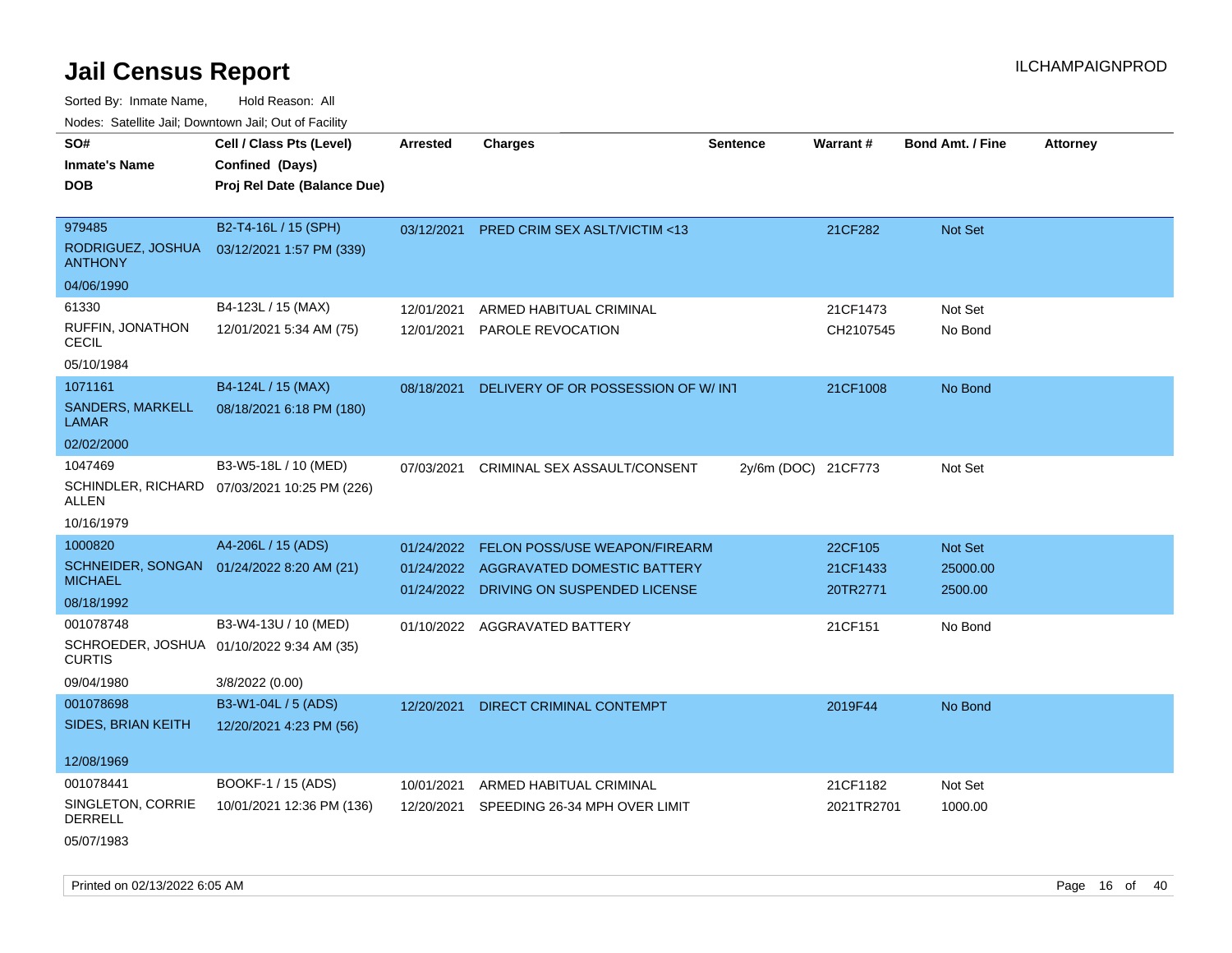Sorted By: Inmate Name, Hold Reason: All Nodes: Satellite Jail; Downtown Jail; Out of Facility

| roaco. Odichile Jan, Downtown Jan, Out of Facility |                             |                 |                                          |                 |              |                         |                 |
|----------------------------------------------------|-----------------------------|-----------------|------------------------------------------|-----------------|--------------|-------------------------|-----------------|
| SO#                                                | Cell / Class Pts (Level)    | <b>Arrested</b> | <b>Charges</b>                           | <b>Sentence</b> | Warrant#     | <b>Bond Amt. / Fine</b> | <b>Attorney</b> |
| <b>Inmate's Name</b>                               | Confined (Days)             |                 |                                          |                 |              |                         |                 |
| <b>DOB</b>                                         | Proj Rel Date (Balance Due) |                 |                                          |                 |              |                         |                 |
|                                                    |                             |                 |                                          |                 |              |                         |                 |
| 001078765                                          | B4-122U / 10 (MED)          |                 | 01/13/2022 FELON POSS/USE WEAPON/FIREARM |                 | 22CF66       | Not Set                 |                 |
| SMITH, COREY ADRIAN 01/13/2022 7:32 PM (32)        |                             |                 |                                          |                 |              |                         |                 |
|                                                    |                             |                 |                                          |                 |              |                         |                 |
| 09/01/1987                                         |                             |                 |                                          |                 |              |                         |                 |
| 1038158                                            | A3-114L / 10 (MED)          |                 | 02/04/2022 CRIMINAL SEX ASSAULT/CONSENT  |                 | 22CF146      | Not Set                 |                 |
| SMITH, RASHAD<br><b>JARECE</b>                     | 02/04/2022 11:42 PM (10)    |                 |                                          |                 |              |                         |                 |
| 09/16/1995                                         |                             |                 |                                          |                 |              |                         |                 |
| 504106                                             | <b>BOOKF-2</b>              |                 | 02/11/2022 THEFT CON INTENT <\$500 PRIOR |                 | 2020CF001284 | 10000.00                |                 |
| <b>SMITH, SHAMIRA</b><br><b>RENEE</b>              | 02/11/2022 1:49 PM (3)      |                 |                                          |                 |              |                         |                 |
| 01/16/1984                                         |                             |                 |                                          |                 |              |                         |                 |
| 001077770                                          | A1-226L / 5 (MIN)           |                 | 01/06/2022 RESIDENTIAL BURGLARY          |                 | 21CF319      | Not Set                 |                 |
| STOFFLE, KELLY ANNE 01/06/2022 3:14 PM (39)        |                             |                 |                                          |                 |              |                         |                 |
|                                                    |                             |                 |                                          |                 |              |                         |                 |
| 04/12/1989                                         |                             |                 |                                          |                 |              |                         |                 |
| 38305                                              | B2-T2-06L / 10 (SPH)        | 03/18/2020      | <b>CRIMINAL SEXUAL ABUSE</b>             |                 | 20CF-343     | 500000.00               |                 |
| STOVER, JOSH<br><b>ANDREW</b>                      | 03/18/2020 10:24 AM (698)   |                 |                                          |                 |              |                         |                 |
| 08/18/1973                                         |                             |                 |                                          |                 |              |                         |                 |
| 001078182                                          | B3-W2-06L / 5 (MIN)         | 12/20/2021      | DRIVING ON REVOKED LICENSE               |                 | 2021CF800    | No Bond                 |                 |
| STRONG, KEVIN<br><b>GARDNER</b>                    | 12/20/2021 4:34 PM (56)     |                 |                                          |                 |              |                         |                 |
| 02/12/1963                                         | 3/19/2022 (0.00)            |                 |                                          |                 |              |                         |                 |
| 1062701                                            | B1-107L / 15 (MAX)          |                 | 01/20/2022 UNLAWFUL USE OF A WEAPON      | 10y (DOC)       | 2021CF114    | No Bond                 |                 |
| TAYLOR, CODY EARL                                  | 01/20/2022 11:31 AM (25)    |                 |                                          |                 |              |                         |                 |
|                                                    |                             |                 |                                          |                 |              |                         |                 |
| 10/22/1997                                         |                             |                 |                                          |                 |              |                         |                 |
| 1049786                                            | A3-115L / 15 (ADS)          |                 | 02/04/2022 AGGRAVATED BATTERY            |                 | 22CF141      | No Bond                 |                 |
| TAYLOR, COZENE JR                                  | 02/04/2022 1:49 AM (10)     |                 |                                          |                 |              |                         |                 |
| 12/02/1988                                         |                             |                 |                                          |                 |              |                         |                 |

Printed on 02/13/2022 6:05 AM Page 17 of 40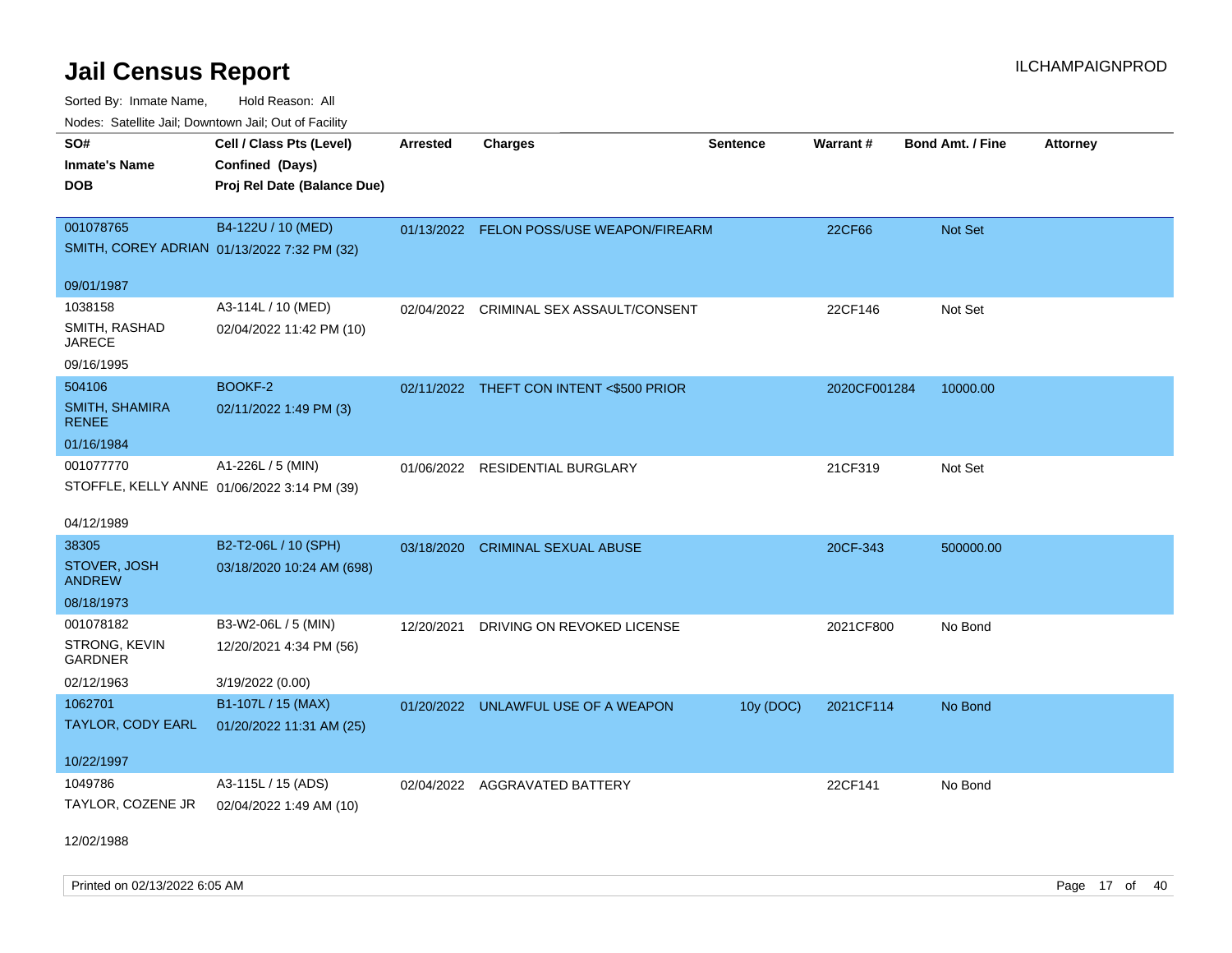Sorted By: Inmate Name, Hold Reason: All Nodes: Satellite Jail; Downtown Jail; Out of Facility

| Noues. Salenne Jan, Downtown Jan, Out of Facility |                             |                 |                                         |                 |           |                         |                 |
|---------------------------------------------------|-----------------------------|-----------------|-----------------------------------------|-----------------|-----------|-------------------------|-----------------|
| SO#                                               | Cell / Class Pts (Level)    | <b>Arrested</b> | <b>Charges</b>                          | <b>Sentence</b> | Warrant#  | <b>Bond Amt. / Fine</b> | <b>Attorney</b> |
| <b>Inmate's Name</b>                              | Confined (Days)             |                 |                                         |                 |           |                         |                 |
| <b>DOB</b>                                        | Proj Rel Date (Balance Due) |                 |                                         |                 |           |                         |                 |
|                                                   |                             |                 |                                         |                 |           |                         |                 |
| 962484                                            | A3-113L / 10 (ADS)          | 12/29/2021      | AGGRAVATED DOMESTIC BATTERY             |                 | 21CF1608  | Not Set                 |                 |
| <b>TAYLOR, VINCENT</b><br><b>REGINALD</b>         | 12/29/2021 7:23 AM (47)     |                 |                                         |                 |           |                         |                 |
| 11/03/1988                                        |                             |                 |                                         |                 |           |                         |                 |
| 1000614                                           | BOOKH-8 / 15 (SPH)          |                 | 01/12/2022 AGGRAVATED BATTERY           | 3y (DOC)        | 2018CF376 | No Bond                 |                 |
| TESTER, TIMOTHY<br>RAY                            | 01/12/2022 3:38 PM (33)     |                 |                                         |                 |           |                         |                 |
| 06/08/1992                                        |                             |                 |                                         |                 |           |                         |                 |
| 001078471                                         | B4-221U / 10 (MED)          | 10/11/2021      | AGG UUW/VEHICLE/<21                     |                 | 21CF1210  | 100.00                  |                 |
| <b>THATCH, OMARION</b><br><b>DIAMONTE</b>         | 10/11/2021 1:26 AM (126)    |                 |                                         |                 |           |                         |                 |
| 09/05/2003                                        |                             |                 |                                         |                 |           |                         |                 |
| 001078839                                         | BOOKH-3                     | 02/12/2022      | RECEIVE/POSS/SELL STOLEN VEH            |                 | 22CFAWOW  | Not Set                 |                 |
| THOMAS, DESEAN<br><b>CURTIS</b>                   | 02/12/2022 7:25 PM (2)      |                 | 02/12/2022 DRIVING ON SUSPENDED LICENSE |                 | 20TR2479  | Not Set                 |                 |
| 12/30/1994                                        |                             |                 |                                         |                 |           |                         |                 |
| 32058                                             | B4-123U / 15 (MAX)          | 06/14/2021      | <b>AGG DISCH FIREARM</b>                |                 | 21CF690   | Not Set                 |                 |
| THOMPSON, STEVEN<br><b>ONEAL</b>                  | 06/14/2021 6:44 AM (245)    |                 |                                         |                 |           |                         |                 |
| 03/14/1969                                        |                             |                 |                                         |                 |           |                         |                 |
| 001078792                                         | A4-203L / 15 (ADS)          | 01/24/2022      | <b>FUGITIVE FROM JUSTICE</b>            |                 | 22CF99    | Not Set                 |                 |
| TRAMBLE, TOM                                      | 01/24/2022 10:24 AM (21)    | 01/24/2022      | <b>FUGITIVE FROM JUSTICE</b>            |                 | 22CF100   | Not Set                 |                 |
| <b>MARCUS</b>                                     |                             |                 | 01/24/2022 ARMED VIOLENCE/CATEGORY I    |                 | 22CF101   | Not Set                 |                 |
| 02/28/1985                                        |                             |                 |                                         |                 |           |                         |                 |
| 32910                                             | B3-W1-01U / 10 (MED)        | 10/04/2021      | DOM BTRY/HARM/1-2 PRECONV               |                 | 21CF1189  | Not Set                 |                 |
| <b>TULL, CHRISTOPHER</b><br><b>MICHAEL</b>        | 10/04/2021 10:53 PM (133)   |                 |                                         |                 |           |                         |                 |
| 04/02/1971                                        |                             |                 |                                         |                 |           |                         |                 |
| 001078836                                         | BOOKH-3                     | 02/11/2022      | UNLAWFUL RESTRAINT                      |                 | 17CF440   | 2500.00                 |                 |
| TURNER, DEVONTE<br>EMANUEL                        | 02/11/2022 4:40 PM (3)      |                 | 02/11/2022 AGGRAVATED BATTERY           |                 | 16CF1335  | 2500.00                 |                 |

04/08/1998

Printed on 02/13/2022 6:05 AM **Page 18** of 40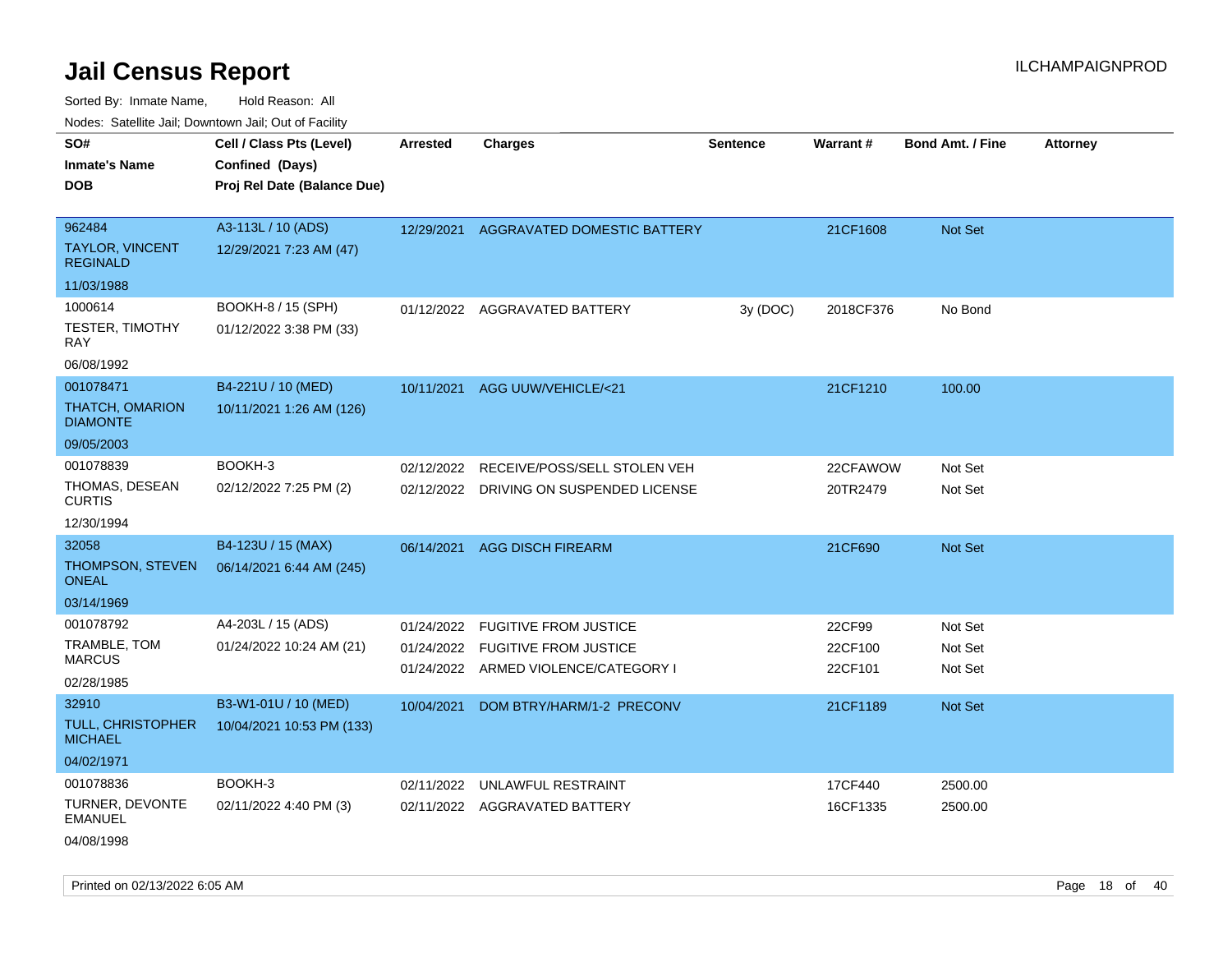| ivouss. Saleling Jali, Downtown Jali, Out of Facility |                             |                 |                                          |                 |           |                         |                 |
|-------------------------------------------------------|-----------------------------|-----------------|------------------------------------------|-----------------|-----------|-------------------------|-----------------|
| SO#                                                   | Cell / Class Pts (Level)    | <b>Arrested</b> | <b>Charges</b>                           | <b>Sentence</b> | Warrant#  | <b>Bond Amt. / Fine</b> | <b>Attorney</b> |
| <b>Inmate's Name</b>                                  | Confined (Days)             |                 |                                          |                 |           |                         |                 |
| <b>DOB</b>                                            | Proj Rel Date (Balance Due) |                 |                                          |                 |           |                         |                 |
|                                                       |                             |                 |                                          |                 |           |                         |                 |
| 1076758                                               | BOOKH-7                     |                 | 02/12/2022 MFG/DEL CANNABIS/30-500 GRAMS |                 | 22CFAWOW  | Not Set                 |                 |
| VAZQUEZ, GUILLERMO 02/12/2022 9:32 PM (2)             |                             |                 |                                          |                 |           |                         |                 |
|                                                       |                             |                 |                                          |                 |           |                         |                 |
| 10/28/2001                                            |                             |                 |                                          |                 |           |                         |                 |
| 961786                                                | A4-206U / 15 (ADS)          |                 | 01/24/2022 ARMED HABITUAL CRIMINAL       |                 | 22CF104   | Not Set                 |                 |
| WARREN, DESIE<br>ARNEZ                                | 01/24/2022 7:23 AM (21)     |                 |                                          |                 |           |                         |                 |
| 04/28/1988                                            |                             |                 |                                          |                 |           |                         |                 |
| 1070737                                               | A1-126L / 15 (MAX)          | 10/14/2021      | AGG KIDNAPG/<13/INTEL DISABL             | (DHS)           | 2020CF418 | 250000.00               |                 |
| <b>WASHINGTON,</b><br><b>JASTINA VIRGINIA</b>         | 10/14/2021 12:02 PM (123)   |                 |                                          |                 |           |                         |                 |
| 04/11/2000                                            |                             |                 |                                          |                 |           |                         |                 |
| 977140                                                | B1-203L / 10 (MED)          | 10/24/2021      | ARMED HABITUAL CRIMINAL                  |                 | 21CF1289  | Not Set                 |                 |
| <b>WEBSTER, DERRIAL</b><br><b>DEVON</b>               | 10/24/2021 2:46 AM (113)    |                 |                                          |                 |           |                         |                 |
| 01/14/1990                                            |                             |                 |                                          |                 |           |                         |                 |
| 001078328                                             | B1-207U / 15 (MAX)          | 08/30/2021      | FELON POSS/USE WEAPON/FIREARM            |                 | 21CF1045  | <b>Not Set</b>          |                 |
| <b>WHITE, JUSTIN</b><br><b>STEVEN</b>                 | 08/30/2021 10:48 AM (168)   |                 |                                          |                 |           |                         |                 |
| 10/25/1995                                            |                             |                 |                                          |                 |           |                         |                 |
| 1075313                                               | A4-205U / 15 (ADS)          | 01/29/2022      | POSSESSION OF STOLEN FIREARM             |                 | 22CF132   | Not Set                 |                 |
| <b>WILLIAMS, EARDIS</b>                               | 01/29/2022 1:23 AM (16)     | 01/29/2022      | MFG/DEL CANNABIS/30-500 GRAMS            |                 | 20CF51    | 5000.00                 |                 |
| ANTONIO, Junior                                       |                             |                 | 01/29/2022 POSSESSION OF STOLEN FIREARM  |                 | 20CF1048  | 500000.00               |                 |
| 01/21/1999                                            |                             |                 |                                          |                 |           |                         |                 |
| 1049234                                               | A4-102L / 10 (MED)          |                 | 01/22/2022 AGGRAVATED DOMESTIC BATTERY   |                 | 22CF94    | <b>Not Set</b>          |                 |
| <b>WILLIAMS, KHAMRON</b><br><b>MARCELL</b>            | 01/22/2022 9:30 AM (23)     |                 |                                          |                 |           |                         |                 |
| 08/15/1995                                            |                             |                 |                                          |                 |           |                         |                 |
| 1019420                                               | B1-105L / 10 (MED)          | 12/14/2021      | METH MANUFACTURING/15<100 GR             | 8y (DOC)        | 21CF205   | No Bond                 |                 |
| WILLIAMS,<br><b>MARSHAWN ANTONIO</b>                  | 12/14/2021 1:56 PM (62)     |                 |                                          |                 |           |                         |                 |
| 06/02/1994                                            |                             |                 |                                          |                 |           |                         |                 |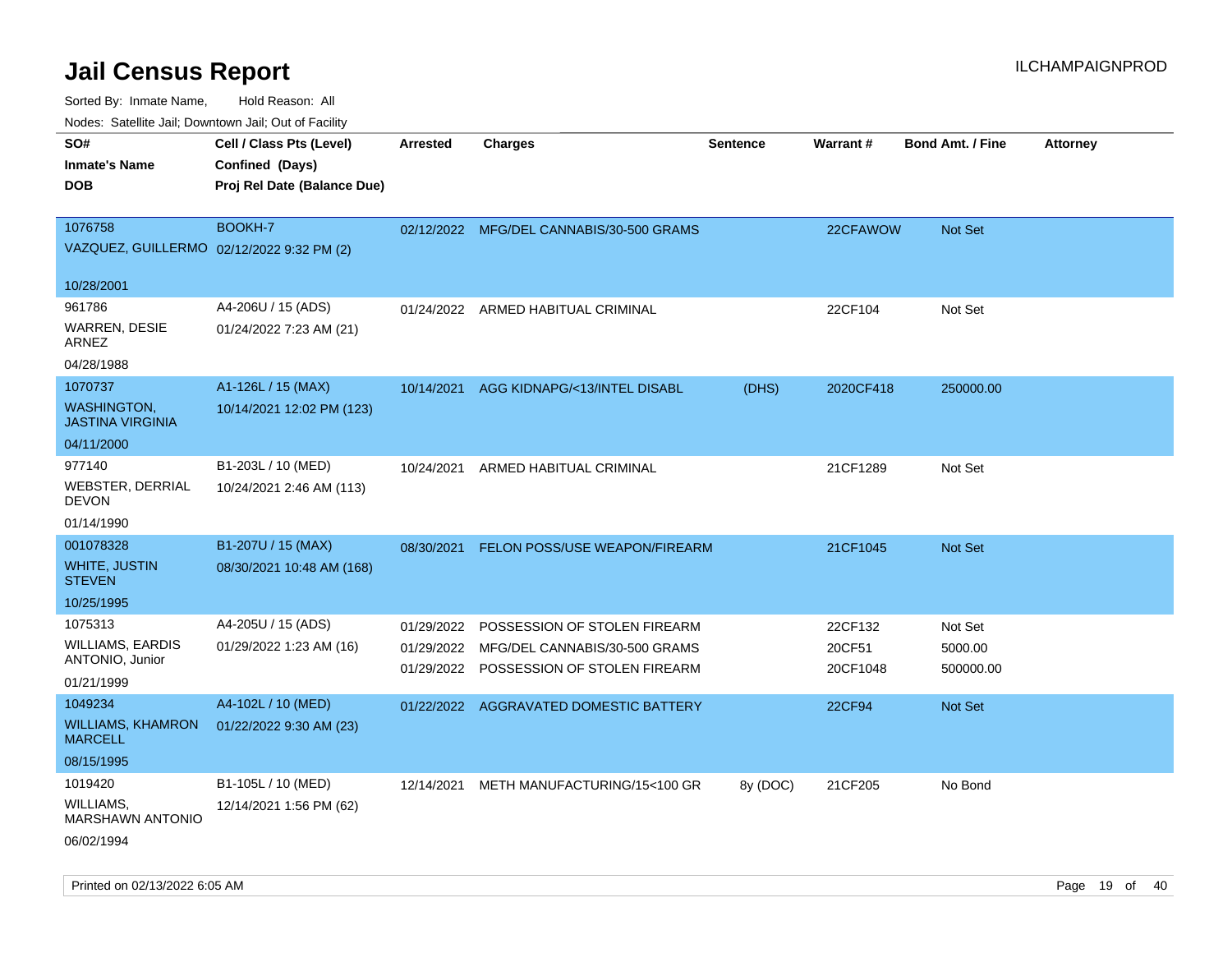| SO#                                       | Cell / Class Pts (Level)    | Arrested          | <b>Charges</b>                           | <b>Sentence</b> | <b>Warrant#</b> | <b>Bond Amt. / Fine</b> | <b>Attorney</b> |
|-------------------------------------------|-----------------------------|-------------------|------------------------------------------|-----------------|-----------------|-------------------------|-----------------|
| <b>Inmate's Name</b>                      | Confined (Days)             |                   |                                          |                 |                 |                         |                 |
| <b>DOB</b>                                | Proj Rel Date (Balance Due) |                   |                                          |                 |                 |                         |                 |
|                                           |                             |                   |                                          |                 |                 |                         |                 |
| 638552                                    | B2-T2-08L / 5 (SPH)         | 10/07/2021        | CHILD PORNOGRAPHY/PHOTOGRAPH             |                 | 2021CF1207      | No Bond                 |                 |
| <b>WILLIAMS, MICHAEL</b><br><b>JAMES</b>  | 10/07/2021 12:20 PM (130)   |                   |                                          |                 |                 |                         |                 |
| 03/29/1964                                |                             |                   |                                          |                 |                 |                         |                 |
| 1066370                                   | B1-101L / 15 (MAX)          | 07/28/2021        | ARMED VIOLENCE/CATEGORY III              |                 | 2021 CF 882     | Not Set                 |                 |
| <b>WILLIAMS, REONTE</b><br><b>REMIR</b>   | 07/28/2021 5:40 AM (201)    |                   |                                          |                 |                 |                         |                 |
| 05/14/1999                                |                             |                   |                                          |                 |                 |                         |                 |
| 1051953                                   | A2-221L / 10 (MED)          | 02/02/2022        | DOMESTIC BATTERY/OTHER PRIOR             |                 | 22CF144         | <b>Not Set</b>          |                 |
| <b>WINSTON, ALYSSIA</b><br><b>LETEECE</b> | 02/02/2022 4:29 AM (12)     |                   |                                          |                 |                 |                         |                 |
| 03/17/1996                                |                             |                   |                                          |                 |                 |                         |                 |
| 511006                                    | A3-216L                     | 02/10/2022        | FELON POSS/USE FIREARM PRIOR             |                 | 22CF171         | No Bond                 |                 |
| <b>WINTERS, ANDRE</b><br><b>TERRELL</b>   | 02/10/2022 11:09 AM (4)     |                   |                                          |                 |                 |                         |                 |
| 02/06/1986                                |                             |                   |                                          |                 |                 |                         |                 |
| 972160                                    | B1-206U / 10 (MED)          |                   | 01/11/2022 AGG DOMESTIC BATTERY/STRANGLE | 3y (DOC)        | 21-CF-917       | Not Set                 |                 |
| <b>WOOD, ANTONIO</b>                      | 01/11/2022 5:14 PM (34)     |                   |                                          |                 |                 |                         |                 |
| 10/16/1981                                |                             |                   |                                          |                 |                 |                         |                 |
| <b>Total Satellite Jail: 151</b>          |                             | <b>Males: 130</b> | Females: 21<br>Unknown: 0                |                 |                 |                         |                 |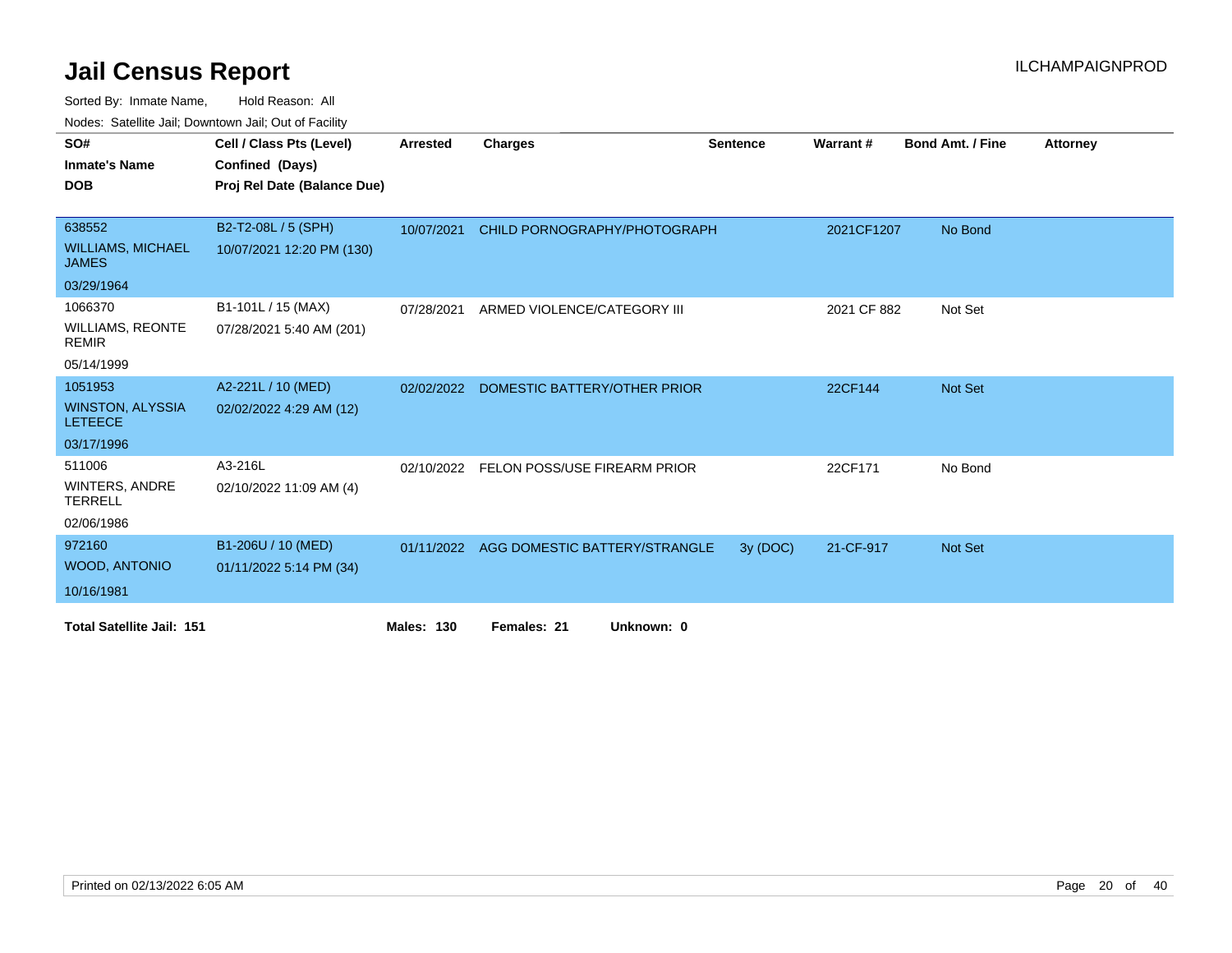| <b>Downtown Jail</b> |  |
|----------------------|--|
|                      |  |
|                      |  |

| SO#<br><b>Inmate's Name</b><br><b>DOB</b> | Cell / Class Pts (Level)<br>Confined (Days)<br>Proj Rel Date (Balance Due) | <b>Arrested</b> | <b>Charges</b>                    | <b>Sentence</b> | <b>Warrant#</b> | <b>Bond Amt. / Fine</b> | <b>Attorney</b> |
|-------------------------------------------|----------------------------------------------------------------------------|-----------------|-----------------------------------|-----------------|-----------------|-------------------------|-----------------|
| 1073165                                   | G4L / 5 (MIN)                                                              | 04/30/2021      | FORGERY/ISSUE/DELIVER DOCUMENT    |                 | 19CF143         | 75000.00                |                 |
| <b>ACKERMAN, CODY</b><br><b>JAMES</b>     | 04/30/2021 4:48 PM (290)                                                   | 04/30/2021      | <b>BURGLARY</b>                   |                 | 21CF516         | <b>Not Set</b>          |                 |
| 02/01/1989                                |                                                                            | 05/03/2021      | FORGERY/ISSUE/DELIVER DOCUMENT    |                 | 2018CF689       | 2500.00 / 75.00         |                 |
| 1070569                                   | G9U / 5 (MIN)                                                              | 01/14/2022      | AGGRAVATED ASSAULT                |                 | 22CF75          | Not Set                 |                 |
| ARNDT, MICHAEL<br>Junior                  | 01/14/2022 11:32 PM (31)                                                   | 02/01/2022      | PROBATION VIOLATION               |                 | 20CF806         | Not Set                 |                 |
| 11/28/1971                                |                                                                            |                 |                                   |                 |                 |                         |                 |
| 001078621                                 | F5U / 10 (MED)                                                             | 12/23/2021      | <b>RESIDENTIAL BURGLARY</b>       |                 | 21CF1582        | Not Set                 |                 |
|                                           | BAILEY, DANIEL SCOTT 12/23/2021 9:44 AM (53)                               | 01/14/2022      | <b>PROBATION VIOLATION</b>        |                 | 21CF1445        | Not Set                 |                 |
| 05/09/1999                                |                                                                            |                 |                                   |                 |                 |                         |                 |
| 969121                                    | I3 / 15 (SPH)                                                              | 11/25/2021      | <b>CRIM TRESPASS TO RESIDENCE</b> |                 | 21CF1444        | Not Set                 |                 |
| BECKLEY, ANTHONY<br><b>PATRICK</b>        | 11/25/2021 7:16 PM (81)                                                    |                 |                                   |                 |                 |                         |                 |
| 06/30/1989                                |                                                                            |                 |                                   |                 |                 |                         |                 |
| 517915                                    | C1L / 5 (MIN)                                                              | 08/03/2021      | <b>BURGLARY</b>                   |                 | 21CF289         | 20000.00                |                 |
| <b>BOXLEY, CHARLES</b><br><b>OMAR</b>     | 08/03/2021 2:18 PM (195)                                                   | 08/03/2021      | <b>BURGLARY</b>                   |                 | 21CF679         | 20000.00                |                 |
| 01/10/1985                                |                                                                            | 08/03/2021      | FORGERY/ISSUE/DELIVER DOCUMENT    |                 |                 | No Bond                 |                 |
| 1027929                                   | F6L / 15 (MAX)                                                             | 12/18/2021      | HOME INVASION/CAUSE INJURY        |                 | 21CF1560        | No Bond                 |                 |
| <b>BROUGHTON, MARK</b><br>ANTHONY, Junior | 12/18/2021 2:55 AM (58)                                                    |                 |                                   |                 |                 |                         |                 |
| 02/15/1990                                |                                                                            |                 |                                   |                 |                 |                         |                 |
| 1067476                                   | F5L / 10 (MED)                                                             | 11/13/2021      | AGG DOMESTIC BATTERY/STRANGLE     |                 | 20CF575         | 5000.00                 |                 |
| <b>BROWN, JAMES</b><br><b>BRONELL</b>     | 11/13/2021 2:35 AM (93)                                                    | 11/13/2021      | <b>RESIDENTIAL BURGLARY</b>       |                 | 21CF385         | 25000.00                |                 |
| 01/08/1996                                |                                                                            |                 |                                   |                 |                 |                         |                 |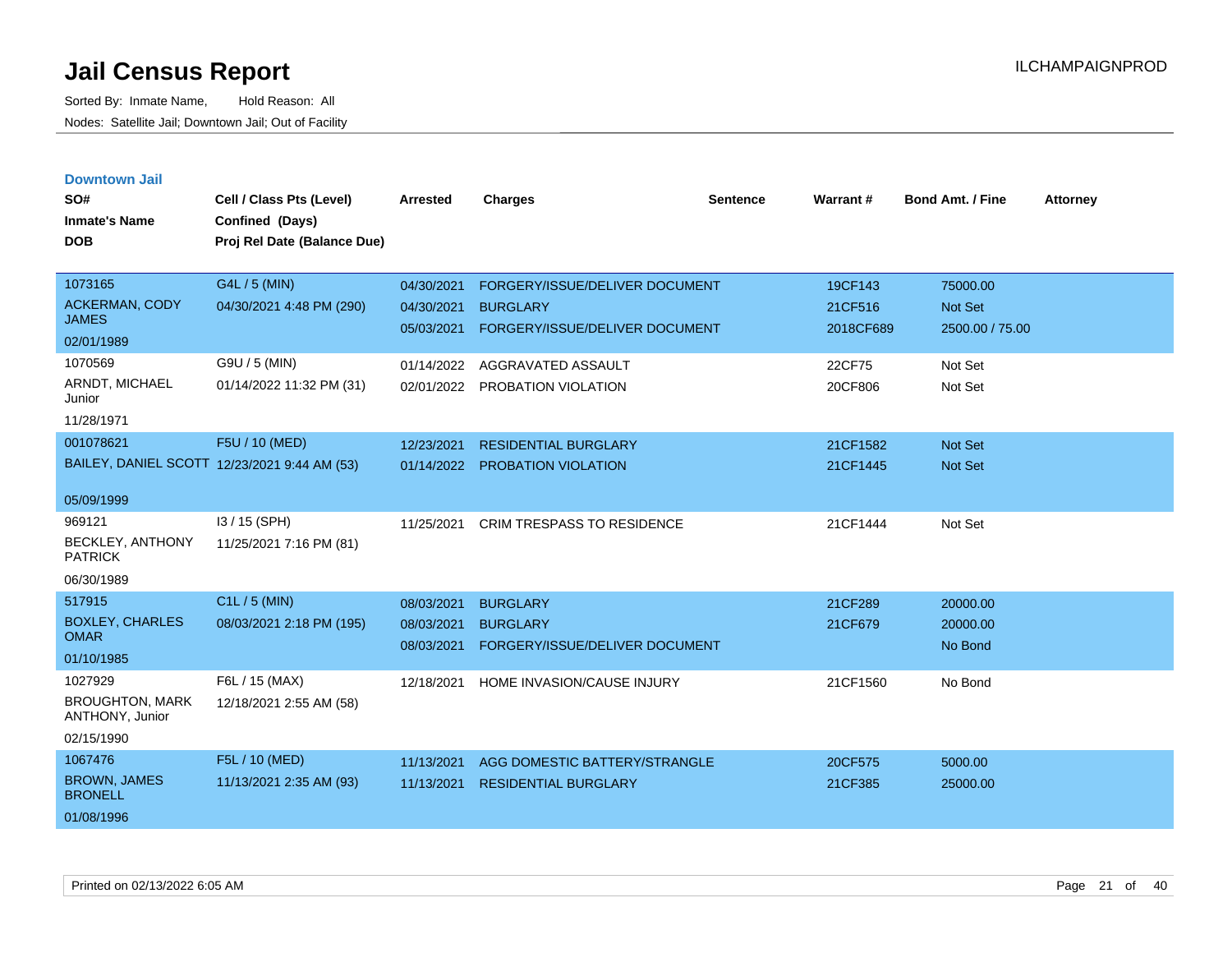Sorted By: Inmate Name, Hold Reason: All Nodes: Satellite Jail; Downtown Jail; Out of Facility

| SO#                                              | Cell / Class Pts (Level)                   | <b>Arrested</b> | <b>Charges</b>                          | <b>Sentence</b> | <b>Warrant#</b> | <b>Bond Amt. / Fine</b> | <b>Attorney</b> |
|--------------------------------------------------|--------------------------------------------|-----------------|-----------------------------------------|-----------------|-----------------|-------------------------|-----------------|
| Inmate's Name                                    | Confined (Days)                            |                 |                                         |                 |                 |                         |                 |
| <b>DOB</b>                                       | Proj Rel Date (Balance Due)                |                 |                                         |                 |                 |                         |                 |
|                                                  |                                            |                 |                                         |                 |                 |                         |                 |
| 995432                                           | <b>H5L / 10 (ADS)</b>                      | 12/20/2021      | FAIL TO RPT WKLY/NO FIXED ADDR          |                 | 21CF1559        | <b>Not Set</b>          |                 |
| <b>BROWN, JAVON</b><br>SHANTEZ                   | 12/20/2021 2:06 AM (56)                    |                 |                                         |                 |                 |                         |                 |
| 10/14/1991                                       |                                            |                 |                                         |                 |                 |                         |                 |
| 1075941                                          | G2L / 5 (MIN)                              | 10/08/2021      | AGG UNLAWFUL USE OF WEAPON/VEH          | 2v(DOC)         | 20CF360         | No Bond                 |                 |
| <b>BROWN, LIONEL</b><br><b>TERRELL</b>           | 10/08/2021 5:16 PM (129)                   |                 |                                         |                 |                 |                         |                 |
| 10/19/1981                                       |                                            |                 |                                         |                 |                 |                         |                 |
| 1068812                                          | F1L / 15 (MAX)                             | 12/21/2021      | FELON POSS/USE FIREARM PRIOR            |                 | 21CF1568        | <b>Not Set</b>          |                 |
| <b>BRYANT, DANNY</b><br>EUGENE                   | 12/21/2021 1:50 PM (55)                    | 12/21/2021      | AGG DISCHARGE FIREARM/OCC VEH           |                 | 21CF741         | <b>Not Set</b>          |                 |
| 11/22/1989                                       |                                            |                 |                                         |                 |                 |                         |                 |
| 56936                                            | C4U / 10 (ADS)                             | 11/01/2021      | PUBLIC INDECENCY/EXPOSURE/3+            | 3y/0m/0d (DO    |                 | Not Set                 |                 |
| CALDWELL, STEVEN<br>ANDRE                        | 11/01/2021 1:09 PM (105)                   |                 |                                         |                 |                 |                         |                 |
| 04/19/1982                                       |                                            |                 |                                         |                 |                 |                         |                 |
| 001078092                                        | H2U / 10 (ADS)                             | 12/27/2021      | AGG BATTERY/PUBLIC PLACE                |                 | 2021CF1042      | 5000.00                 |                 |
| WILLIAM                                          | CHOUNARD, STANLEY 12/27/2021 10:47 PM (49) |                 |                                         |                 |                 |                         |                 |
| 06/25/1986                                       |                                            |                 |                                         |                 |                 |                         |                 |
| 56241                                            | $E1L / 5$ (MIN)                            |                 | 01/13/2022 VIOLATE ORDER/PRIOR DOM BTRY |                 | 22CF59          | Not Set                 |                 |
| CLARK, DAMON<br><b>GILLMORE</b>                  | 01/13/2022 4:36 AM (32)                    |                 |                                         |                 |                 |                         |                 |
| 12/21/1976                                       |                                            |                 |                                         |                 |                 |                         |                 |
| 1075361                                          | <b>J6L / 5 (ADS)</b>                       | 04/16/2021      | <b>BURGLARY</b>                         |                 | 21CF414         | <b>Not Set</b>          |                 |
| <b>COWART, TORREY</b><br><b>BENJAMEN, Junior</b> | 04/16/2021 9:17 PM (304)                   |                 |                                         |                 |                 |                         |                 |
| 11/22/1987                                       |                                            |                 |                                         |                 |                 |                         |                 |
| 1076276                                          | $G1L / 5$ (MIN)                            | 12/20/2021      | THEFT/CONTROL <\$500/PRIOR              | $2y/6m$ (DOC)   |                 | Not Set                 |                 |
| COX, SEAN MICHAEL                                | 12/20/2021 12:45 PM (56)                   | 12/20/2021      | <b>WARRANT OUT OF COUNTY</b>            |                 | 21CM99          | 3000.00                 |                 |

02/06/1985

Printed on 02/13/2022 6:05 AM Page 22 of 40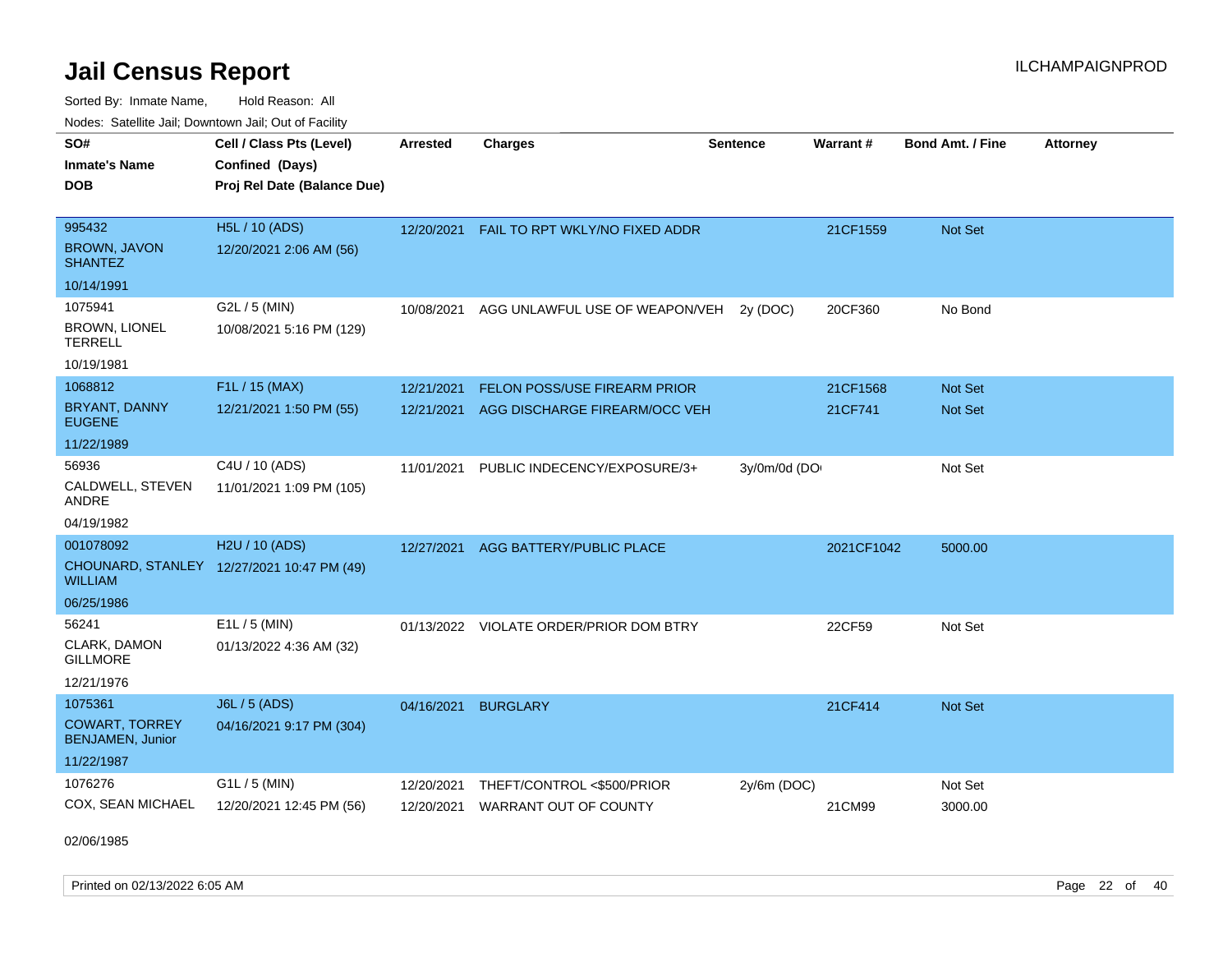|                                                                                 | rouco. Calcillo Jali, Downtown Jali, Out of Facility                       |                          |                                                                   |                 |                          |                                  |                 |
|---------------------------------------------------------------------------------|----------------------------------------------------------------------------|--------------------------|-------------------------------------------------------------------|-----------------|--------------------------|----------------------------------|-----------------|
| SO#<br>Inmate's Name<br><b>DOB</b>                                              | Cell / Class Pts (Level)<br>Confined (Days)<br>Proj Rel Date (Balance Due) | <b>Arrested</b>          | <b>Charges</b>                                                    | <b>Sentence</b> | Warrant#                 | <b>Bond Amt. / Fine</b>          | <b>Attorney</b> |
| 1067370<br>DAVIS, AUSTIN<br><b>CHRISTOPHER</b>                                  | E6L / 15 (ADS)<br>11/06/2021 12:23 AM (100)                                | 11/05/2021               | FIREARM/FOID INVALID/NOT ELIG                                     |                 | 21CF1370                 | Not Set                          |                 |
| 08/11/1997<br>001077214<br>DAVIS-MURDOCK,<br><b>ERION VASSHAD</b><br>06/22/1998 | 14 / 15 (ADS)<br>12/21/2021 10:13 AM (55)                                  | 12/20/2021<br>12/22/2021 | <b>MURDER</b><br>PAROLE REVOCATION                                |                 | 21CF1572<br>CH2107977    | Not Set<br>Not Set               |                 |
| 001078223<br>DIEGO-MATEO,<br><b>JOAQUIN</b><br>01/23/2002                       | G6L / 5 (MIN)<br>11/09/2021 10:52 PM (97)                                  | 11/09/2021               | AGG DUI/NO VALID DL                                               |                 | 21CF1382                 | Not Set                          |                 |
| 571307<br>DOMINGO-<br>CASTANEDA,<br>09/29/1989                                  | J3L / 15 (ADS)<br>09/14/2020 11:19 PM (518)                                | 09/14/2020<br>09/14/2020 | <b>CRIM SEXUAL ABUSE/CONSENT</b><br>PRED CRIM SEX ASLT/VICTIM <13 |                 | 2020CF1026<br>2020CF1025 | Not Set<br>Not Set               |                 |
| 527379<br>DRAKE, MARCELL<br>DEON<br>04/20/1987                                  | D6 / 15 (ADS)<br>10/25/2021 5:05 PM (112)                                  | 10/25/2021<br>10/27/2021 | <b>ARMED HABITUAL CRIMINAL</b><br>AGG DOMESTIC BATTERY/STRANGLE   |                 | 21CF1297<br>21CF1245     | <b>Not Set</b><br><b>Not Set</b> |                 |
| 959292<br>DUNCAN, COREYON<br>ANTHONY<br>01/17/1989                              | K1 / 15 (ADS)<br>04/01/2021 8:46 PM (319)                                  | 04/01/2021<br>12/17/2021 | ATTEMPT (FIRST DEGREE MURDER)<br><b>MURDER</b>                    |                 | 2020CF565<br>21CF1542    | 2000000.00<br>Not Set            |                 |
| 1024895<br><b>EDWARDS, GEORGE</b><br>CORTEZ<br>06/19/1994                       | C5L / 10 (ADS)<br>12/15/2021 12:26 PM (61)                                 | 12/15/2021<br>12/15/2021 | MFG/DEL 100<400 GR COCA/ANLG<br>AGGRAVATED BATTERY                |                 | 21CF1535<br>21CF1536     | <b>Not Set</b><br><b>Not Set</b> |                 |
| 1053207<br>FAUST, JAQUAVEON<br>LAVELL<br>07/25/1996                             | K3 / 15 (SPH)<br>06/06/2019 2:24 PM (984)                                  |                          | 06/06/2019 MURDER/INTENT TO KILL/INJURE                           |                 | 2019-CF849               | 2000000.00                       |                 |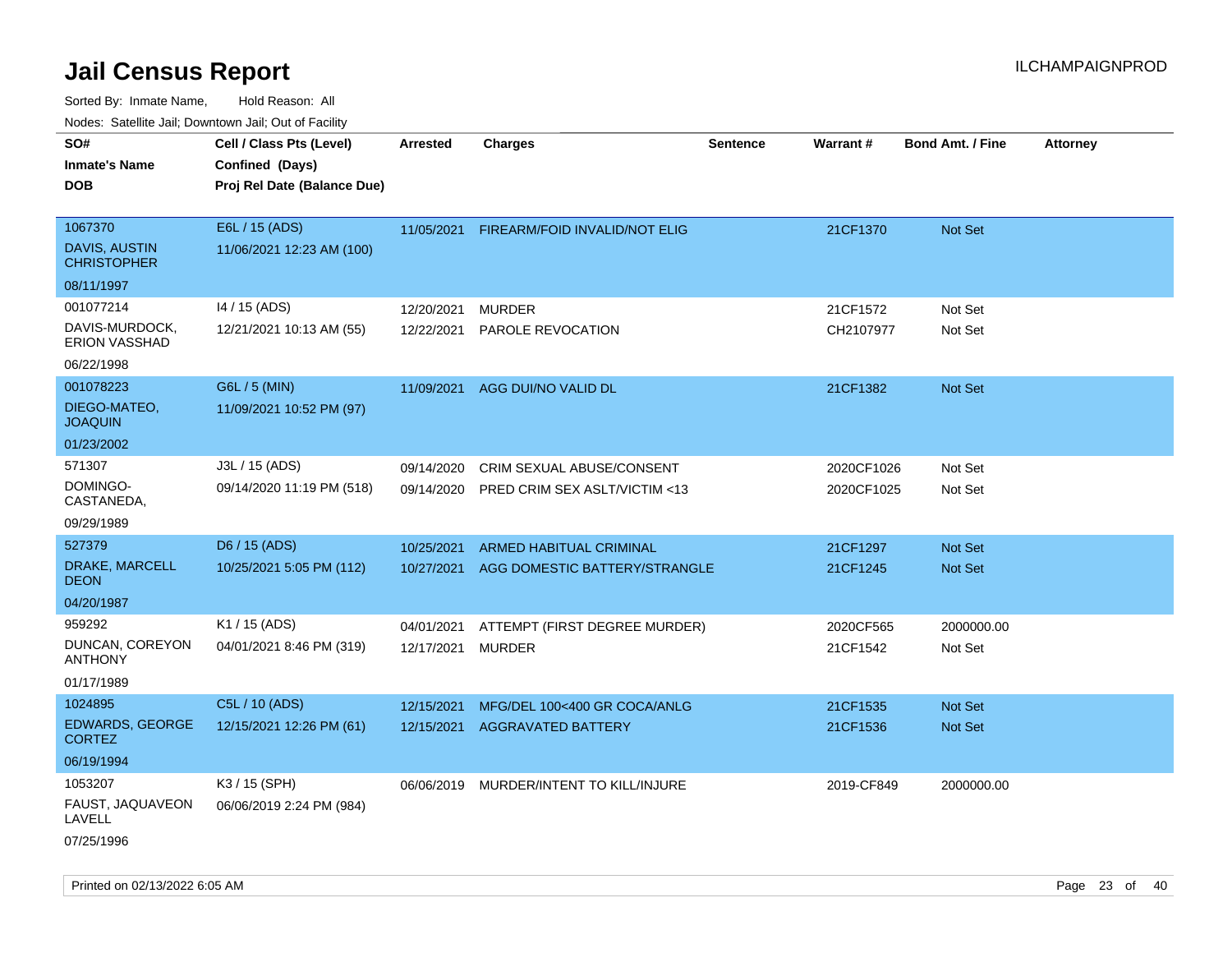Sorted By: Inmate Name, Hold Reason: All Nodes: Satellite Jail; Downtown Jail; Out of Facility

| rouce. Calcinic Jan, Downtown Jan, Out or Facility |                                              |                 |                                          |                 |           |                         |                 |
|----------------------------------------------------|----------------------------------------------|-----------------|------------------------------------------|-----------------|-----------|-------------------------|-----------------|
| SO#<br><b>Inmate's Name</b>                        | Cell / Class Pts (Level)<br>Confined (Days)  | <b>Arrested</b> | <b>Charges</b>                           | <b>Sentence</b> | Warrant#  | <b>Bond Amt. / Fine</b> | <b>Attorney</b> |
| <b>DOB</b>                                         | Proj Rel Date (Balance Due)                  |                 |                                          |                 |           |                         |                 |
| 962759                                             | J1L / 5 (ADS)                                | 07/16/2021      | <b>METH DELIVERY&lt;5 GRAMS</b>          |                 | 21CF833   | Not Set                 |                 |
|                                                    | FINLEY, KEVIN DANTE 07/16/2021 9:44 PM (213) | 07/29/2021      | AGG CRIM SEX ASSAULT/FELONY              |                 | 21CF891   | No Bond                 |                 |
| 12/28/1988                                         |                                              |                 |                                          |                 |           |                         |                 |
| 524764                                             | G3L / 5 (MIN)                                | 09/18/2021      | METH DELIVERY/15<100 GRAMS               |                 | 21CF627   | 50000.00                |                 |
| <b>FISCUS, ROBERT</b><br><b>LOWELL</b>             | 09/18/2021 10:50 AM (149)                    |                 |                                          |                 |           |                         |                 |
| 02/17/1986                                         |                                              |                 |                                          |                 |           |                         |                 |
| 1063104                                            | G1U / 5 (MIN)                                |                 | 01/10/2022 VIOLATE ORDER PROTECTION      |                 | 21CF1258  | 25000.00                |                 |
| <b>FUSON, KEITH</b><br><b>EDWARD</b>               | 01/10/2022 9:14 PM (35)                      |                 | 01/10/2022 VIOLATE ORDER PROTECTION      |                 | 21CF1259  | 25000.00                |                 |
| 05/07/1987                                         |                                              |                 |                                          |                 |           |                         |                 |
| 1003785                                            | G2U / 5 (MIN)                                |                 | 01/31/2022 THEFT CON INTENT <\$500 PRIOR | 4y (DOC)        | 19CF1558  | No Bond                 |                 |
| <b>GENTRY, SIDNEY</b><br>RAYNARD                   | 01/31/2022 8:44 AM (14)                      |                 |                                          |                 |           |                         |                 |
| 05/27/1971                                         |                                              |                 |                                          |                 |           |                         |                 |
| 32913                                              | I1 / 15 (ADS)                                | 12/03/2021      | PRED CRIM SEX ASLT/VICTIM <13            |                 | 21CF1481  | <b>Not Set</b>          |                 |
| GROB, WARREN A,<br>Junior                          | 12/03/2021 4:24 PM (73)                      |                 |                                          |                 |           |                         |                 |
| 12/07/1950                                         |                                              |                 |                                          |                 |           |                         |                 |
| 1073611                                            | G3U / 5 (MIN)                                | 02/09/2021      | DELIVERY OF OR POSSESSION OF W/INT       |                 | 21CF160   | Not Set                 |                 |
| <b>HAYES, CAMERON</b><br><b>TAYLOR MALEEK</b>      | 02/09/2021 3:10 PM (370)                     | 02/09/2021      | MFG 15>100 GR ECSTASY/ANALOG             |                 | 21CF121   | 500000.00               |                 |
| 08/10/1998                                         |                                              |                 |                                          |                 |           |                         |                 |
| 544770                                             | D3 / 10 (MED)                                | 08/14/2021      | AGG DOMESTIC BATTERY/STRANGLE            |                 | 2021CF514 | 25000.00                |                 |
| <b>HAYES, DEVON</b><br><b>JERMAINE</b>             | 08/14/2021 2:56 AM (184)                     | 08/14/2021      | <b>AGGRAVATED DOMESTIC BATTERY</b>       |                 | 21CF977   | No Bond                 |                 |
| 11/07/1987                                         |                                              |                 |                                          |                 |           |                         |                 |
| 972300                                             | F6U / 10 (MED)                               | 12/22/2021      | <b>RESIDENTIAL BURGLARY</b>              |                 | 18CF1691  | 25000.00                |                 |
| HOLT, MICHAEL<br><b>TERRELL</b>                    | 12/22/2021 8:36 AM (54)                      | 12/22/2021      | AGG CRIM SEX ABUSE/VICTIM <9             |                 | 19CF1277  | 250000.00               |                 |
|                                                    |                                              |                 |                                          |                 |           |                         |                 |

12/25/1989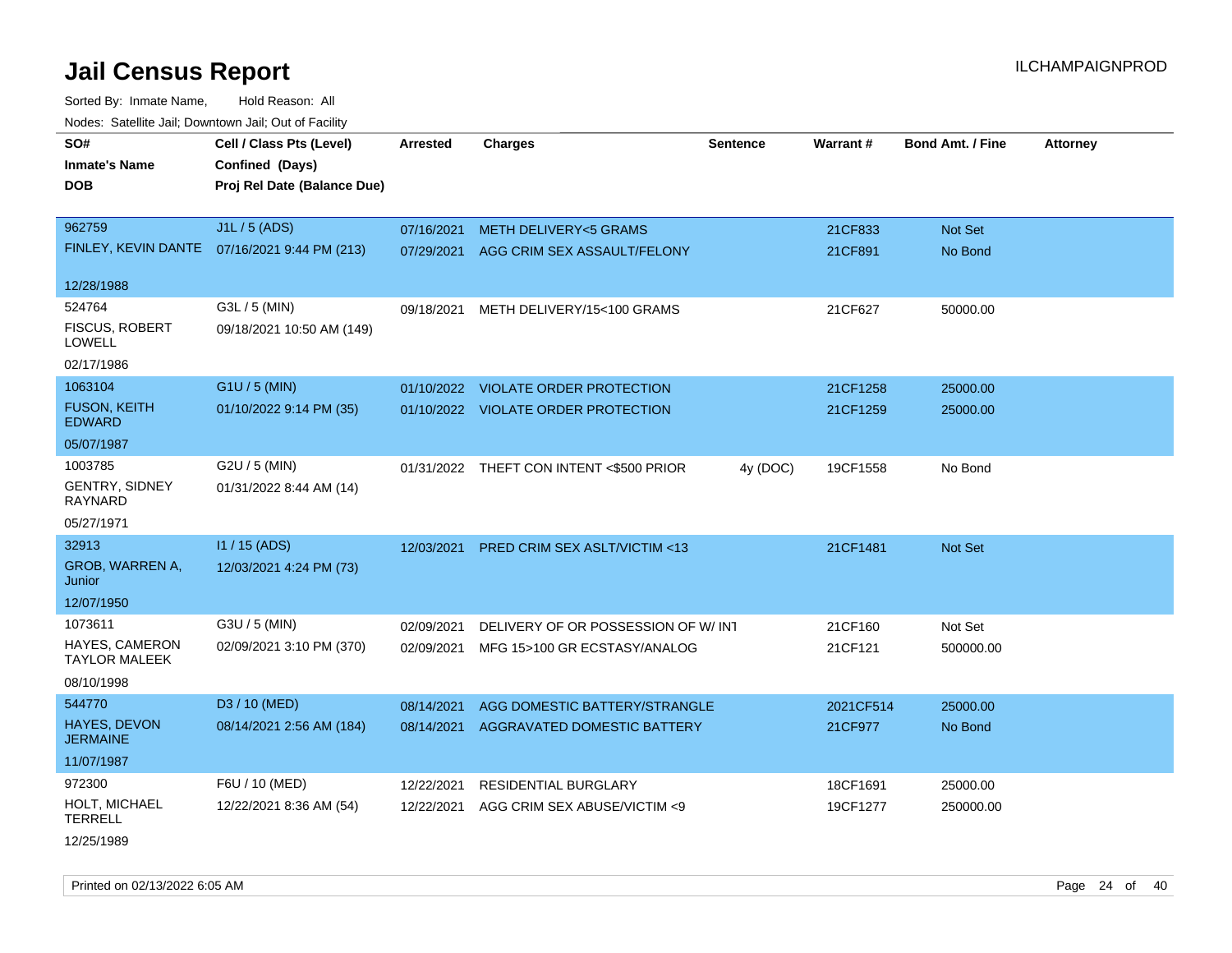Sorted By: Inmate Name, Hold Reason: All Nodes: Satellite Jail; Downtown Jail; Out of Facility

| SO#<br><b>Inmate's Name</b><br><b>DOB</b>        | Cell / Class Pts (Level)<br>Confined (Days)<br>Proj Rel Date (Balance Due) | <b>Arrested</b>    | <b>Charges</b>                                           | <b>Sentence</b> | <b>Warrant#</b>       | <b>Bond Amt. / Fine</b> | <b>Attorney</b> |
|--------------------------------------------------|----------------------------------------------------------------------------|--------------------|----------------------------------------------------------|-----------------|-----------------------|-------------------------|-----------------|
| 1063119<br>HUNT, KHALLEEL<br><b>MALIK</b>        | J5L / 10 (MED)<br>11/05/2021 7:47 AM (101)                                 |                    | 11/05/2021 BURGLARY                                      |                 | 2y/6m (DOC) 2018CF877 | 10000.00                |                 |
| 03/28/1999                                       |                                                                            |                    |                                                          |                 |                       |                         |                 |
| 518711<br><b>INGERSON, LUCUS</b><br><b>JAMES</b> | G5L / 5 (MIN)<br>01/30/2022 4:57 PM (15)                                   | 01/30/2022 THEFT   | 01/30/2022 THFT/TRANS MERCH/<\$300/PRECONV               |                 | 19CF767<br>22CF133    | 690.00<br>Not Set       |                 |
| 09/16/1979                                       |                                                                            |                    |                                                          |                 |                       |                         |                 |
| 53058<br>JOHNSON, DEMARIO<br><b>LACONTE</b>      | G4U / 5 (MIN)<br>01/31/2022 11:12 AM (14)                                  |                    | 01/31/2022 DELIVERY OF OR POSSESSION OF W/IN15y/6m (DOC) |                 |                       | Not Set                 |                 |
| 06/14/1981                                       |                                                                            |                    |                                                          |                 |                       |                         |                 |
| 1071536<br>JOHNSON, ZACHERY<br><b>EDWARD</b>     | D1 / 15 (MED)<br>06/17/2021 2:00 AM (242)                                  | 06/17/2021         | UNLAWFUL RESTRAINT                                       | 2y (DOC)        | 21CF702               | Not Set                 |                 |
| 10/30/1987                                       |                                                                            |                    |                                                          |                 |                       |                         |                 |
| 24308                                            | D <sub>2</sub> / 15 (MAX)                                                  | 06/03/2021 ROBBERY |                                                          |                 | 21CF625               | No Bond                 |                 |
| <b>KWIATKOWSKI,</b><br><b>ROBERT JOHN</b>        | 06/03/2021 10:40 PM (256)                                                  |                    |                                                          |                 |                       |                         |                 |
| 08/08/1963                                       |                                                                            |                    |                                                          |                 |                       |                         |                 |
| 1041648                                          | C8L / 15 (MAX)                                                             | 01/11/2022         | ARMED HABITUAL CRIMINAL                                  |                 | 22CF41                | Not Set                 |                 |
| LANE, DEMETRIUS<br>LAQUAN                        | 01/11/2022 5:27 AM (34)                                                    |                    | 01/11/2022 PAROLE REVOCATION                             |                 | CH2200221             | Not Set                 |                 |
| 07/04/1996                                       |                                                                            |                    |                                                          |                 |                       |                         |                 |
| 29681<br>LENOIR, JOHN                            | J2L / 15 (ADS)<br>07/14/2020 12:51 PM (580)                                | 07/14/2020         | PREDATORY CRIMINAL SEX ASSLT/CHILE                       |                 | 20CF-781              | 250000.00               |                 |
| <b>CHRISTOPHER</b>                               |                                                                            |                    |                                                          |                 |                       |                         |                 |
| 04/20/1966                                       |                                                                            |                    |                                                          |                 |                       |                         |                 |
| 001077524                                        | C2U / 10 (SPH)                                                             | 12/14/2020         | AGG BATTERY/JUDGE/EMT                                    |                 | 2020-CF-1212          | 10000.00                |                 |
| LEWIS, TREVOR<br><b>DANIEL</b>                   | 12/14/2020 5:16 PM (427)                                                   | 12/14/2020         | RESIDENTIAL ARSON                                        |                 | 2020-CF-1388          | 150000.00               |                 |
| 06/03/2002                                       |                                                                            | 12/14/2020         | AGG BATTERY/PUBLIC PLACE                                 |                 | 2020-CF-1231          | 50000.00                |                 |
|                                                  |                                                                            | 12/14/2020         | AGG BATTERY/PEACE OFFICER                                |                 | 2020-CF-1211          | 10000.00                |                 |

Printed on 02/13/2022 6:05 AM Page 25 of 40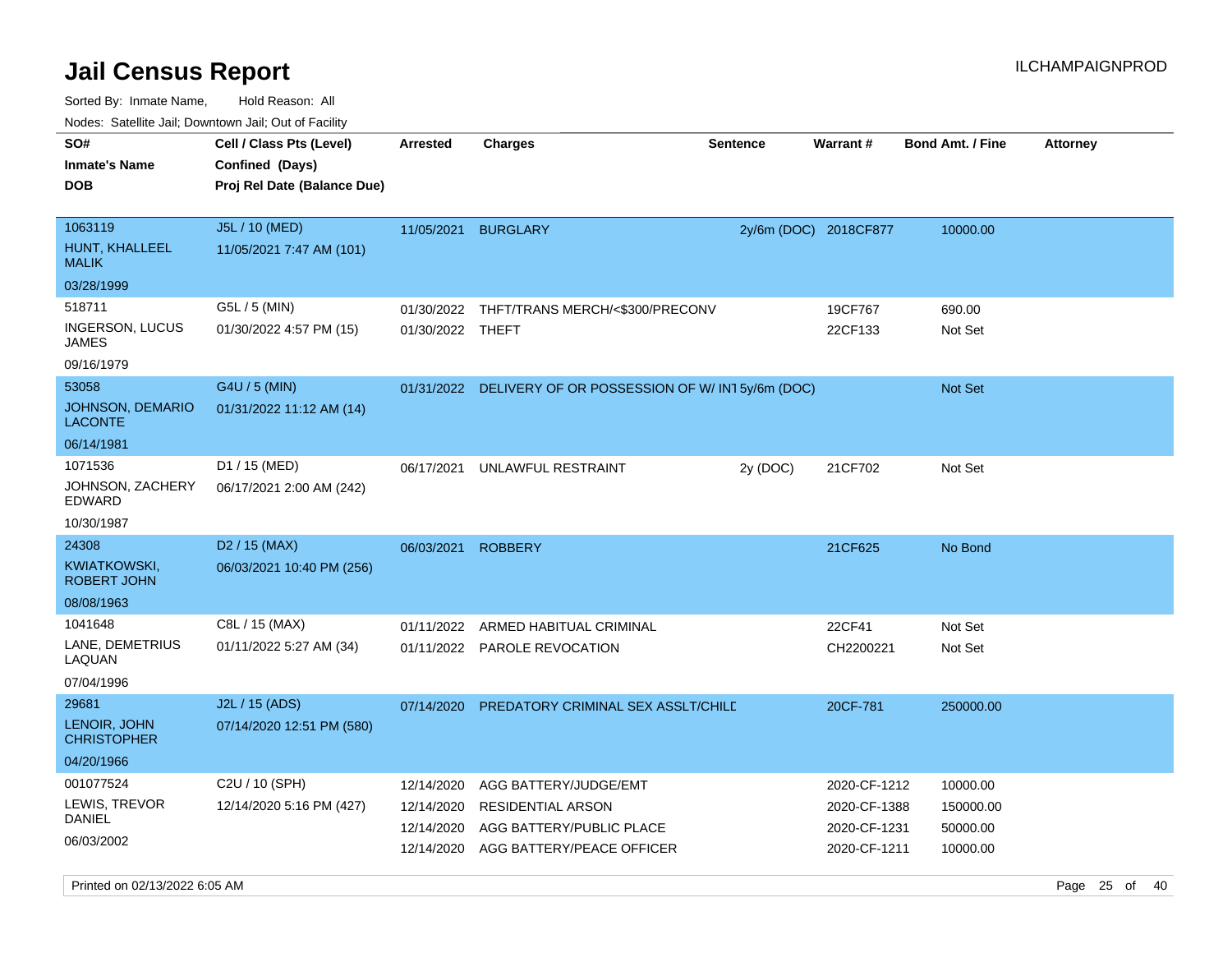Sorted By: Inmate Name, Hold Reason: All Nodes: Satellite Jail; Downtown Jail; Out of Facility

|                                                           | Todoo. Catolino can, Bowritown can, Oat or I domt                          |                 |                                      |                 |            |                         |                 |
|-----------------------------------------------------------|----------------------------------------------------------------------------|-----------------|--------------------------------------|-----------------|------------|-------------------------|-----------------|
| SO#<br><b>Inmate's Name</b><br><b>DOB</b>                 | Cell / Class Pts (Level)<br>Confined (Days)<br>Proj Rel Date (Balance Due) | <b>Arrested</b> | <b>Charges</b>                       | <b>Sentence</b> | Warrant#   | <b>Bond Amt. / Fine</b> | <b>Attorney</b> |
| 45113<br>MARTIN, JEREMIAH<br><b>FRANCIS</b>               | E2L / 15 (MAX)<br>11/20/2021 1:18 AM (86)                                  |                 | 11/20/2021 ARMED HABITUAL CRIMINAL   |                 | 21CF1424   | No Bond                 |                 |
| 01/18/1977                                                |                                                                            |                 |                                      |                 |            |                         |                 |
| 1000869<br>MARTIN, MANNIX<br><b>TILMOND</b><br>07/19/1991 | C9L / 15 (MAX)<br>09/12/2021 12:40 AM (155)                                | 09/11/2021      | FELON POSS/USE WEAPON/FIREARM        |                 | 21CF1102   | Not Set                 |                 |
| 1063030                                                   | H4L / 15 (ADS)                                                             | 12/20/2021      | <b>MURDER</b>                        |                 | 21CF1571   | <b>Not Set</b>          |                 |
| MASON, RYAN ONEIAL 12/21/2021 9:30 AM (55)                |                                                                            | 12/22/2021      | PAROLE REVOCATION                    |                 | CH2107979  | Not Set                 |                 |
| 02/22/1991                                                |                                                                            |                 |                                      |                 |            |                         |                 |
| 1066623<br>MATA-OROZCO,<br><b>OLEGARIO</b>                | G6U / 5 (MIN)<br>11/17/2021 5:08 PM (89)                                   | 11/17/2021      | MFG/DEL 15<100 GR COCA/ANALOG        |                 | 17CF1093   | 75000.00                |                 |
| 03/06/1995                                                |                                                                            |                 |                                      |                 |            |                         |                 |
| 001078249<br>MCCLENDON, CALVIN<br>M<br>04/29/1990         | B3 / 10 (MED)<br>08/07/2021 8:56 AM (191)                                  | 08/07/2021      | <b>FELON POSS/USE WEAPON/FIREARM</b> |                 | 21CF947    | <b>Not Set</b>          |                 |
| 40235                                                     | G9L / 5 (MIN)                                                              |                 |                                      |                 |            |                         |                 |
| MERRIWEATHER,<br><b>MARCUS TODD</b>                       | 10/04/2021 4:41 PM (133)                                                   | 10/04/2021      | AGG DUI/4                            |                 | 2021CF1145 | 35000.00                |                 |
| 11/28/1967                                                |                                                                            |                 |                                      |                 |            |                         |                 |
| 1040273<br>METCALFE, LANELL<br><b>JARON</b>               | E5U / 15 (ADS)<br>09/30/2021 11:32 PM (137)                                | 09/30/2021      | PRED CRIM SEX ASLT/VICTIM <13        |                 | 21CF329    | 500000.00               |                 |
| 09/22/1988                                                |                                                                            |                 |                                      |                 |            |                         |                 |
| 1075635                                                   | B <sub>2</sub> / 10 (ADS)                                                  | 05/11/2021      | AGG DISCHARGE FIREARM/OCC VEH        |                 | 21CF538    | Not Set                 |                 |
| MILES, DEVLON VON,<br>Junior<br>11/04/2000                | 05/11/2021 10:39 PM (279)                                                  | 05/11/2021      | MFG/DEL CANNABIS/30-500 GRAMS        |                 | 20CF1402   | 100000.00               |                 |

Printed on 02/13/2022 6:05 AM Page 26 of 40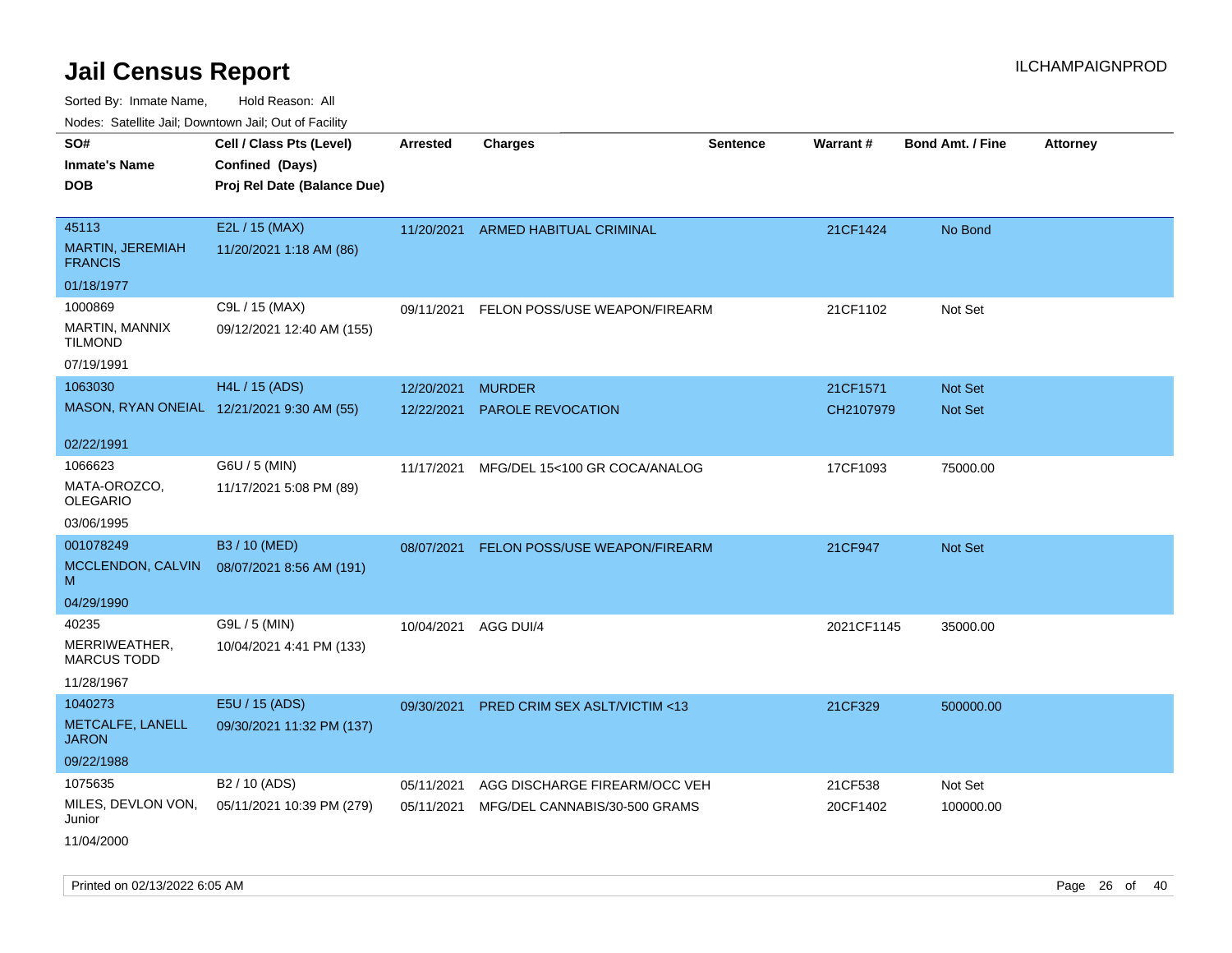Sorted By: Inmate Name, Hold Reason: All

| Nodes: Satellite Jail; Downtown Jail; Out of Facility |
|-------------------------------------------------------|
|                                                       |

| SO#<br><b>Inmate's Name</b><br><b>DOB</b>                               | Cell / Class Pts (Level)<br>Confined (Days)<br>Proj Rel Date (Balance Due) | Arrested                               | <b>Charges</b>                                                                                  | <b>Sentence</b> | Warrant#                         | <b>Bond Amt. / Fine</b>                     | Attorney |
|-------------------------------------------------------------------------|----------------------------------------------------------------------------|----------------------------------------|-------------------------------------------------------------------------------------------------|-----------------|----------------------------------|---------------------------------------------|----------|
| 001078721<br><b>MIRAMONTES, RAUL</b>                                    | $15/5$ (ADS)<br>12/29/2021 4:02 AM (47)                                    | 12/29/2021                             | <b>VIOLATE ORDER PROTECTION</b>                                                                 |                 | 21CF1600                         | Not Set                                     |          |
| 05/11/1989                                                              |                                                                            |                                        |                                                                                                 |                 |                                  |                                             |          |
| 48033<br>MOORE.<br><b>CHRISTOPHER ALLEN</b><br>07/02/1976               | G7L / 5 (MIN)<br>12/04/2021 4:38 PM (72)                                   | 12/04/2021                             | DOMESTIC BATTERY/OTHER PRIOR                                                                    | 4y (DOC)        | 21CF1482                         | Not Set                                     |          |
| 1069209<br>MOORE, DEVONTE<br><b>JAMAL</b>                               | <b>H1L / 10 (ADS)</b><br>04/07/2021 6:25 PM (313)                          | 04/07/2021                             | AGG BATTERY/GREAT BODILY HARM                                                                   |                 | 21CF376                          | Not Set                                     |          |
| 09/24/1995                                                              |                                                                            |                                        |                                                                                                 |                 |                                  |                                             |          |
| 61251<br>PETMECKY, JOHN<br><b>ROBERT</b>                                | E4L / 15 (ADS)<br>12/27/2021 1:52 PM (49)                                  | 12/27/2021                             | PRED CRIM SEX ASLT/VICTIM <13                                                                   |                 | 21CF651                          | No Bond                                     |          |
| 03/09/1983                                                              |                                                                            |                                        |                                                                                                 |                 |                                  |                                             |          |
| 001078357<br>PETTIGREW, CAREY<br><b>CORNITRIAS DEOBLO</b><br>08/31/1986 | C2L / 15 (SPH)<br>09/17/2021 9:56 AM (150)                                 | 09/17/2021<br>09/17/2021<br>09/17/2021 | ARMED ROBBERY/ARMED W/FIREARM<br>ARMED ROBBERY/ARMED W/FIREARM<br>ARMED ROBBERY/ARMED W/FIREARM |                 | 21CF1128<br>21CF1129<br>21CF1230 | Not Set<br><b>Not Set</b><br><b>Not Set</b> |          |
| 1022441                                                                 | C3L / 10 (ADS)                                                             | 10/27/2021                             | AGG BATTERY/PEACE OFFICER                                                                       |                 | 2021 CF 12                       | No Bond                                     |          |
| PICKENS, DONTRELL<br><b>DEMAR</b><br>12/10/1993                         | 10/27/2021 1:39 PM (110)                                                   | 10/27/2021                             | AGG BATTERY/PEACE OFFICER                                                                       |                 | 2020 CF 1488                     | No Bond                                     |          |
| 1063325<br>PICKENS, JOSEPH<br><b>PARNELL</b><br>04/27/1978              | C6L / 10 (MED)<br>01/14/2022 12:28 AM (31)                                 |                                        | 01/13/2022 VIO BAIL BOND/CLASS A OFFENSE                                                        |                 | 22CM17                           | Not Set                                     |          |
| 001077783<br>RIVERA, DARYL<br><b>ANTONIO</b><br>11/14/1981              | H6L / 10 (ADS)<br>01/05/2022 4:20 PM (40)                                  |                                        | 01/05/2022 AGGRAVATED BATTERY                                                                   |                 | 21CF325                          | Not Set                                     |          |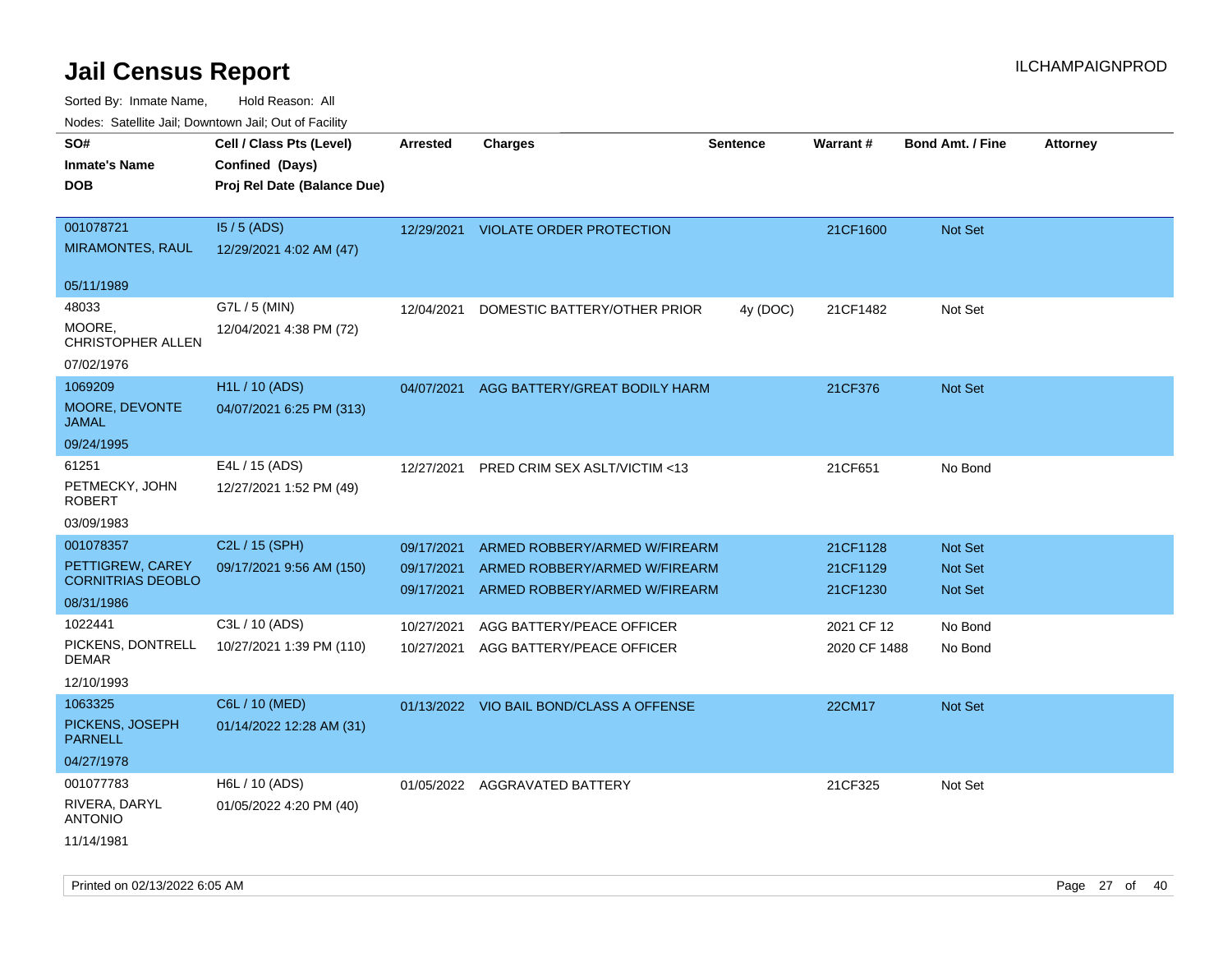Sorted By: Inmate Name, Hold Reason: All Nodes: Satellite Jail; Downtown Jail; Out of Facility

| <b>DOB</b>                                           | Proj Rel Date (Balance Due)                |                   |                                                           |          |                      |                        |  |
|------------------------------------------------------|--------------------------------------------|-------------------|-----------------------------------------------------------|----------|----------------------|------------------------|--|
|                                                      |                                            |                   |                                                           |          |                      |                        |  |
| 1072114<br>ROBINSON, DONNELL                         | A1U / 15 (SPH)                             | 01/17/2021        | <b>ATTEMPT (FIRST DEGREE MURDER)</b>                      |          | 2021CF65             | Not Set                |  |
| <b>LEVON</b>                                         | 01/17/2021 2:40 PM (393)                   | 01/17/2021        | ARMED ROBBERY/NO FIREARM<br>02/17/2021 AGGRAVATED BATTERY | 4y (DOC) | 2020CF824            | 75000.00<br>250000.00  |  |
| 10/23/2000                                           |                                            |                   |                                                           |          |                      |                        |  |
| 1068592<br>ROSS, TEVONTAE<br><b>TERRANCE</b>         | J7L / 15 (ADS)<br>11/12/2021 8:41 AM (94)  | 11/12/2021        | <b>BURGLARY</b>                                           | 2y (DOC) | 21CF1393             | Not Set                |  |
| 12/15/1998                                           |                                            |                   |                                                           |          |                      |                        |  |
| 59178<br><b>SANDERS, MICHAEL</b><br><b>JEAN</b>      | F8L / 15 (MAX)<br>12/13/2021 4:17 PM (63)  | 12/13/2021        | AGG DISCHARGE FIREARM/OCC VEH                             |          | 21CF1274             | 1500000.00             |  |
| 12/22/1967                                           |                                            |                   |                                                           |          |                      |                        |  |
| 001078704<br>SHORTER, JAQUAN<br><b>MAURICE</b>       | F7U / 15 (MAX)<br>12/23/2021 1:23 AM (53)  | 12/21/2021        | MURDER/INTENT TO KILL/INJURE                              |          | 21CF1575             | Not Set                |  |
| 10/08/1998                                           |                                            |                   |                                                           |          |                      |                        |  |
| 47195                                                | G8L / 5 (MIN)                              | 12/27/2021        | <b>RESIDENTIAL BURGLARY</b>                               |          | 2020CF1222           | 10000.00               |  |
| SIMMONS, JAMES<br><b>ROBERT</b>                      | 12/27/2021 8:42 AM (49)                    | 12/28/2021        | <b>RESIDENTIAL BURGLARY</b>                               |          | 2021CF1596           | Not Set                |  |
| 03/13/1975                                           |                                            |                   |                                                           |          |                      |                        |  |
| 1057312                                              | G5U / 5 (MIN)                              | 11/10/2021        | HOME INVASION/FIREARM                                     | 7y (DOC) | 21CF1388             | Not Set                |  |
| STARKS, RAMEON<br><b>TAHZIER</b>                     | 11/10/2021 9:51 PM (96)                    |                   |                                                           |          |                      |                        |  |
| 12/18/1996                                           |                                            |                   |                                                           |          |                      |                        |  |
| 1064798<br><b>STENNIS, BRUCE</b><br><b>DEONTAY</b>   | B1 / 15 (ADS)<br>01/17/2022 1:29 PM (28)   | 01/17/2022 MURDER | 01/17/2022 MFG/DEL 1<15 GR COCAINE/ANLG                   |          | 2021CF695<br>21CF520 | 1500000.00<br>50000.00 |  |
| 08/12/1998                                           |                                            |                   |                                                           |          |                      |                        |  |
| 65920<br>TAPSCOTT,<br><b>CORNELIUS</b><br>07/14/1985 | F3L / 15 (MAX)<br>12/21/2021 10:57 PM (55) | 12/21/2021        | ARMED ROBBERY/ARMED W/FIREARM                             |          | 21CF1543             | 100000.00              |  |

Printed on 02/13/2022 6:05 AM Page 28 of 40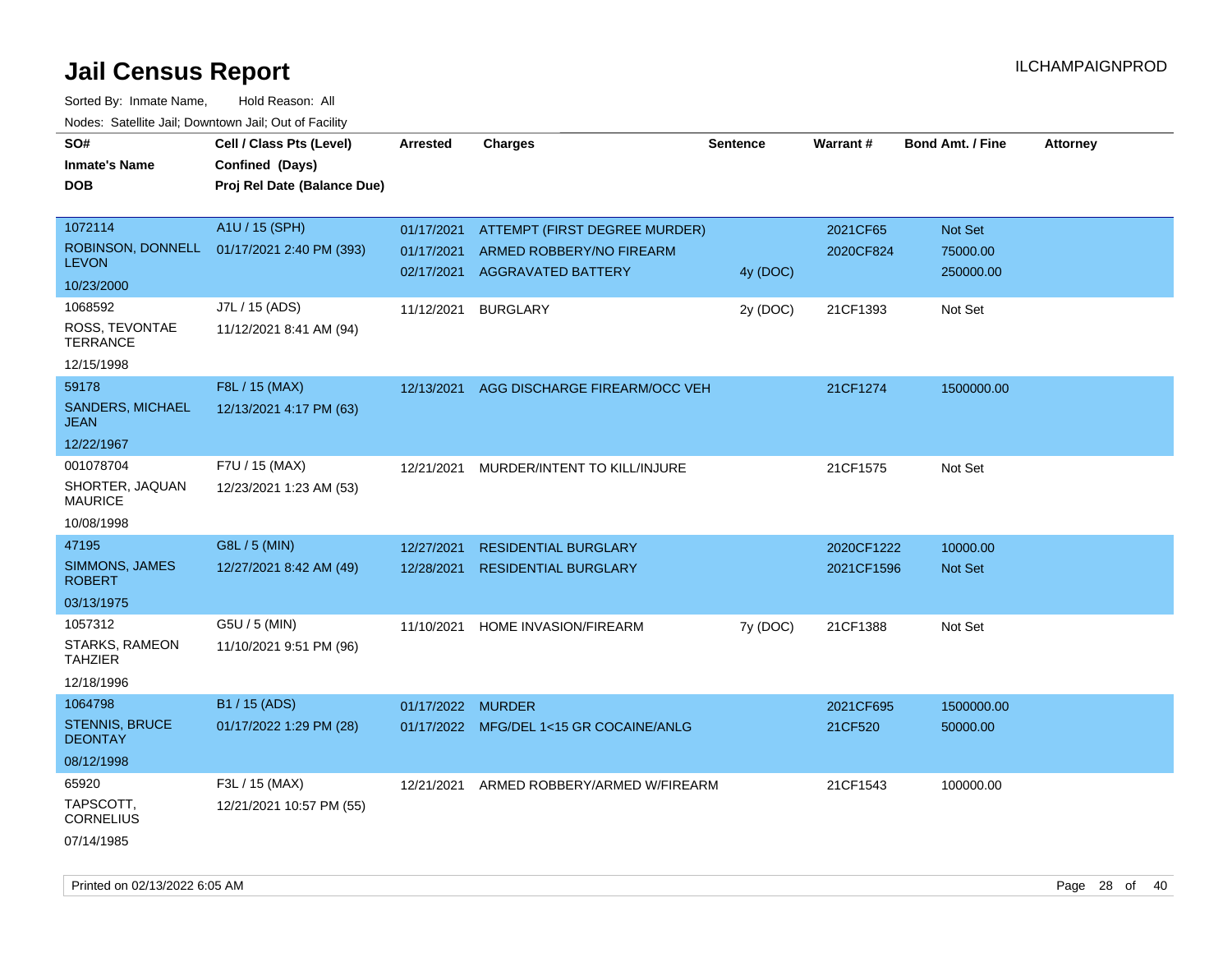| roaco. Catolino cali, Downtown cali, Out of Facility |                             |                     |                                   |                 |            |                         |                 |
|------------------------------------------------------|-----------------------------|---------------------|-----------------------------------|-----------------|------------|-------------------------|-----------------|
| SO#                                                  | Cell / Class Pts (Level)    | <b>Arrested</b>     | <b>Charges</b>                    | <b>Sentence</b> | Warrant#   | <b>Bond Amt. / Fine</b> | <b>Attorney</b> |
| <b>Inmate's Name</b>                                 | Confined (Days)             |                     |                                   |                 |            |                         |                 |
| DOB                                                  | Proj Rel Date (Balance Due) |                     |                                   |                 |            |                         |                 |
|                                                      |                             |                     |                                   |                 |            |                         |                 |
| 1068839                                              | F4L / 15 (MAX)              | 08/07/2020 HOMICIDE |                                   |                 | 2020-CF851 | 1000000.00              |                 |
| <b>TAYLOR, LONDON</b><br><b>JAVON</b>                | 08/07/2020 10:30 AM (556)   |                     |                                   |                 |            |                         |                 |
| 08/16/1999                                           |                             |                     |                                   |                 |            |                         |                 |
| 1004142                                              | F2U / 15 (MAX)              | 10/27/2021          | POSSESSION OF METH/15<100GRAMS    |                 | 2021CF1298 | 1500000.00              |                 |
| TOY, KAYON LARENZ                                    | 10/22/2021 1:01 PM (115)    |                     |                                   |                 |            |                         |                 |
|                                                      |                             |                     |                                   |                 |            |                         |                 |
| 09/12/1991                                           |                             |                     |                                   |                 |            |                         |                 |
| 1056971                                              | D4 / 10 (ADS)               | 08/07/2021          | FELON POSS/USE WEAPON/FIREARM     |                 | 21CF948    | No Bond                 |                 |
| TRAVIS, DENZEL<br><b>DANTRELL</b>                    | 08/07/2021 7:36 AM (191)    | 08/08/2021          | AGG BATTERY/PUBLIC PLACE          |                 | 2020CF647  | 25000.00                |                 |
| 03/21/1993                                           |                             |                     |                                   |                 |            |                         |                 |
| 001078250                                            | F2L / 10 (MED)              | 08/07/2021          | FELON POSS WEAPON/BODY ARMOR      |                 | 21CF950    | Not Set                 |                 |
| TRAVIS, JORDAN<br><b>TESHAUN</b>                     | 08/07/2021 10:27 AM (191)   |                     |                                   |                 |            |                         |                 |
| 03/03/1996                                           |                             |                     |                                   |                 |            |                         |                 |
| 56994                                                | A1L / 15 (SPH)              | 12/09/2021          | STALKING/CAUSE FEAR FOR SAFETY    |                 | 21CF1514   | <b>Not Set</b>          |                 |
| <b>TURNER, ROBERT</b><br>EARL, Senior                | 12/09/2021 9:23 PM (67)     | 12/13/2021          | <b>PAROLE REVOCATION</b>          |                 | CH2107735  | Not Set                 |                 |
| 09/07/1982                                           |                             |                     |                                   |                 |            |                         |                 |
| 30108                                                | J4L / 15 (ADS)              | 07/30/2021          | <b>MURDER</b>                     |                 | 21CF902    | 2000000.00              |                 |
| VANDYKE, DARYL<br>ANTHONY                            | 07/30/2021 8:29 PM (199)    |                     |                                   |                 |            |                         |                 |
| 10/04/1965                                           |                             |                     |                                   |                 |            |                         |                 |
| 968681                                               | D5 / 15 (ADS)               | 08/27/2021          | AGG CRIM SX AB/VIC 13<18/TRUST    |                 | 2020CF499  | 250000.00               |                 |
| <b>WADE, DEMETRIUS</b><br><b>DARYL</b>               | 08/27/2021 2:25 AM (171)    | 08/27/2021          | <b>INDIRECT CRIMINAL CONTEMPT</b> | 3y (DOC)        | 2021CC16   | No Bond                 |                 |
| 01/07/1987                                           |                             |                     |                                   |                 |            |                         |                 |
| 1070904                                              | G7U / 5 (MIN)               | 10/28/2021          | <b>BURGLARY</b>                   | 3y (DOC)        | 2021CF321  | 15000.00                |                 |
| WANKEL, JONAH<br>JAMES                               | 10/28/2021 3:42 AM (109)    |                     |                                   |                 |            |                         |                 |
| 12/15/1993                                           |                             |                     |                                   |                 |            |                         |                 |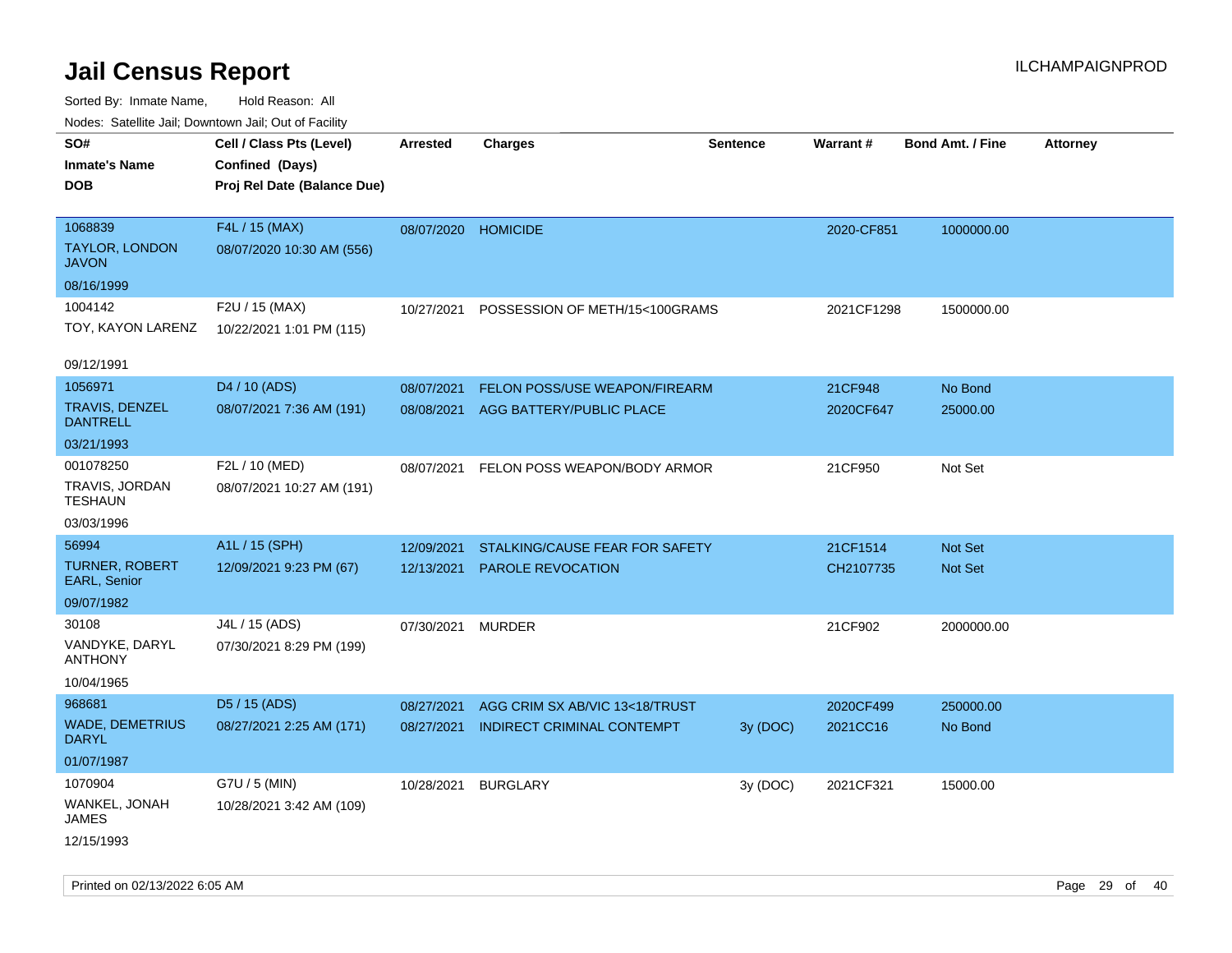| SO#<br><b>Inmate's Name</b><br><b>DOB</b>    | Cell / Class Pts (Level)<br>Confined (Days)<br>Proj Rel Date (Balance Due) | <b>Arrested</b> | <b>Charges</b>                  | <b>Sentence</b> | Warrant#    | <b>Bond Amt. / Fine</b> | <b>Attorney</b> |
|----------------------------------------------|----------------------------------------------------------------------------|-----------------|---------------------------------|-----------------|-------------|-------------------------|-----------------|
| 1070971                                      | H3L / 5 (ADS)                                                              | 12/07/2021      | <b>IDENTITY THEFT/&lt;\$300</b> |                 | 20CF922     | <b>Not Set</b>          |                 |
| <b>WEIR, CLINTON</b><br><b>HOWARD</b>        | 12/08/2021 3:45 AM (68)                                                    | 12/07/2021      | <b>RECKLESS DRIVING</b>         |                 | 19TR2348    | Not Set                 |                 |
| 03/15/1983                                   |                                                                            |                 |                                 |                 |             |                         |                 |
| 54212                                        | E3U / 10 (ADS)                                                             | 12/21/2021      | ARMED VIOLENCE/CATEGORY I       |                 | 21CF1576    | Not Set                 |                 |
| <b>WHITLOCK, GEORGE</b>                      | 12/21/2021 1:20 PM (55)                                                    | 12/21/2021      | RECEIVE/POSS/SELL STOLEN VEH    |                 | 2021CF669   | 10000.00                |                 |
| ABRAM<br>11/10/1978                          |                                                                            | 12/21/2021      | <b>VIOLATE ORDER PROTECTION</b> |                 | 2021CM391   | 1000.00                 |                 |
| 001078709                                    | F3U / 15 (MAX)                                                             | 12/22/2021      | ARMED VIOLENCE/CATEGORY I       |                 | 21CF1586    | Not Set                 |                 |
| <b>WILLIAMS, DAVID LEE</b>                   | 12/22/2021 11:00 AM (54)                                                   |                 |                                 |                 |             |                         |                 |
| 12/18/1989                                   |                                                                            |                 |                                 |                 |             |                         |                 |
| 1058072                                      | A2U / 15 (SPH)                                                             | 02/25/2021      | ARMED HABITUAL CRIMINAL         |                 |             | Not Set                 |                 |
| <b>WILLIAMS, KENNETH</b><br><b>BERNARD</b>   | 02/25/2021 3:24 PM (354)                                                   |                 |                                 |                 |             |                         |                 |
| 10/04/1985                                   |                                                                            |                 |                                 |                 |             |                         |                 |
| 996311                                       | F7L / 10 (MED)                                                             | 01/12/2022      | RECEIVE/POSS/SELL STOLEN VEH    | 3y (DOC)        | 2021CF524   | No Bond                 |                 |
| <b>WILLIAMS,</b><br><b>TRAYSHAUN DEVONTA</b> | 01/12/2022 5:31 PM (33)                                                    |                 |                                 |                 |             |                         |                 |
| 02/18/1992                                   |                                                                            |                 |                                 |                 |             |                         |                 |
| 001078711                                    | F9L / 10 (MED)                                                             | 12/22/2021      | AGG DISCHARGE FIREARM/OCC BLDG  |                 | 21CF1585    | Not Set                 |                 |
| WILLIS, RANDY<br>RAMEEL                      | 12/22/2021 4:15 PM (54)                                                    |                 |                                 |                 |             |                         |                 |
| 09/10/2003                                   |                                                                            |                 |                                 |                 |             |                         |                 |
| 9326                                         | I2 / 5 (ADS)                                                               | 06/14/2021      | <b>BURGLARY</b>                 |                 | 2020-CF-625 | <b>Not Set</b>          |                 |
| YOUNG, ANTHONY<br><b>PAUL</b>                | 06/14/2021 12:07 PM (245)                                                  |                 |                                 |                 |             |                         |                 |
| 03/13/1954                                   |                                                                            |                 |                                 |                 |             |                         |                 |
| <b>Total Downtown Jail: 78</b>               |                                                                            | Males: 78       | Females: 0<br>Unknown: 0        |                 |             |                         |                 |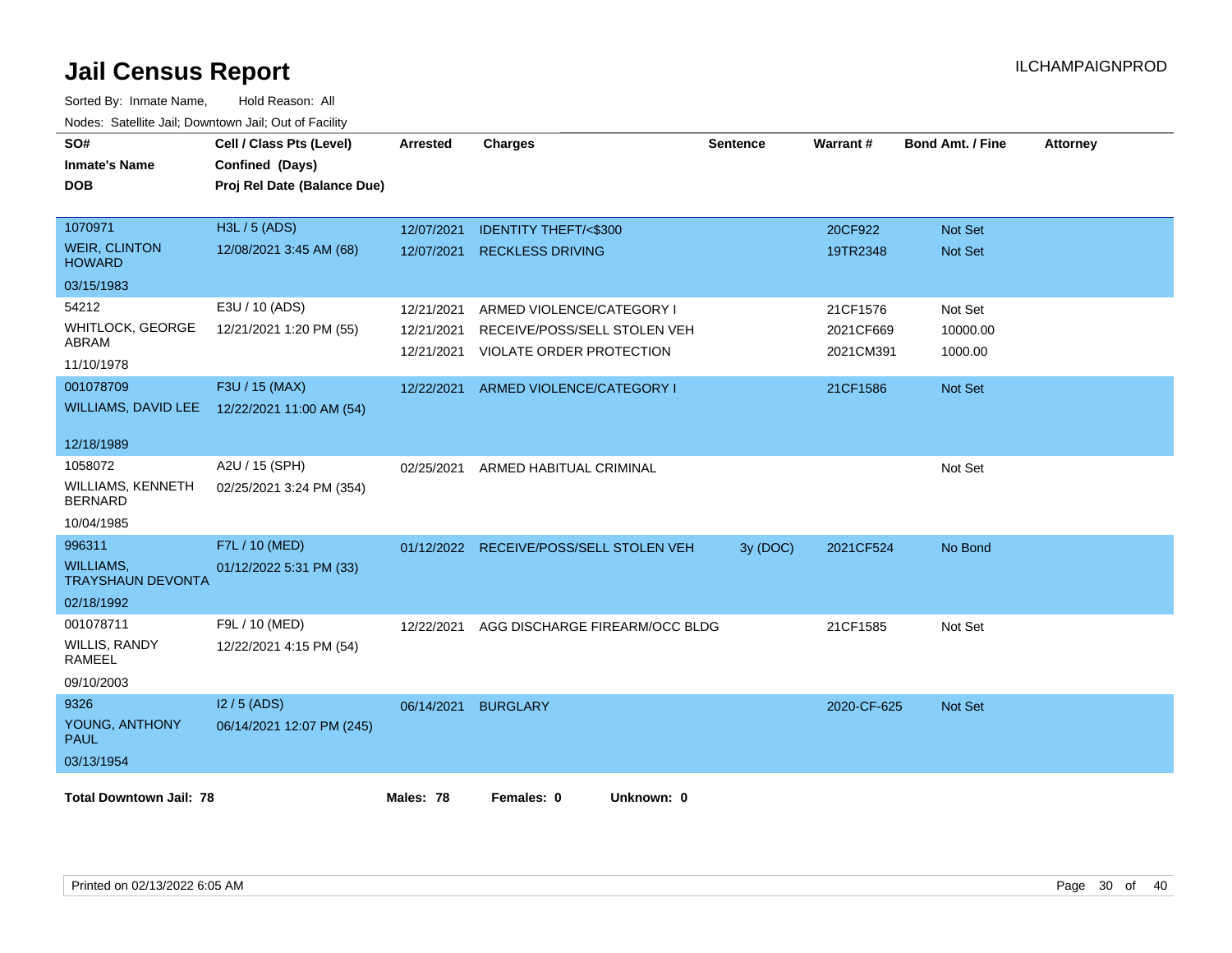|  |  |  | <b>Out of Facility</b> |  |
|--|--|--|------------------------|--|
|--|--|--|------------------------|--|

| SO#<br><b>Inmate's Name</b>              | Cell / Class Pts (Level)                       | <b>Arrested</b> | <b>Charges</b>                   | <b>Sentence</b> | Warrant#  | <b>Bond Amt. / Fine</b> | <b>Attorney</b> |
|------------------------------------------|------------------------------------------------|-----------------|----------------------------------|-----------------|-----------|-------------------------|-----------------|
| <b>DOB</b>                               | Confined (Days)<br>Proj Rel Date (Balance Due) |                 |                                  |                 |           |                         |                 |
|                                          |                                                |                 |                                  |                 |           |                         |                 |
| 61095                                    | <b>KAN / 10 (ADS)</b>                          | 05/02/2021      | HOME INVASION/CAUSE INJURY       |                 | 2021CF323 | 100000.00               |                 |
| AMOS, DERRICK<br><b>JAMES</b>            | 05/02/2021 9:02 PM (288)                       |                 |                                  |                 |           |                         |                 |
| 06/12/1985                               |                                                |                 |                                  |                 |           |                         |                 |
| 001078178                                | <b>EHD</b>                                     |                 | 02/08/2022 AGG DUI/NO VALID DL   |                 | 2021CF962 | Not Set                 |                 |
| BALTAZAR-MATEO,<br><b>MATEO</b>          | 02/08/2022 10:59 AM (6)                        |                 |                                  |                 |           |                         |                 |
| 06/10/1998                               | 2/17/2022 (0.00)                               |                 |                                  |                 |           |                         |                 |
| 19971                                    | <b>EHD</b>                                     | 11/09/2021      | DRIVING RVK/SUSP DUI/SSS 4-9     |                 | 2021CF968 | Not Set                 |                 |
| <b>LYNN</b>                              | BARNESKE, RAYMOND 11/09/2021 9:32 AM (97)      |                 |                                  |                 |           |                         |                 |
| 08/17/1961                               | 5/6/2022 (0.00)                                |                 |                                  |                 |           |                         |                 |
| 516062                                   | KAN / 15 (MAX)                                 | 02/22/2021      | PHONE HARASSMENT/2+              |                 | 20CF194   | 5000.00                 |                 |
| BENNETT, JOHN<br><b>MICHAEL</b>          | 02/22/2021 10:47 AM (357)                      | 02/22/2021      | AGG DISCH FIR/VEH/PC OFF/FRMAN   |                 | 21CF210   | No Bond                 |                 |
| 04/30/1986                               |                                                |                 |                                  |                 |           |                         |                 |
| 33993                                    | <b>KAN / 10 (MED)</b>                          | 06/14/2021      | AGGRAVATED DOMESTIC BATTERY      |                 | 21CF688   | <b>Not Set</b>          |                 |
| <b>BOOKER, STEPHON</b><br><b>MONTELL</b> | 06/14/2021 7:42 PM (245)                       | 06/14/2021      | POSSESSING A CONTROLLED SUBSTAND |                 | 21CF657   | <b>Not Set</b>          |                 |
| 06/11/1971                               |                                                | 06/14/2021      | <b>PAROLE REVOCATION</b>         |                 | CH2103612 | No Bond                 |                 |
| 1074315                                  | KAN / 15 (MAX)                                 |                 |                                  |                 |           |                         |                 |
| <b>BRIGGS, PATRICK</b>                   | 08/03/2021 4:56 PM (195)                       | 07/27/2021      | AGG DISCHARGE FIREARM/VEH/SCH    |                 | 21CF927   | Not Set                 |                 |
| <b>MONTAY</b>                            |                                                |                 |                                  |                 |           |                         |                 |
| 08/05/2001                               |                                                |                 |                                  |                 |           |                         |                 |
| 001078065                                | <b>KAN / 10 (ADS)</b>                          | 06/17/2021      | AGG BATTERY/DISCHARGE FIREARM    |                 | 21CF704   | 1000000.00              |                 |
| <b>BROWN, CHARMAN</b><br><b>LAKEEF</b>   | 06/17/2021 12:32 PM (242)                      |                 |                                  |                 |           |                         |                 |
| 11/30/2002                               |                                                |                 |                                  |                 |           |                         |                 |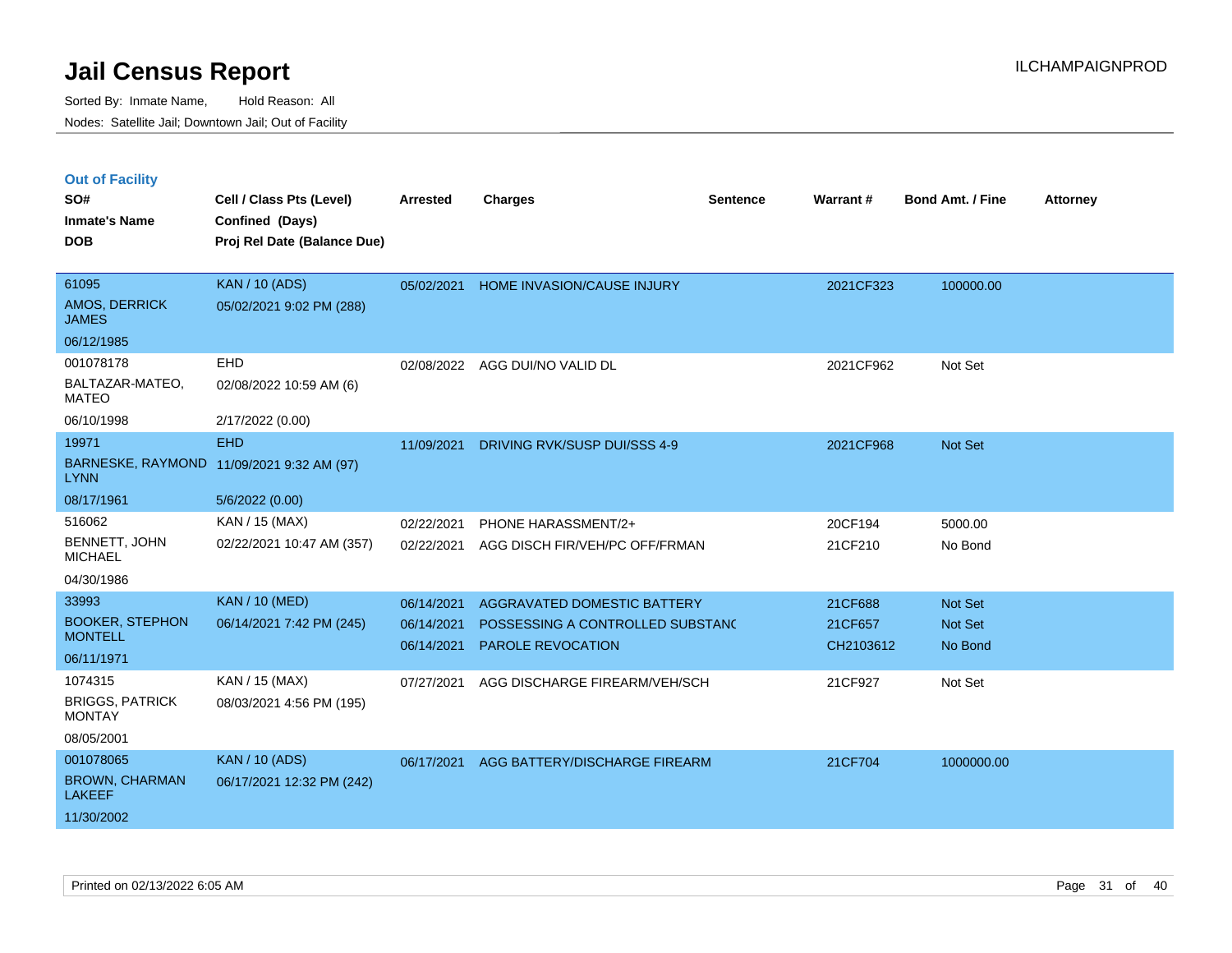| roaco. Odichile Jan, Downtown Jan, Out of Facility |                                             |                 |                                    |                 |            |                         |                 |
|----------------------------------------------------|---------------------------------------------|-----------------|------------------------------------|-----------------|------------|-------------------------|-----------------|
| SO#                                                | Cell / Class Pts (Level)                    | <b>Arrested</b> | <b>Charges</b>                     | <b>Sentence</b> | Warrant#   | <b>Bond Amt. / Fine</b> | <b>Attorney</b> |
| <b>Inmate's Name</b>                               | Confined (Days)                             |                 |                                    |                 |            |                         |                 |
| <b>DOB</b>                                         | Proj Rel Date (Balance Due)                 |                 |                                    |                 |            |                         |                 |
|                                                    |                                             |                 |                                    |                 |            |                         |                 |
| 1038554                                            | <b>KAN / 15 (MAX)</b>                       | 08/18/2021      | DELIVERY OF OR POSSESSION OF W/INT |                 | 21CF1009   | No Bond                 |                 |
| <b>BROWN, CORRION</b><br><b>DEVONTAE</b>           | 08/18/2021 5:40 PM (180)                    | 08/18/2021      | ARMED HABITUAL CRIMINAL            |                 | 21CF1162   | <b>Not Set</b>          |                 |
| 04/19/1995                                         |                                             |                 |                                    |                 |            |                         |                 |
| 1038579                                            | KAN / 15 (MAX)                              | 08/18/2021      | FELON POSS/USE WEAPON/FIREARM      |                 | 21CF1010   | Not Set                 |                 |
| BROWN, MARKEL<br><b>RIKKI</b>                      | 08/18/2021 2:05 PM (180)                    |                 |                                    |                 |            |                         |                 |
| 01/06/1995                                         |                                             |                 |                                    |                 |            |                         |                 |
| 1003006                                            | <b>KAN / 15 (MAX)</b>                       | 08/19/2021      | FELON POSS/USE MACHINE GUN         |                 | 21CF1011   | No Bond                 |                 |
| <b>BROWN, ROCKEITH</b><br><b>JAVONTE</b>           | 08/19/2021 12:55 AM (179)                   |                 |                                    |                 |            |                         |                 |
| 07/23/1991                                         |                                             |                 |                                    |                 |            |                         |                 |
| 995894                                             | KAN / 10 (ADS)                              | 12/28/2021      | FELON POSSESS WEAPON/2ND+          | 5y (DOC)        | 2020CF709  | No Bond                 |                 |
|                                                    | BUTLER, JAMES LYNN 12/28/2021 11:05 AM (48) |                 |                                    |                 |            |                         |                 |
|                                                    |                                             |                 |                                    |                 |            |                         |                 |
| 12/04/1991                                         |                                             |                 |                                    |                 |            |                         |                 |
| 987334                                             | <b>KAN / 15 (MAX)</b>                       | 03/10/2021      | ATTEMPT (FIRST DEGREE MURDER)      |                 | 19CF689    | <b>Not Set</b>          |                 |
| CAIN, ISAIAH<br><b>DEPRIEST</b>                    | 03/10/2021 2:22 PM (341)                    |                 |                                    |                 |            |                         |                 |
| 12/23/1990                                         |                                             |                 |                                    |                 |            |                         |                 |
| 992962                                             | KAN / 15 (ADS)                              | 05/25/2021      | MURDER/INTENT TO KILL/INJURE       |                 | 2018CF1045 | 1000000.00              |                 |
| CAMPBELL, KEITH<br><b>KNAQEEB</b>                  | 05/25/2021 1:19 PM (265)                    |                 |                                    |                 |            |                         |                 |
| 07/22/1991                                         |                                             |                 |                                    |                 |            |                         |                 |
| 001078576                                          | <b>KAN / 15 (MAX)</b>                       | 11/09/2021      | UNLAWFUL USE OF A WEAPON           |                 | 21CF1383   | Not Set                 |                 |
| CARTER, DEMONDRE<br><b>DAVON</b>                   | 11/09/2021 6:01 PM (97)                     |                 |                                    |                 |            |                         |                 |
| 05/27/2001                                         |                                             |                 |                                    |                 |            |                         |                 |
| 1064992                                            | KAN / 15 (MAX)                              | 09/20/2021      | ARMED VIOLENCE/CATEGORY I          |                 | 21CF1137   | Not Set                 |                 |
| CARTER, KEJUAN<br><b>JAVONTE</b>                   | 09/20/2021 11:42 PM (147)                   |                 |                                    |                 |            |                         |                 |
| 06/27/1998                                         |                                             |                 |                                    |                 |            |                         |                 |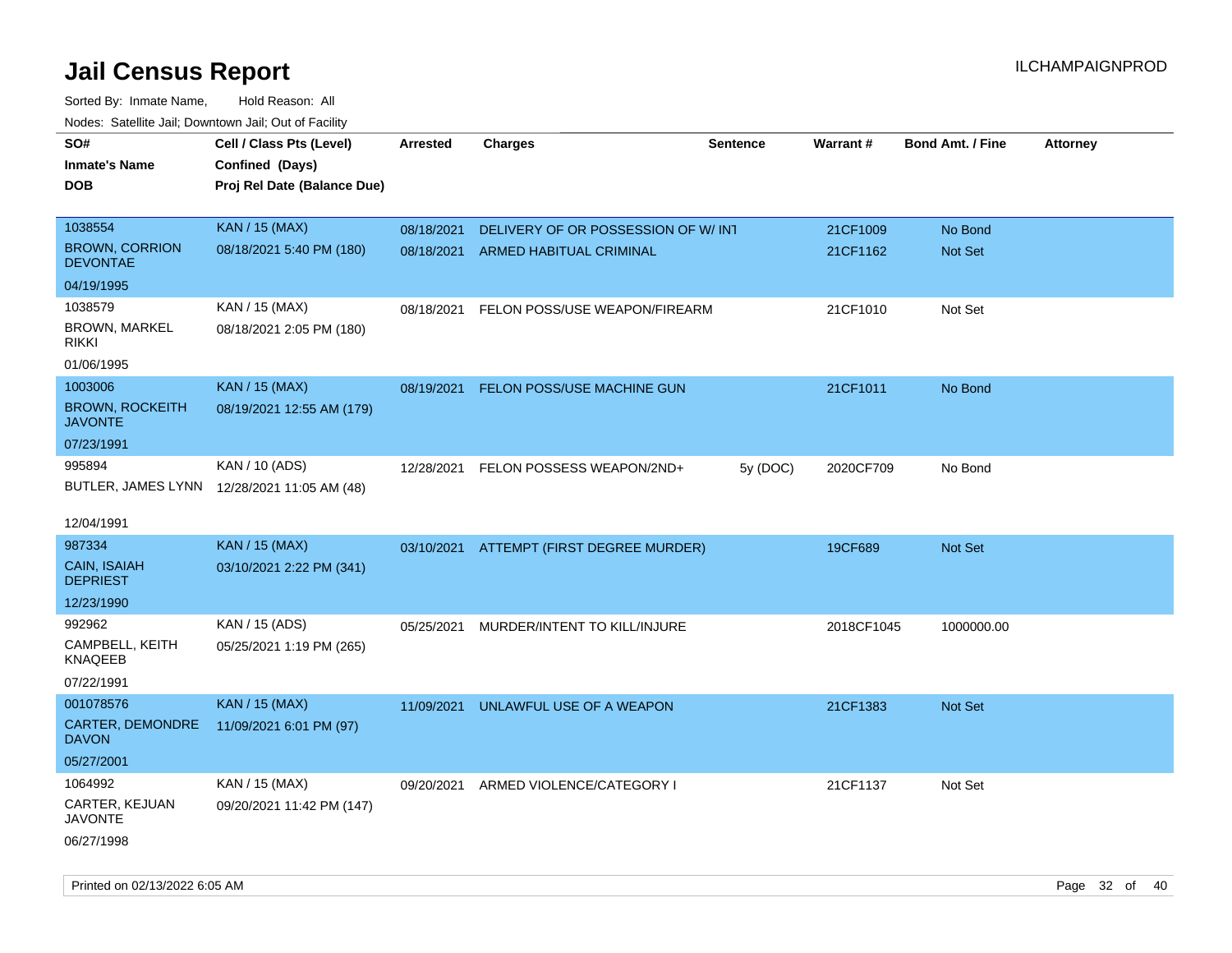| SO#<br><b>Inmate's Name</b><br><b>DOB</b>        | Cell / Class Pts (Level)<br>Confined (Days)<br>Proj Rel Date (Balance Due) | <b>Arrested</b> | <b>Charges</b>                                          | <b>Sentence</b> | <b>Warrant#</b> | <b>Bond Amt. / Fine</b> | <b>Attorney</b> |
|--------------------------------------------------|----------------------------------------------------------------------------|-----------------|---------------------------------------------------------|-----------------|-----------------|-------------------------|-----------------|
| 001078729<br><b>CARTER, TROY</b><br><b>DEMON</b> | <b>KAN / 15 (ADS)</b><br>01/02/2022 10:29 AM (43)                          |                 | 01/02/2022 MURDER/INTENT TO KILL/INJURE                 |                 | 20CF396         | 1000000.00              |                 |
| 01/02/2004                                       |                                                                            |                 |                                                         |                 |                 |                         |                 |
| 001078461                                        | KAN / 10 (MED)                                                             | 10/07/2021      | AGG UNLAWFUL USE WEAPON/PERSON                          |                 | 2021CF1209      | No Bond                 |                 |
| COLE, ERIC JOSE                                  | 10/08/2021 12:25 AM (129)                                                  | 10/07/2021      | AGG DOMESTIC BATTERY/STRANGLE                           |                 | 2021CF1208      | Not Set                 |                 |
| 01/24/2002                                       |                                                                            | 10/08/2021      | HARASS WITNESS/FAMILY MBR/REP                           |                 | 21CF1218        | Not Set                 |                 |
| 1048488                                          | <b>KAN / 10 (ADS)</b>                                                      | 12/30/2021      | ARMED VIOLENCE/CATEGORY I                               |                 | 2022CF4         | Not Set                 |                 |
| COLSON, WAYNE<br><b>ARTHUR, Third</b>            | 12/30/2021 8:27 AM (46)                                                    |                 |                                                         |                 |                 |                         |                 |
| 10/14/1995                                       |                                                                            |                 |                                                         |                 |                 |                         |                 |
| 57733                                            | KAN / 15 (SPH)                                                             | 02/25/2020      | <b>HOMICIDE</b>                                         |                 | 2020-CF250      | 2000000.00              |                 |
| <b>CRAIG, ANTOINE</b><br>DARRELL                 | 02/25/2020 4:08 PM (720)                                                   |                 | 02/25/2020 FELON POSS/USE WEAPON/FIREARM                |                 | 19CF-1827       | 80000.00                |                 |
| 10/09/1982                                       |                                                                            |                 |                                                         |                 |                 |                         |                 |
| 001077939                                        | <b>KAN / 10 (MED)</b>                                                      | 05/10/2021      | FIREARM/FOID INVALID/NOT ELIG                           |                 | 21CF526         | No Bond                 |                 |
| <b>CROSS, PATRICK</b><br><b>DONTRELLE</b>        | 05/10/2021 7:31 PM (280)                                                   | 06/02/2021      | POSS STOLEN VEHICLE > \$25,000                          |                 | 21CF612         | <b>Not Set</b>          |                 |
| 11/07/2001                                       |                                                                            |                 |                                                         |                 |                 |                         |                 |
| 49972                                            | KAN / 10 (ADS)                                                             |                 | 01/03/2022 FELON POSS/USE WEAPON/FIREARM                | 2y (DOC)        | 20CF1476        | No Bond                 |                 |
| DICKERSON,<br>RAYMOND COLLIER                    | 01/03/2022 11:10 AM (42)                                                   |                 |                                                         |                 |                 |                         |                 |
| 08/16/1978                                       |                                                                            |                 |                                                         |                 |                 |                         |                 |
| 1061304                                          | <b>KAN / 15 (MAX)</b>                                                      | 10/11/2021      | <b>ARMED HABITUAL CRIMINAL</b>                          |                 | 21CF1226        | No Bond                 |                 |
| <b>DORRIS, KEMION</b><br><b>DAETOCE</b>          | 10/11/2021 7:30 PM (126)                                                   | 10/11/2021      | ARMED HABITUAL CRIMINAL<br><b>HOME INVASION/FIREARM</b> |                 | 21CF1227        | No Bond                 |                 |
| 11/19/1997                                       |                                                                            | 10/11/2021      |                                                         |                 | 21CF1228        | No Bond                 |                 |
| 1059194                                          | <b>EHD</b>                                                                 | 02/08/2022      | DRIVING ON SUSPENDED LICENSE                            |                 | 2019TR10596     | Not Set                 |                 |
| <b>ELAM, NICKOLAS</b><br><b>VONTRELL</b>         | 02/08/2022 10:13 AM (6)                                                    |                 |                                                         |                 |                 |                         |                 |
| 10/23/1990                                       | 3/9/2022 (0.00)                                                            |                 |                                                         |                 |                 |                         |                 |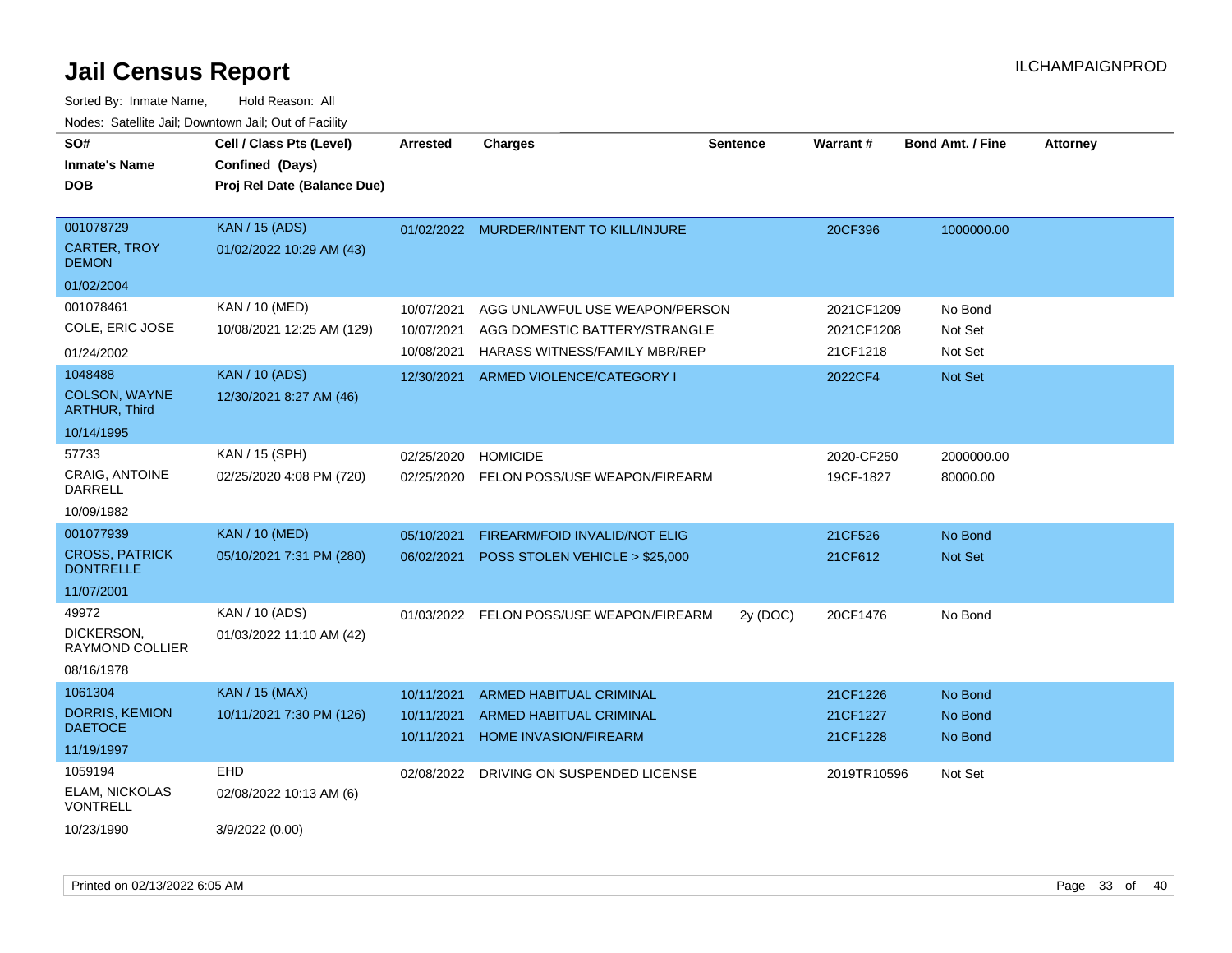| SO#<br><b>Inmate's Name</b><br><b>DOB</b>  | Cell / Class Pts (Level)<br>Confined (Days)<br>Proj Rel Date (Balance Due) | <b>Arrested</b> | <b>Charges</b>                            | <b>Sentence</b> | <b>Warrant#</b> | <b>Bond Amt. / Fine</b> | <b>Attorney</b> |
|--------------------------------------------|----------------------------------------------------------------------------|-----------------|-------------------------------------------|-----------------|-----------------|-------------------------|-----------------|
| 001078826                                  | <b>EHD</b>                                                                 |                 | 02/08/2022 DRIVING ON REVOKED LICENSE     |                 | 2021TR3294      | Not Set                 |                 |
| GALARZA-ROJAS,<br><b>DANIEL GARARDO</b>    | 02/08/2022 9:33 AM (6)                                                     |                 |                                           |                 |                 |                         |                 |
| 07/09/1977                                 | 2/17/2022 (0.00)                                                           |                 |                                           |                 |                 |                         |                 |
| 001077363                                  | KAN / 25 (SPH)                                                             | 10/30/2020      | HOME INVASION/FIREARM                     | 10y (DOC)       | 20CF1202        | 500000.00               |                 |
| GARY, DAKOTA<br><b>TREVON</b>              | 10/30/2020 10:41 AM (472)                                                  |                 |                                           |                 |                 |                         |                 |
| 12/31/2001                                 |                                                                            |                 |                                           |                 |                 |                         |                 |
| 1013012                                    | <b>KAN / 15 (MAX)</b>                                                      | 07/08/2021      | <b>FELON POSS/USE FIREARM PRIOR</b>       |                 | 21CF798         | Not Set                 |                 |
| <b>GARY, XAVIER LAMAR</b>                  | 07/08/2021 9:24 AM (221)                                                   | 07/08/2021      | ATTEMPT (FIRST DEGREE MURDER)             |                 | 2021CF790       | 1000000.00              |                 |
| 12/14/1991                                 |                                                                            | 07/08/2021      | <b>FELON POSS/USE FIREARM PRIOR</b>       |                 | 2020CF650       | 25000.00                |                 |
| 952666                                     | EHD                                                                        | 01/25/2022      | DRIVING ON REVOKED LICENSE                |                 | 2021TR175       | Not Set                 |                 |
| Junior                                     | GILL, MICHAEL LAMAR, 01/25/2022 10:05 AM (20)                              |                 |                                           |                 |                 |                         |                 |
| 12/07/1986                                 | 3/10/2022 (0.00)                                                           |                 |                                           |                 |                 |                         |                 |
| 1065946                                    | <b>KAN / 10 (MED)</b>                                                      | 09/04/2021      | AGG BATTERY/DISCHARGE FIREARM             |                 | 21CF1057        | 750000.00               |                 |
| <b>GODBOLT, DESMOND</b><br><b>DEVONTAE</b> | 09/04/2021 1:17 AM (163)                                                   | 09/04/2021      | <b>RESIST/OBSTRUCTING A PEACE OFFICEF</b> |                 | 21CM407         | Not Set                 |                 |
| 11/15/1997                                 |                                                                            |                 |                                           |                 |                 |                         |                 |
| 1070118                                    | KAN / 15 (MAX)                                                             | 08/31/2021      | AGGRAVATED DOMESTIC BATTERY               |                 | 21CF1049        | No Bond                 |                 |
| GRAHAM, CORTEZ<br><b>LAMON</b>             | 08/31/2021 9:32 PM (167)                                                   | 09/02/2021      | PROBATION VIOLATION                       |                 | 21CF55          | Not Set                 |                 |
| 03/31/1976                                 |                                                                            |                 |                                           |                 |                 |                         |                 |
| 1076506                                    | <b>KAN / 15 (MAX)</b>                                                      | 09/17/2021      | AGG UUW/PERSON/CM THREAT VIOL             |                 | 21CF1131        | <b>Not Set</b>          |                 |
|                                            | GRAY, JAMARH EMERE 09/17/2021 10:41 AM (150)                               | 09/20/2021      | <b>DOMESTIC BATTERY</b>                   |                 | 21CM430         | Not Set                 |                 |
| 06/21/2003                                 |                                                                            |                 |                                           |                 |                 |                         |                 |
| 1045186                                    | KAN / 15 (MAX)                                                             | 08/16/2021      | ARMED VIOLENCE/CATEGORY I                 |                 | 21CF934         | 1000000.00              |                 |
| HOLBROOK, JOHNNIE                          | 08/16/2021 11:07 AM (182)                                                  | 08/16/2021      | FELON POSS/USE WEAPON/FIREARM             |                 | 19CF968         | Not Set                 |                 |
| <b>MATHIS</b>                              |                                                                            | 08/16/2021      | AGG FLEEING POLICE/21 MPH OVER            |                 | 21CF988         | Not Set                 |                 |
| 07/19/1996                                 |                                                                            | 08/16/2021      | FELON POSS/USE WEAPON/FIREARM             |                 | 21CF989         | Not Set                 |                 |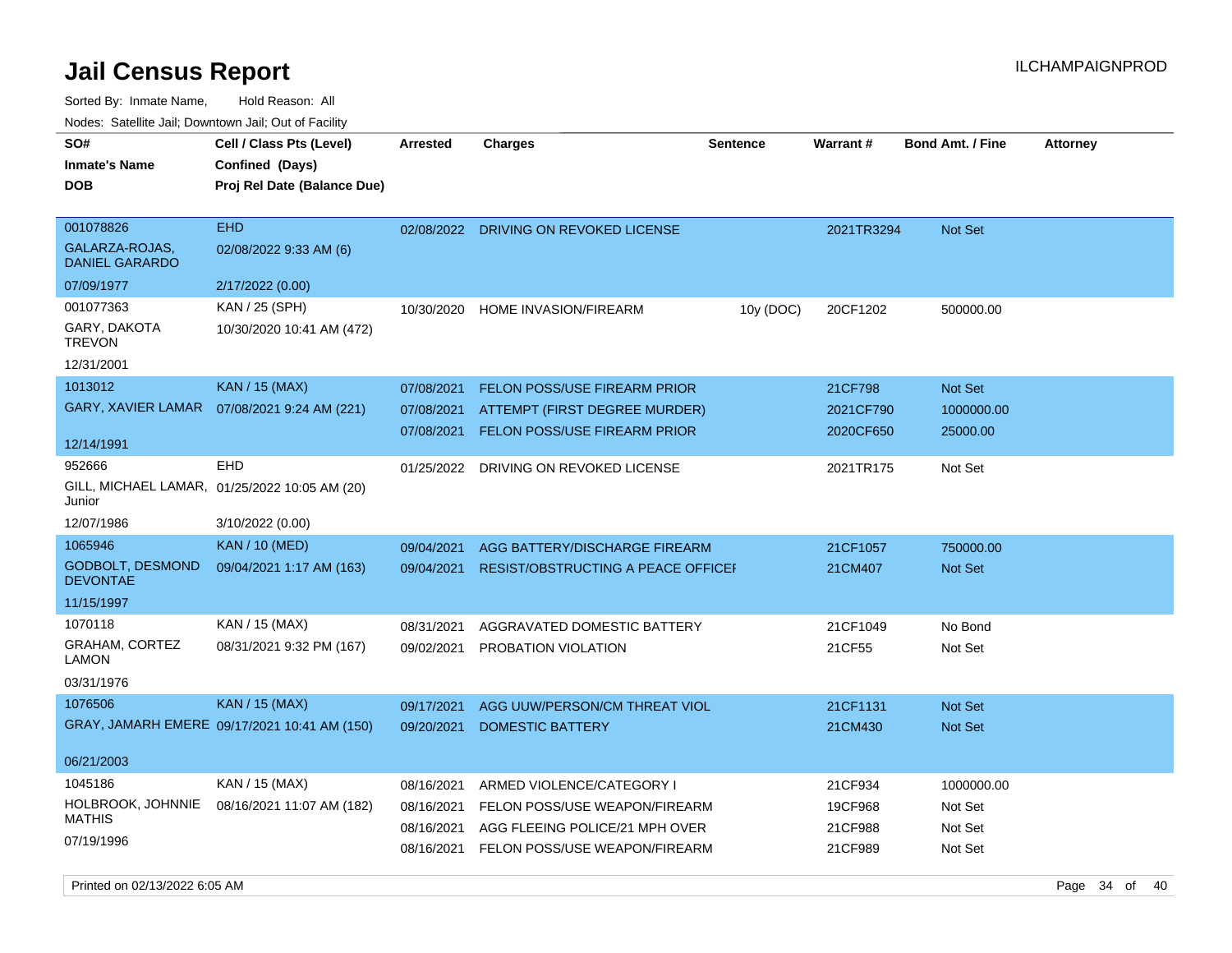| SO#<br><b>Inmate's Name</b><br><b>DOB</b> | Cell / Class Pts (Level)<br>Confined (Days)<br>Proj Rel Date (Balance Due) | <b>Arrested</b> | <b>Charges</b>                         | <b>Sentence</b> | Warrant#                | <b>Bond Amt. / Fine</b> | <b>Attorney</b> |
|-------------------------------------------|----------------------------------------------------------------------------|-----------------|----------------------------------------|-----------------|-------------------------|-------------------------|-----------------|
| 001078146                                 | <b>KAN / 15 (MAX)</b>                                                      | 07/09/2021      | AGG BATTERY/DISCHARGE FIREARM          |                 | 21CF795                 | 1000000.00              |                 |
| <b>HUNT, TEIGAN</b><br><b>JAZAIREO</b>    | 07/09/2021 12:41 PM (220)                                                  | 07/09/2021      | ARMED ROBBERY/ARMED W/FIREARM          |                 | 21CF806                 | Not Set                 |                 |
| 05/14/2003                                |                                                                            |                 |                                        |                 |                         |                         |                 |
| 989743                                    | KAN / 15 (ADS)                                                             | 04/13/2021      | AGG DISCHARGE FIREARM/VEH/SCH          |                 | 21CF400                 | Not Set                 |                 |
| JACKSON, STEVE<br>ALLEN                   | 04/13/2021 2:45 AM (307)                                                   | 04/13/2021      | AGGRAVATED DOMESTIC BATTERY            |                 | 21CF399                 | Not Set                 |                 |
| 06/04/1991                                |                                                                            |                 |                                        |                 |                         |                         |                 |
| 1076450                                   | <b>KAN / 15 (MAX)</b>                                                      | 06/25/2020      | AGG DISCHARGE OF A FIREARM             |                 | 6y/0m/0d (DOI 2020CF703 | Not Set                 |                 |
| <b>JONES, CARLOS</b><br><b>ANTONIO</b>    | 06/25/2020 2:13 PM (599)                                                   | 11/02/2020      | <b>HOME INVASION/FIREARM</b>           | 11y (DOC)       | 20CF1204                | No Bond                 |                 |
| 11/18/2001                                |                                                                            |                 |                                        |                 |                         |                         |                 |
| 001078401                                 | KAN / 10 (ADS)                                                             | 09/19/2021      | UNLAWFUL VEHICULAR INVASION            |                 | 21CF1134                | Not Set                 |                 |
| KNIGHT, ERIC                              | 09/19/2021 7:32 PM (148)                                                   | 09/19/2021      | HRSMT/THREATEN PERSON/KILL             |                 | 2021CF561               | 50000.00                |                 |
| 07/11/1991                                |                                                                            | 09/21/2021      | <b>BURGLARY</b>                        |                 | 21CF1139                | Not Set                 |                 |
| 1002591                                   | <b>EHD</b>                                                                 |                 | 01/11/2022 AGG DUI/LIC SUSP OR REVOKED |                 | 2020CF1399              | Not Set                 |                 |
| <b>KRAUS, MARY</b><br><b>KATHERINE</b>    | 01/11/2022 11:54 AM (34)                                                   |                 |                                        |                 |                         |                         |                 |
| 04/13/1959                                | 2/22/2022 (0.00)                                                           |                 |                                        |                 |                         |                         |                 |
| 1064445                                   | KAN / 15 (MAX)                                                             | 04/23/2021      | AGG DISCHARGE FIREARM/OCC VEH          |                 | 2021CF295               | 500000.00               |                 |
| LARUE, TERENCE                            | 04/23/2021 11:18 AM (297)                                                  | 04/23/2021      | POSSESS 15<100 GRAMS COCAINE           |                 | 19CF1052                | 10000.00                |                 |
| <b>TRAMEL</b>                             |                                                                            | 04/23/2021      | FELON POSS/USE FIREARM/PAROLE          |                 | 21CF899                 | Not Set                 |                 |
| 12/23/1998                                |                                                                            |                 |                                        |                 |                         |                         |                 |
| 001078237                                 | <b>KAN / 15 (ADS)</b>                                                      | 08/03/2021      | AGG DISCHARGE FIREARM/OCC VEH          |                 | 21CF928                 | No Bond                 |                 |
| <b>LAWS, TERON</b><br><b>RAMONTE</b>      | 08/03/2021 6:29 PM (195)                                                   |                 |                                        |                 |                         |                         |                 |
| 04/03/2001                                |                                                                            |                 |                                        |                 |                         |                         |                 |
| 001078470                                 | KAN / 15 (MAX)                                                             | 10/10/2021      | MURDER/INTENT TO KILL/INJURE           |                 | 21CF1221                | Not Set                 |                 |
| LEE, AMAHRION<br>JA'MERE                  | 10/10/2021 1:23 PM (127)                                                   |                 |                                        |                 |                         |                         |                 |
| 11/05/2002                                |                                                                            |                 |                                        |                 |                         |                         |                 |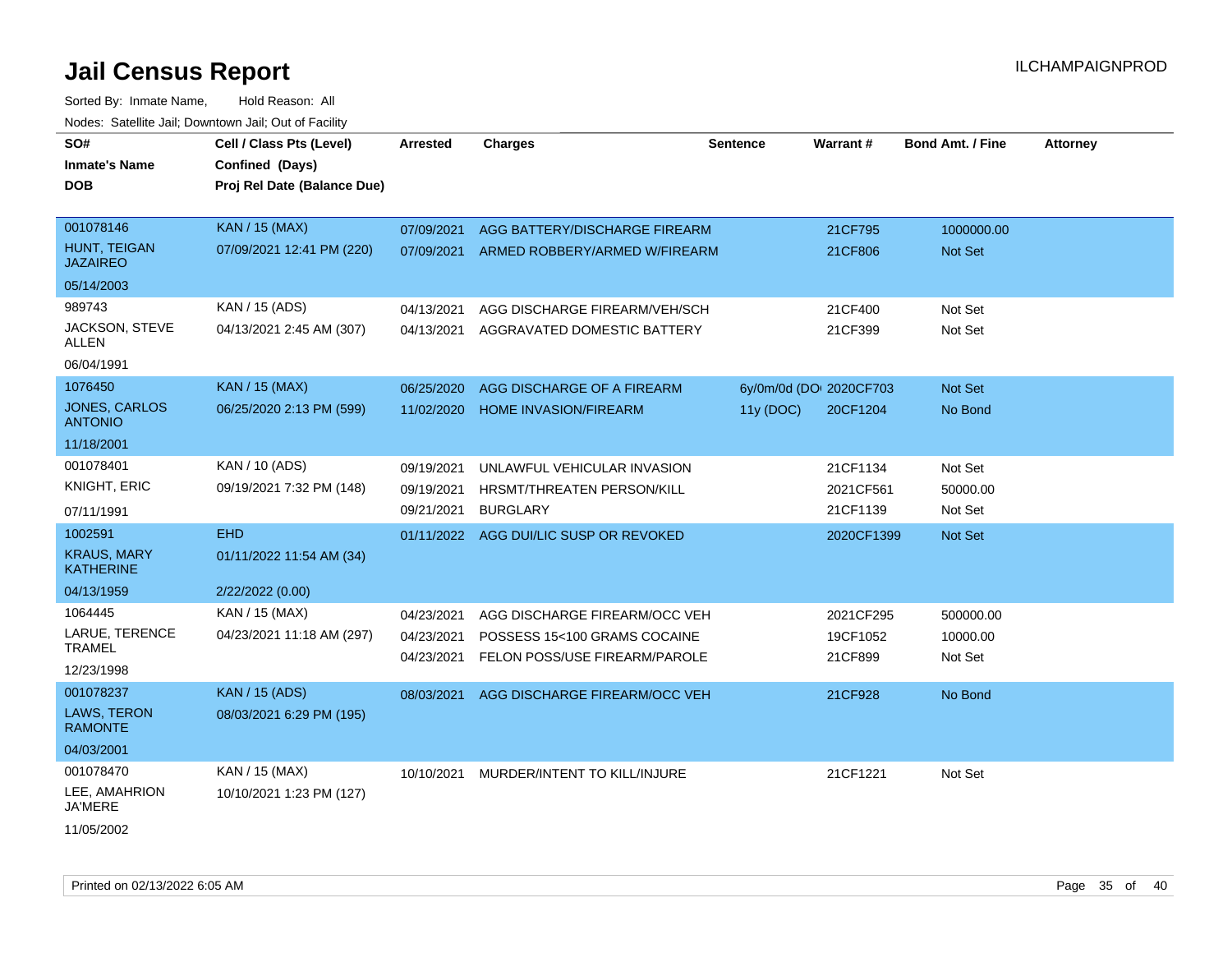Sorted By: Inmate Name, Hold Reason: All Nodes: Satellite Jail; Downtown Jail; Out of Facility

| SO#                                      | Cell / Class Pts (Level)    | <b>Arrested</b>      | <b>Charges</b>                      | <b>Sentence</b> | Warrant#    | <b>Bond Amt. / Fine</b> | <b>Attorney</b> |
|------------------------------------------|-----------------------------|----------------------|-------------------------------------|-----------------|-------------|-------------------------|-----------------|
| <b>Inmate's Name</b>                     | Confined (Days)             |                      |                                     |                 |             |                         |                 |
| <b>DOB</b>                               | Proj Rel Date (Balance Due) |                      |                                     |                 |             |                         |                 |
|                                          |                             |                      |                                     |                 |             |                         |                 |
| 56792                                    | <b>KAN / 10 (MED)</b>       | 02/02/2021           | ARMED HABITUAL CRIMINAL             |                 | 2021CF141   | 500000.00               |                 |
| LILLARD, LAWRENCE<br><b>TYRONE</b>       | 02/02/2021 2:11 PM (377)    | 02/22/2021           | DRIVING ON REVOKED LICENSE          |                 | 21TR426     | 5000.00                 |                 |
| 10/20/1982                               |                             |                      |                                     |                 |             |                         |                 |
| 40877                                    | <b>EHD</b>                  | 02/01/2022 AGG DUI/3 |                                     |                 | 2020CF986   | Not Set                 |                 |
| MABRY-HALL.<br>REBECCA SUE               | 02/01/2022 9:32 AM (13)     |                      |                                     |                 |             |                         |                 |
| 03/21/1971                               | 5/1/2022 (0.00)             |                      |                                     |                 |             |                         |                 |
| 001078575                                | <b>KAN / 10 (MED)</b>       | 11/09/2021           | <b>GUNRUNNING</b>                   |                 | 21CF1330    | 750000.00               |                 |
| <b>MCLAURIN, KEYON A</b>                 | 11/09/2021 12:41 PM (97)    |                      |                                     |                 |             |                         |                 |
| 11/19/2002                               |                             |                      |                                     |                 |             |                         |                 |
| 1011046                                  | KAN / 15 (ADS)              | 04/10/2021           | ATTEMPT (FIRST DEGREE MURDER)       |                 | 21CF392     | Not Set                 |                 |
| MILES, DARRION<br><b>ANTONIO KEVONTA</b> | 04/11/2021 12:46 AM (309)   |                      |                                     |                 |             |                         |                 |
| 03/18/1990                               |                             |                      |                                     |                 |             |                         |                 |
| 001077278                                | KAN / 15 (MAX)              | 10/06/2020           | <b>MURDER/INTENT TO KILL/INJURE</b> |                 | 2020CF146   | 2000000.00              |                 |
| MILLER, D'ANDRE                          | 10/06/2020 12:49 PM (496)   | 10/06/2020           | AGG FLEEING POLICE/21 MPH OVER      |                 | 2019CF1171  | 50000.00                |                 |
| 09/08/1986                               |                             |                      |                                     |                 |             |                         |                 |
| 001078712                                | KAN / 10 (MED)              | 12/23/2021           | AGG DISCH FIREARM/1ST AID PERS      |                 | 21CF1581    | Not Set                 |                 |
| MONTGOMERY,<br>RASHARD MYKI              | 12/23/2021 4:27 PM (53)     |                      |                                     |                 |             |                         |                 |
| 11/05/2001                               |                             |                      |                                     |                 |             |                         |                 |
| 1026477                                  | <b>KAN / 15 (ADS)</b>       | 09/21/2021           | AGG DISCHARGE FIREARM/OCC VEH       |                 | 21CF1138    | <b>Not Set</b>          |                 |
| NEWBILL, DEVONTRE<br><b>LAMONT</b>       | 09/21/2021 2:27 AM (146)    | 09/22/2021           | PROBATION VIOLATION                 |                 | 20CF577     | Not Set                 |                 |
| 11/22/1993                               |                             |                      |                                     |                 |             |                         |                 |
| 1072907                                  | <b>KAN</b>                  | 07/14/2021           | CRIMINAL DAMAGE <\$500/SCHOOL       |                 | 2021CF840   | 5000.00                 |                 |
| NIKOLAEV, YEVGENIY                       | 07/14/2021 10:10 PM (215)   | 07/14/2021           | ATTEMPT (FIRST DEGREE MURDER)       |                 | 2021-CF-832 | 2000000.00              |                 |

10/06/1983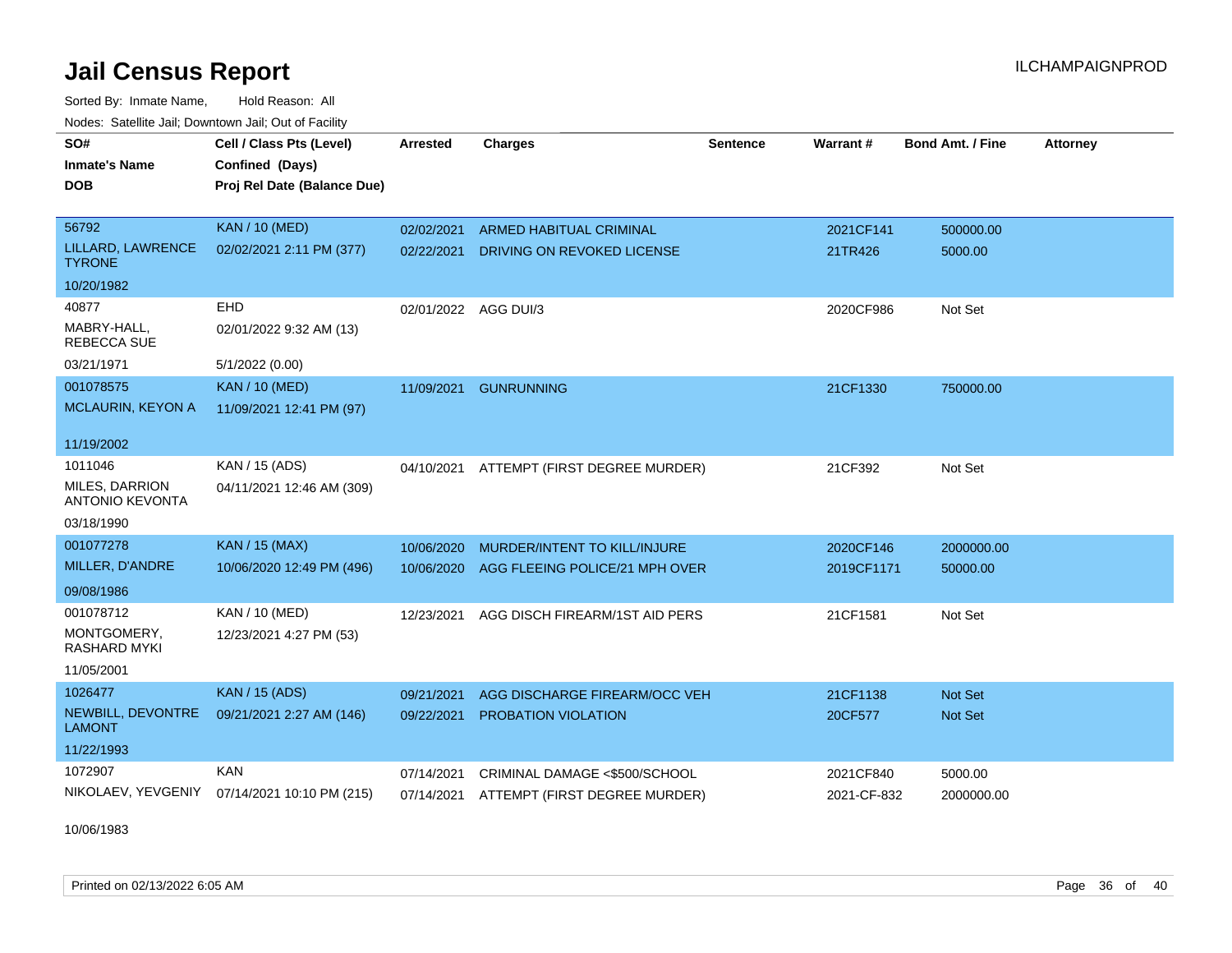| SO#<br><b>Inmate's Name</b><br><b>DOB</b>                    | Cell / Class Pts (Level)<br>Confined (Days)<br>Proj Rel Date (Balance Due) | <b>Arrested</b>                                                    | <b>Charges</b>                                                                                                                                            | <b>Sentence</b> | Warrant#                                                            | <b>Bond Amt. / Fine</b>                                      | <b>Attorney</b> |
|--------------------------------------------------------------|----------------------------------------------------------------------------|--------------------------------------------------------------------|-----------------------------------------------------------------------------------------------------------------------------------------------------------|-----------------|---------------------------------------------------------------------|--------------------------------------------------------------|-----------------|
| 001078558<br>PARRISH, DOMINIC<br><b>WALTER</b><br>08/23/2001 | <b>KAN / 10 (MED)</b><br>11/03/2021 1:25 PM (103)                          | 11/03/2021                                                         | UNLAWFUL USE OF A WEAPON                                                                                                                                  |                 | 21CF1352                                                            | <b>Not Set</b>                                               |                 |
| 001078063<br>12/21/1990                                      | KAN / 15 (MAX)<br>PERRY, ROBERT Junior 06/15/2021 4:37 PM (244)            | 06/15/2021<br>06/15/2021                                           | AGG CRIM SEX ASSAULT/WEAPON<br><b>ROBBERY</b>                                                                                                             |                 | 2021CF678<br>2021CF159                                              | 1000000.00<br>25000.00                                       |                 |
| 37559<br>PICKENS, DAVID<br><b>EUGENE</b><br>02/01/1973       | <b>EHD</b><br>01/12/2022 10:16 AM (33)<br>3/12/2022 (0.00)                 | 01/12/2022                                                         | DRIVING ON REVOKED LICENSE                                                                                                                                |                 | 2021TR2685                                                          | Not Set                                                      |                 |
| 001077591<br>PYE, TRESHAUN<br><b>CORTEZ</b><br>05/01/2001    | KAN / 5 (ADS)<br>01/06/2022 10:30 AM (39)                                  |                                                                    | 01/06/2022 FIREARM/FOID INVALID/NOT ELIG                                                                                                                  | 42m (DOC)       | 2021CF782                                                           | No Bond                                                      |                 |
| 001077614<br><b>DEVON</b><br>09/22/2002                      | <b>KAN / 15 (MAX)</b><br>ROBINSON, DONTRELL 01/17/2021 3:08 PM (393)       | 01/17/2021                                                         | ATTEMPT (FIRST DEGREE MURDER)                                                                                                                             |                 | 21CF66                                                              | Not Set                                                      |                 |
| 1061216<br>RUNGE, ANDRE<br><b>MARSEAN</b><br>12/05/1997      | KAN / 10 (MED)<br>06/22/2021 4:42 PM (237)                                 | 06/22/2021                                                         | HOME INVASION/FIREARM                                                                                                                                     |                 | 21CF727                                                             | Not Set                                                      |                 |
| 650295<br>SANDAGE, JERALD<br><b>EUGENE</b><br>06/07/1971     | <b>PIA / 50 (MAX)</b><br>04/22/2020 6:30 AM (663)                          | 04/22/2020<br>04/22/2020<br>04/22/2020<br>04/22/2020<br>04/22/2020 | <b>CRIMINAL SEXUAL ASSAULT</b><br><b>CRIMINAL SEXUAL ASSAULT</b><br><b>CRIMINAL SEXUAL ABUSE</b><br><b>CRIMINAL SEXUAL ASSAULT</b><br>OFFICIAL MISCONDUCT |                 | 2020-CF407<br>2020-CF408<br>2020-CF409<br>2020-CF410<br>2019-CF1811 | 750000.00<br>750000.00<br>750000.00<br>750000.00<br>25000.00 |                 |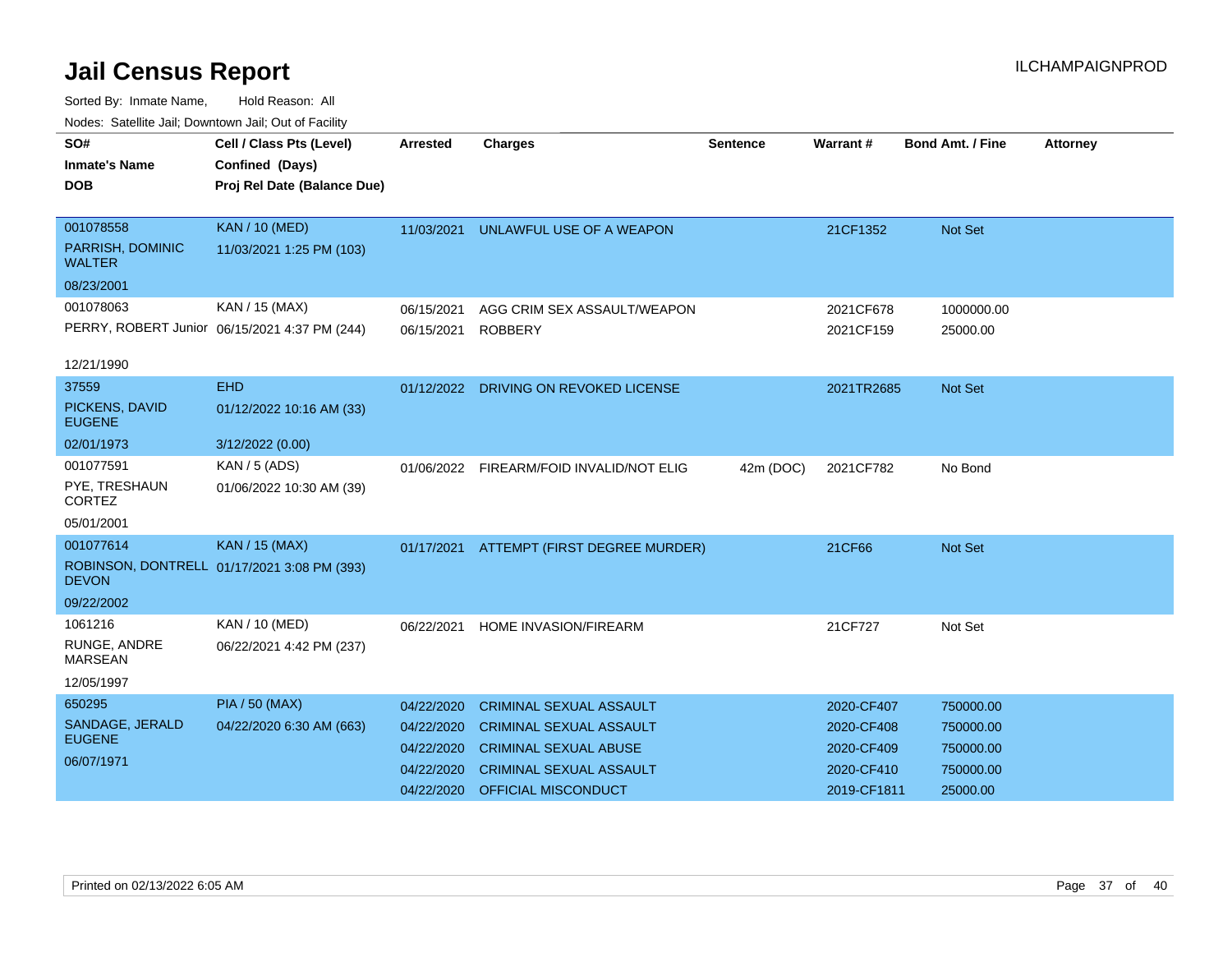| SO#                                     | Cell / Class Pts (Level)                      | <b>Arrested</b> | <b>Charges</b>                            | <b>Sentence</b> | Warrant#   | <b>Bond Amt. / Fine</b> | <b>Attorney</b> |
|-----------------------------------------|-----------------------------------------------|-----------------|-------------------------------------------|-----------------|------------|-------------------------|-----------------|
| <b>Inmate's Name</b>                    | Confined (Days)                               |                 |                                           |                 |            |                         |                 |
|                                         |                                               |                 |                                           |                 |            |                         |                 |
| <b>DOB</b>                              | Proj Rel Date (Balance Due)                   |                 |                                           |                 |            |                         |                 |
| 1062194                                 | <b>KAN / 15 (MAX)</b>                         | 02/27/2020      | MURDER/OTHER FORCIBLE FELONY              |                 | 20CF-247   | 1000000.00              |                 |
| <b>SIMMONS, MICHAEL</b><br><b>JAMAL</b> | 02/27/2020 1:11 PM (718)                      | 09/23/2020      | AGG BATTERY/DISCHARGE FIREARM             |                 | 20CF1061   | Not Set                 |                 |
| 11/03/1997                              |                                               |                 |                                           |                 |            |                         |                 |
| 19495                                   | EHD                                           | 01/26/2022      | DRIVING RVK/SUSP DUI/SSS 3RD              |                 | 2021CF740  | Not Set                 |                 |
| SIMPSON, BRADLEY<br><b>FARRELL</b>      | 01/26/2022 9:07 AM (19)                       |                 |                                           |                 |            |                         |                 |
| 05/16/1960                              | 2/24/2022 (0.00)                              |                 |                                           |                 |            |                         |                 |
| 001078115                               | KAN / 15 (MAX)                                | 07/01/2021      | ARMED VIOLENCE/CATEGORY I                 | 5y (DOC)        | 21CF772    | Not Set                 |                 |
| <b>SMITH, JAMES</b><br>NASHAUN, Junior  | 07/01/2021 2:44 PM (228)                      |                 |                                           |                 |            |                         |                 |
| 09/18/2000                              |                                               |                 |                                           |                 |            |                         |                 |
| 001077868                               | KAN / 15 (MAX)                                | 04/21/2021      | ARMED ROBBERY/ARMED W/FIREARM             |                 | 21CF445    | Not Set                 |                 |
| SPEARMENT,<br><b>KENTRELL</b>           | 04/21/2021 9:48 PM (299)                      |                 | 08/19/2021 FLEEING/ATTEMPT ELUDE OFFICER  |                 | 2021TR1053 | 1000.00                 |                 |
| 01/21/2002                              |                                               |                 |                                           |                 |            |                         |                 |
| 11979                                   | <b>EHD</b>                                    |                 | 01/11/2022 AGG FLEEING POLICE/21 MPH OVER |                 | 2021CF629  | Not Set                 |                 |
| STARK, JACK LYNN                        | 01/11/2022 10:13 AM (34)                      |                 |                                           |                 |            |                         |                 |
| 12/31/1955                              | 4/9/2022 (0.00)                               |                 |                                           |                 |            |                         |                 |
| 001077854                               | <b>EHD</b>                                    | 09/15/2021      | DRIVING RVK/SUSP DUI/SSS 4-9              |                 | 2021CF306  | Not Set                 |                 |
| STUKINS, DANNY RAY                      | 09/15/2021 10:17 AM (152)                     |                 |                                           |                 |            |                         |                 |
|                                         |                                               |                 |                                           |                 |            |                         |                 |
| 07/05/1985                              | 3/13/2022 (0.00)                              |                 |                                           |                 |            |                         |                 |
| 1046632                                 | <b>KAN / 15 (MAX)</b>                         | 09/14/2021      | ARMED VIOLENCE/CATEGORY II                |                 | 21CF912    | 750000.00               |                 |
|                                         | TATE, JAVON MARQUIS 09/14/2021 12:10 PM (153) |                 |                                           |                 |            |                         |                 |
| 08/10/1996                              |                                               |                 |                                           |                 |            |                         |                 |
| 1033031                                 | KAN / 15 (MAX)                                | 08/19/2020      | *AGG BATTERY W/FIREARM/PERSON             |                 | 2020-CF923 | 500000.00               |                 |
| TOMS, ANDREW<br><b>CHUCKY</b>           | 08/19/2020 5:59 PM (544)                      |                 |                                           |                 |            |                         |                 |
| 09/28/1978                              |                                               |                 |                                           |                 |            |                         |                 |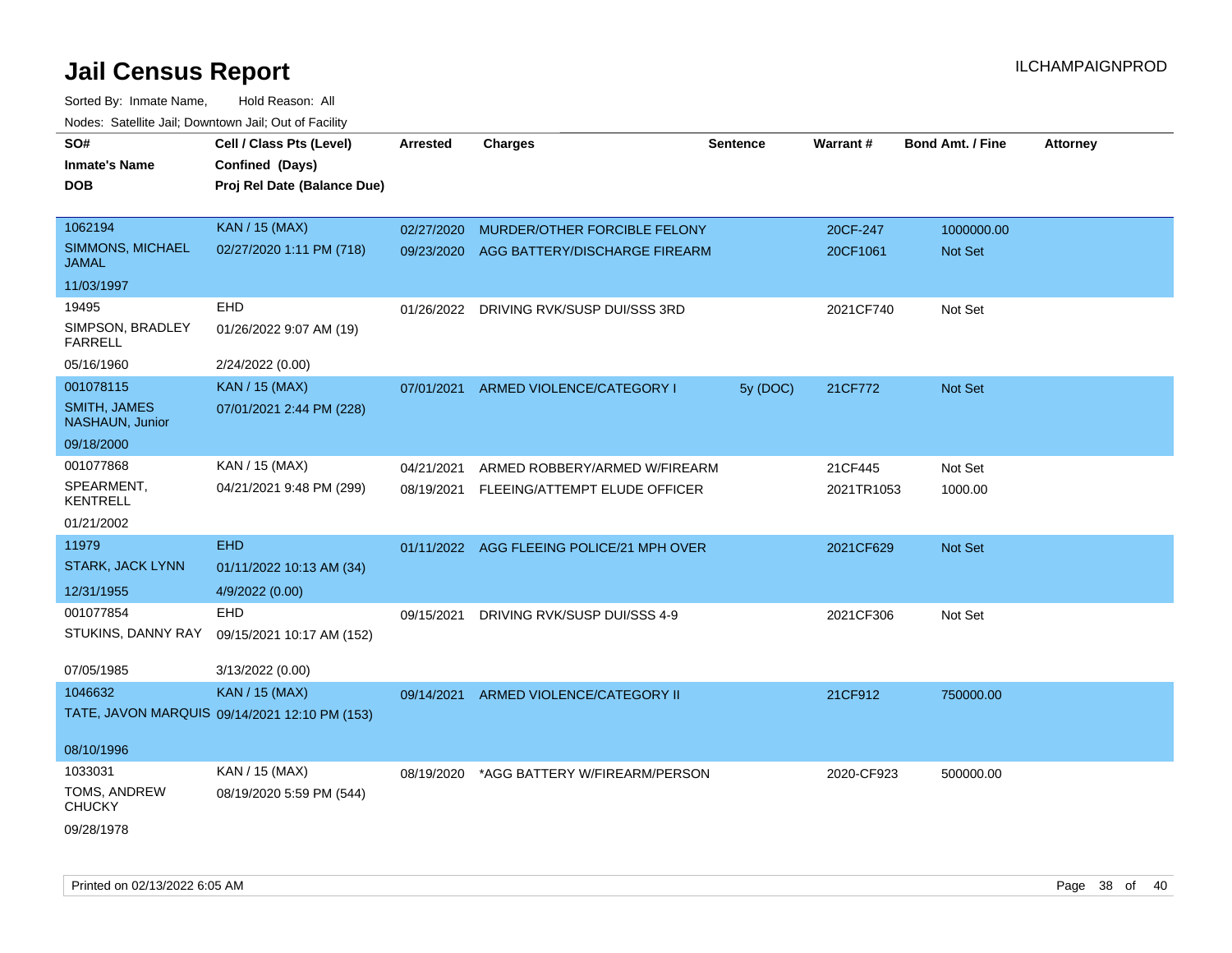| roucs. Oatchite sail, Downtown sail, Out of Facility |                             |                 |                                       |                 |                        |                         |                 |
|------------------------------------------------------|-----------------------------|-----------------|---------------------------------------|-----------------|------------------------|-------------------------|-----------------|
| SO#                                                  | Cell / Class Pts (Level)    | <b>Arrested</b> | <b>Charges</b>                        | <b>Sentence</b> | Warrant#               | <b>Bond Amt. / Fine</b> | <b>Attorney</b> |
| <b>Inmate's Name</b>                                 | Confined (Days)             |                 |                                       |                 |                        |                         |                 |
| <b>DOB</b>                                           | Proj Rel Date (Balance Due) |                 |                                       |                 |                        |                         |                 |
|                                                      |                             |                 |                                       |                 |                        |                         |                 |
| 27007                                                | <b>KAN / 15 (MAX)</b>       | 09/19/2021      | DOMESTIC BATTERY/OTHER PRIOR          |                 | 2y/0m/0d (DOI 21CF1133 | No Bond                 |                 |
| <b>TUELL, ROBERT</b><br><b>STEPHEN</b>               | 09/19/2021 9:51 AM (148)    |                 |                                       |                 |                        |                         |                 |
| 09/25/1967                                           |                             |                 |                                       |                 |                        |                         |                 |
| 001078263                                            | KAN / 10 (ADS)              | 08/11/2021      | AGG FLEEING POLICE/21 MPH OVER        | 15m (DOC)       |                        | 200000.00               |                 |
| <b>TURK, BRANDON</b><br>LARSHAWN                     | 08/11/2021 6:23 PM (187)    |                 |                                       |                 |                        |                         |                 |
| 10/18/1995                                           |                             |                 |                                       |                 |                        |                         |                 |
| 001078386                                            | <b>KAN / 10 (MED)</b>       | 09/14/2021      | POSSESSION OF STOLEN FIREARM          |                 | 2021CF1099             | 250000.00               |                 |
| <b>TURNER, AMARIO</b>                                | 09/14/2021 11:42 PM (153)   |                 |                                       |                 |                        |                         |                 |
| 09/23/2002                                           |                             |                 |                                       |                 |                        |                         |                 |
| 1011886                                              | EHD                         |                 | 01/12/2022 AGG FLEEING/2+ CON DEVICES |                 | 2021CF378              | Not Set                 |                 |
| TURNER, SHAWNTAY<br><b>EUGENE</b>                    | 01/12/2022 9:25 AM (33)     |                 |                                       |                 |                        |                         |                 |
| 01/09/1992                                           | 3/11/2022 (0.00)            |                 |                                       |                 |                        |                         |                 |
| 1062558                                              | <b>KAN / 10 (MED)</b>       | 10/02/2021      | FELON POSS/USE WEAPON/FIREARM         |                 | 21CF1185               | <b>Not Set</b>          |                 |
| <b>WELLS, JIAMANTE</b><br><b>AMORE</b>               | 10/02/2021 8:29 PM (135)    |                 |                                       |                 |                        |                         |                 |
| 09/02/1995                                           |                             |                 |                                       |                 |                        |                         |                 |
| 1002033                                              | KAN / 15 (MAX)              | 09/08/2021      | DRIVING ON SUSPENDED LICENSE          |                 | 2019-TR-11944          | 5000.00                 |                 |
| <b>WEST, ANTONIO</b>                                 | 09/08/2021 11:01 PM (159)   | 09/08/2021      | ARMED ROBBERY/ARMED W/FIREARM         |                 | 2020-CF-1406           | 500000.00               |                 |
| <b>DEONTA</b>                                        |                             | 09/08/2021      | AGG UNLAWFUL USE OF WEAPON/VEH        |                 | 2021-CF-AWOW           | Not Set                 |                 |
| 04/15/1992                                           |                             | 09/08/2021      | OBSTRCT JUSTICE/LEAVE STATE           |                 | 2021-CF-AWOW           | Not Set                 |                 |
|                                                      |                             | 09/08/2021      | ARMED VIOLENCE/CATEGORY I             |                 | 2021-CF-AWOW           | Not Set                 |                 |
| 1022068                                              | <b>KAN / 15 (ADS)</b>       | 10/10/2021      | FELON POSS/USE WEAPON/FIREARM         |                 | 21CF1212               | <b>Not Set</b>          |                 |
| <b>WILKINS, MICHAEL</b><br><b>CARL</b>               | 10/10/2021 5:07 AM (127)    |                 |                                       |                 |                        |                         |                 |
| 07/10/1992                                           |                             |                 |                                       |                 |                        |                         |                 |